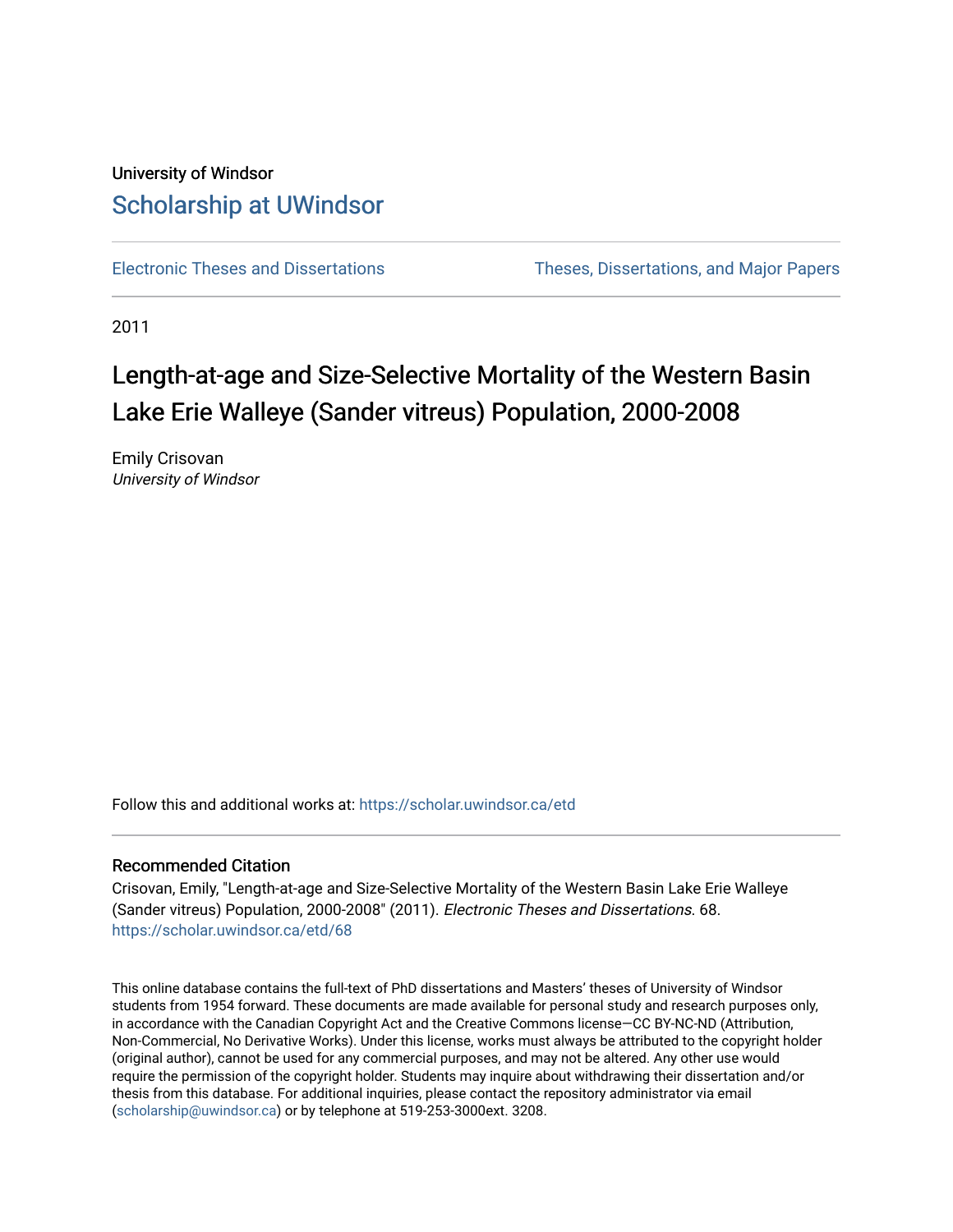# Length-at-age and Size-Selective Mortality of the Western Basin Lake Erie Walleye (*Sander vitreus*) Population, 2000-2008

by

Emily Crisovan

A Thesis

Submitted to the Faculty of Graduate Studies

through Biological Sciences

in Partial Fulfillment of the Requirements for

the Degree of Master of Science at the

University of Windsor

Windsor, Ontario, Canada

2011

© 2011 Emily Crisovan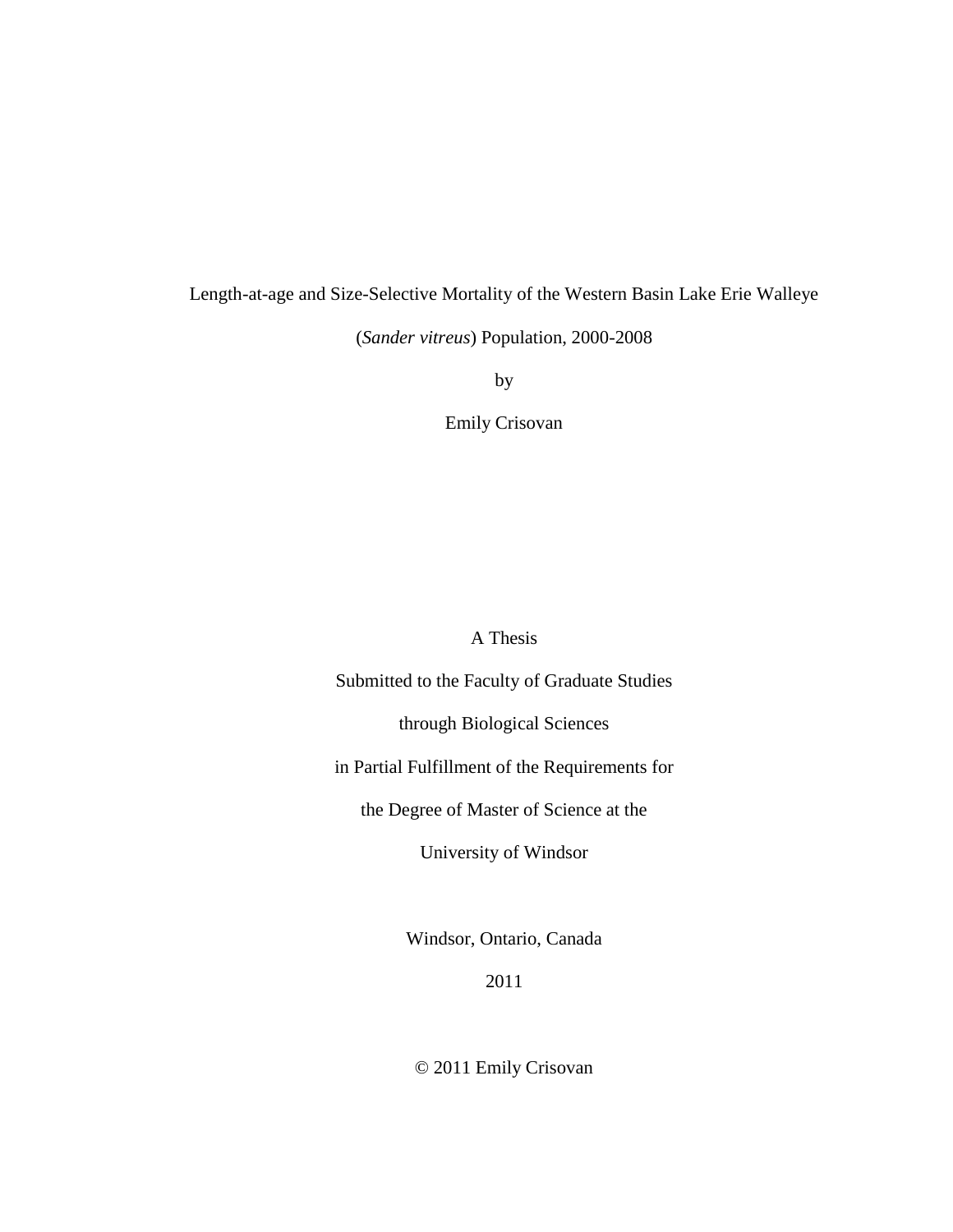Length-at-age and Size-Selective Mortality of the Western Basin Lake Erie Walleye (*Sander vitreus*) Population, 2000-2008

by

Emily L. Crisovan

# APPROVED BY:

Dr. Richard Caron Department of Mathematics and Statistics

\_\_\_\_\_\_\_\_\_\_\_\_\_\_\_\_\_\_\_\_\_\_\_\_\_\_\_\_\_\_\_\_\_\_\_\_\_\_\_\_\_\_\_\_\_\_

Dr. Daniel Heath Department of Biological Sciences

\_\_\_\_\_\_\_\_\_\_\_\_\_\_\_\_\_\_\_\_\_\_\_\_\_\_\_\_\_\_\_\_\_\_\_\_\_\_\_\_\_\_\_\_\_\_

Dr. Jan J.H. Ciborowski, Advisor Department of Biological Sciences

\_\_\_\_\_\_\_\_\_\_\_\_\_\_\_\_\_\_\_\_\_\_\_\_\_\_\_\_\_\_\_\_\_\_\_\_\_\_\_\_\_\_\_\_\_\_

Dr. Yingming Zhao, Advisor Ontario Ministry of Natural Resources

\_\_\_\_\_\_\_\_\_\_\_\_\_\_\_\_\_\_\_\_\_\_\_\_\_\_\_\_\_\_\_\_\_\_\_\_\_\_\_\_\_\_\_\_\_\_

Dr. Oliver Love, Chair of Defense Department of Biological Sciences

\_\_\_\_\_\_\_\_\_\_\_\_\_\_\_\_\_\_\_\_\_\_\_\_\_\_\_\_\_\_\_\_\_\_\_\_\_\_\_\_\_\_\_\_\_\_

September 15, 2011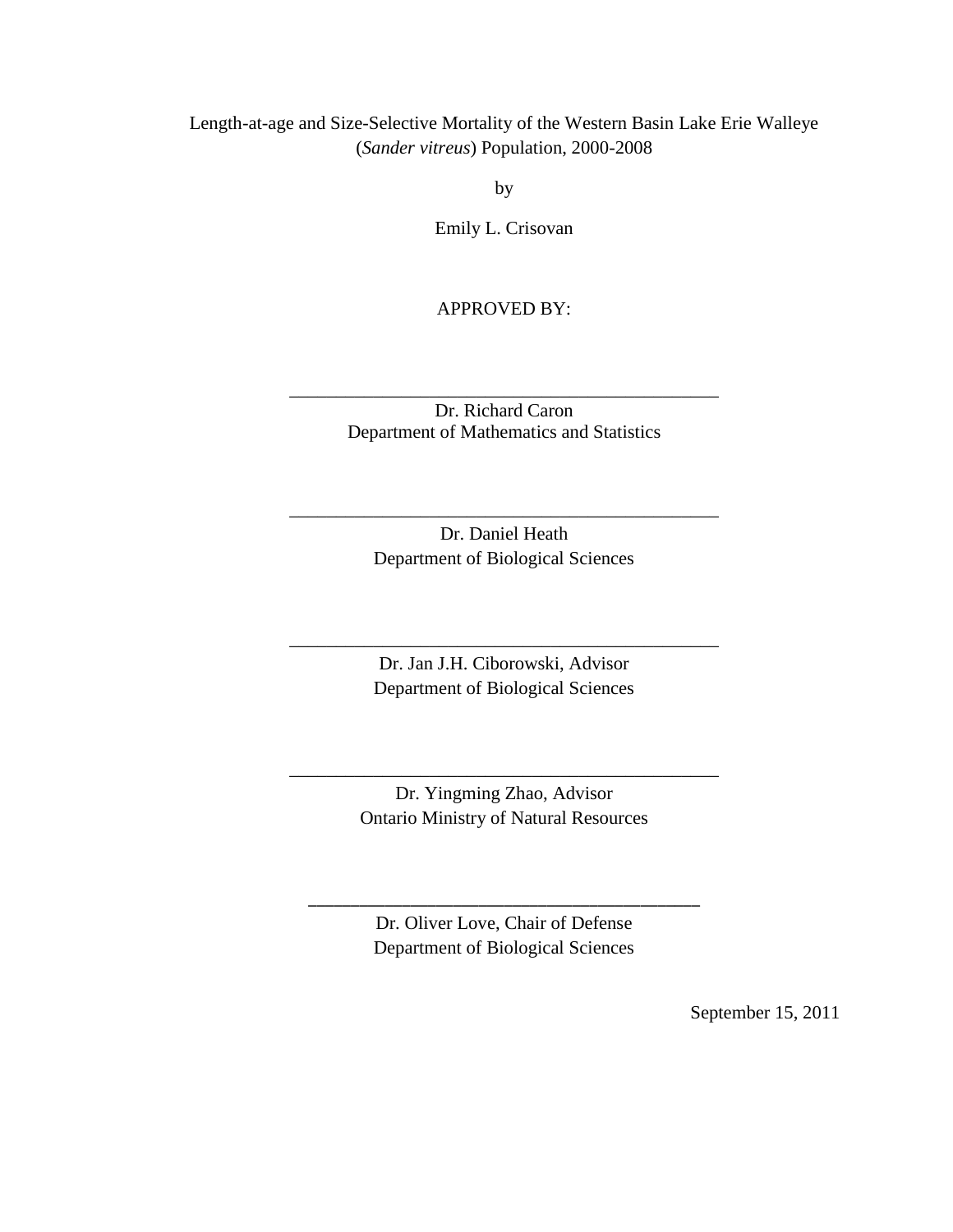# <span id="page-3-0"></span>**AUTHOR'S DECLARATION OF ORIGINALITY**

I hereby certify that I am the sole author of this thesis and that no part of this thesis has been published or submitted for publication.

I certify that, to the best of my knowledge, my thesis does not infringe upon anyone's copyright nor violate any proprietary rights and that any ideas, techniques, quotations, or any other material from the work of other people included in my thesis, published or otherwise, are fully acknowledged in accordance with the standard referencing practices. Furthermore, to the extent that I have included copyrighted material that surpasses the bounds of fair dealing within the meaning of the Canada Copyright Act, I certify that I have obtained a written permission from the copyright owner(s) to include such material(s) in my thesis and have included copies of such copyright clearances to my appendix.

I declare that this is a true copy of my thesis, including any final revisions, as approved by my thesis committee and the Graduate Studies office, and that this thesis has not been submitted for a higher degree to any other University or Institution.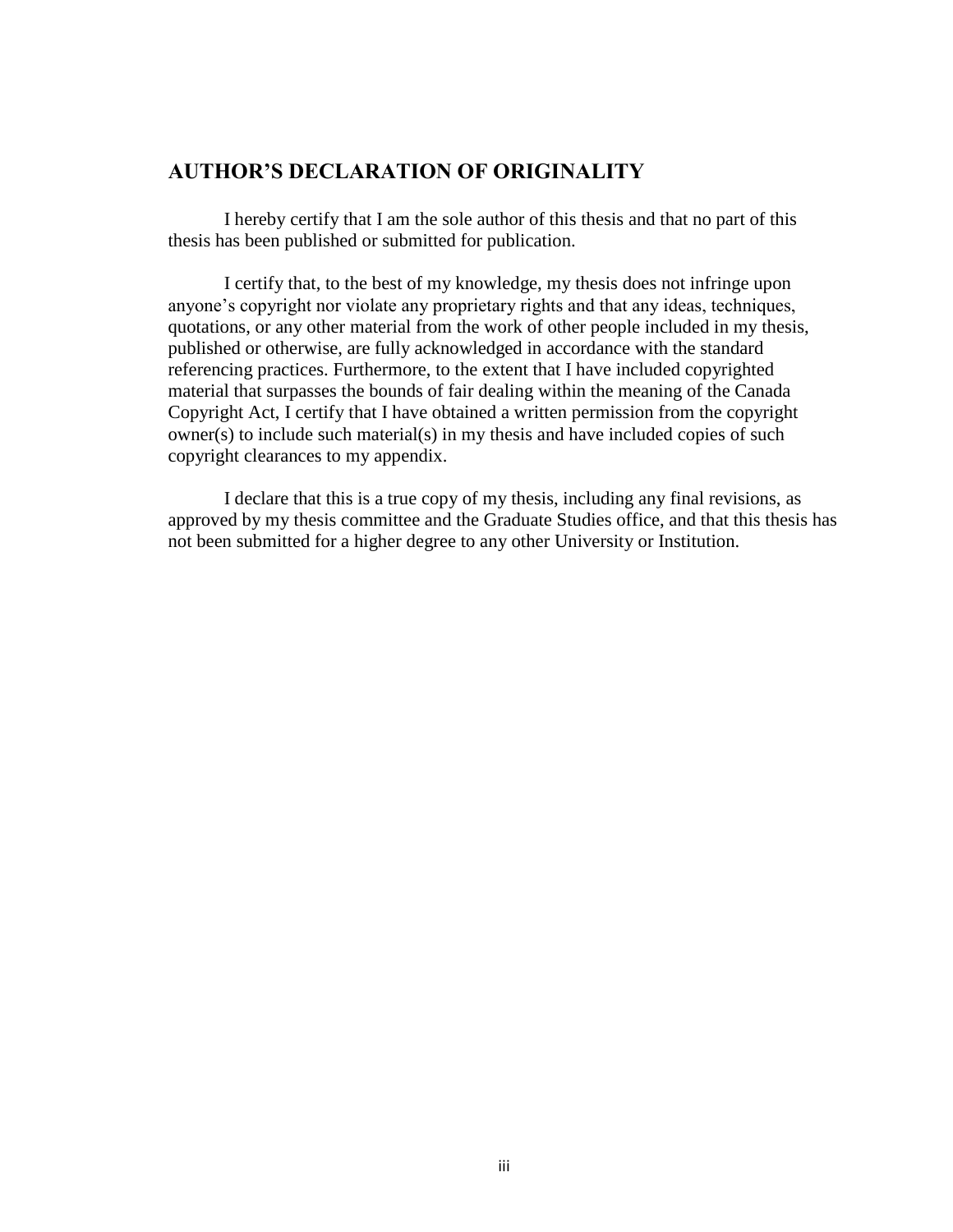# <span id="page-4-0"></span>**ABSTRACT**

Size-selective mortality is common in systems where selective harvesting targets a specific size- or age-class. In general, commercial and recreational fisheries selectively remove the largest and fastest growing individuals, which may have evolutionary consequences. My goals were to examine length-at-age patterns, age at first and full recruitment to the fishery, and to determine if size-selective mortality existed in a commercially and recreationally fished population of walleye in Lake Erie of the Laurentian Great Lakes between 2000 and 2008. Mean fork length-at-age was found to increase from west to east within Lake Erie for age 2 and 3 walleye. However, mean fork-length at age 1 was not statistically different among sampling areas. Walleye first recruited to the fishery at age 1 and were not fully recruited by age 3. Smaller (slower growing) individuals were found to disproportionately survive to older ages than fastergrowing fish, indicating that size-selective mortality of larger (faster growing) fish occurred. Size-selective mortality will likely have a negative effect on morphological (i.e., body size) and life history traits.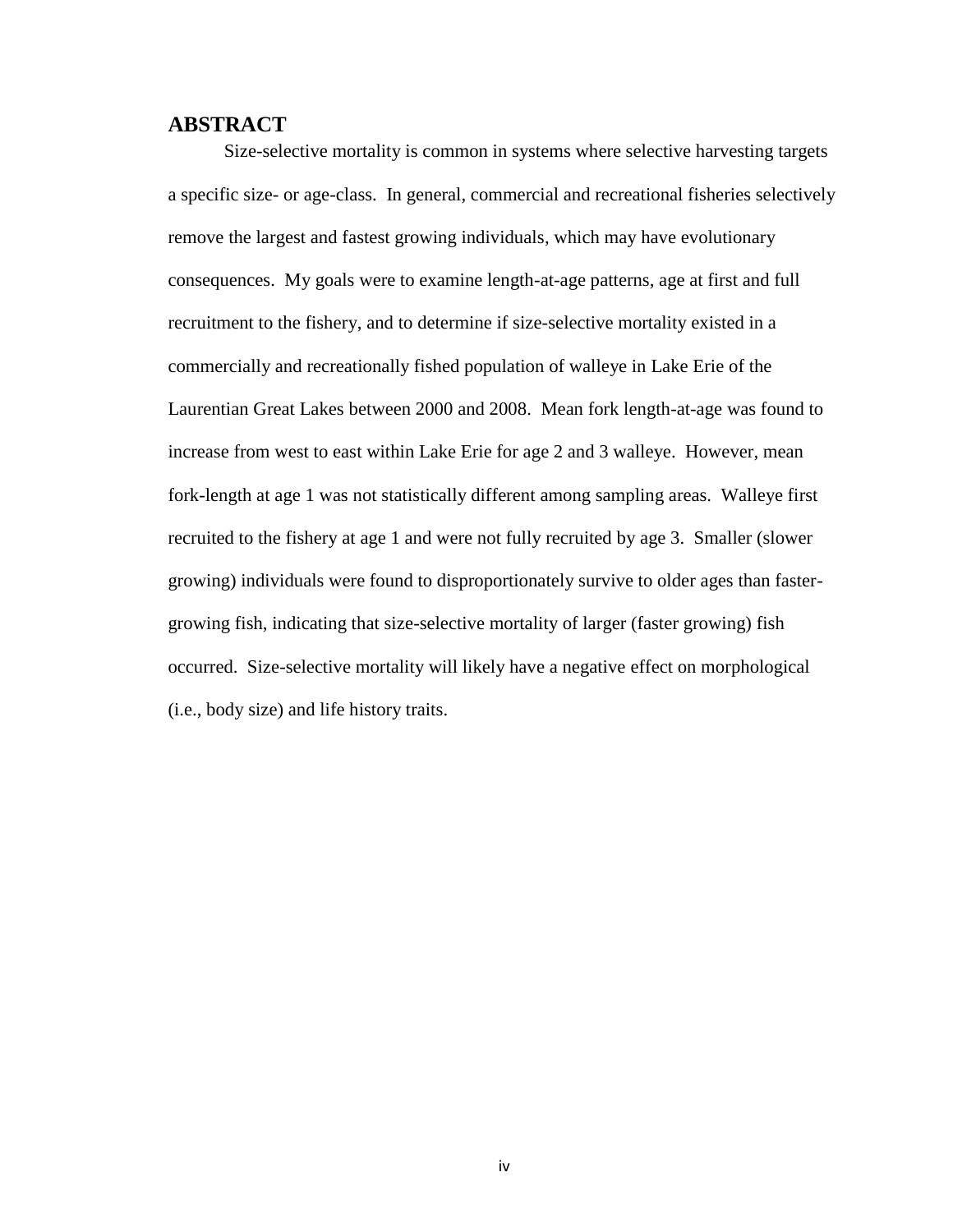# <span id="page-5-0"></span>**ACKNOWLEDGEMENTS**

I would first like to thank my wonderful supervisors, Drs Jan Ciborowski and Yingming Zhao. Their continuous support, advice and thought provoking questions have guided me throughout the entirety of my project and helped me succeed during my time here. I am truly grateful for their constant encouragement. Our weekly meetings always left me with a positive outlook. I would also like to thank my committee members, Dr. Richard Caron and Dr. Daniel Heath, for their input and comments on my research.

I would like to thank all my past and present labmates: Jesse Gardner-Costa, Joshua Martin, Carsten (cubby buddy) Slama, Kaitlin Kennedy, Mary Sebastian, Ellen Green, Sheeva Nakhaie, Mirna Jajo, Lyndon Barr, Karolina Jurkowski, Michelle Dobrin, Shubha Pandit, Laxmi Pandit, Katya Kovalenko, Jessica Cuthbert, Nicole Barker, Kyle Swiston, and especially Li Wang for sharing her knowledge of aging and equipment use.

I thank the Ontario Ministry of Natural Resources (OMNR) and the Ontario Commercial Fisheries Association for performing annual surveys and providing the samples for this study. William Powell and Rob Dietz (OMNR) provided valuable help with preliminary aging of samples used in my study. I thank Andy Cook and Megan Belore (OMNR) for meeting with me to discuss my research, answer questions and for providing insights to my research.

This research was supported by funding from the Ontario's Fish and Wildlife Special Purpose Account and Ontario Funding for Canada-Ontario Agreement to YZ and by an NSERC Discovery grant to JJHC.

Last (but not least), I would like to thank my husband, Jon, and my family for their never ending love and support. Without them I would not be where I am today.

v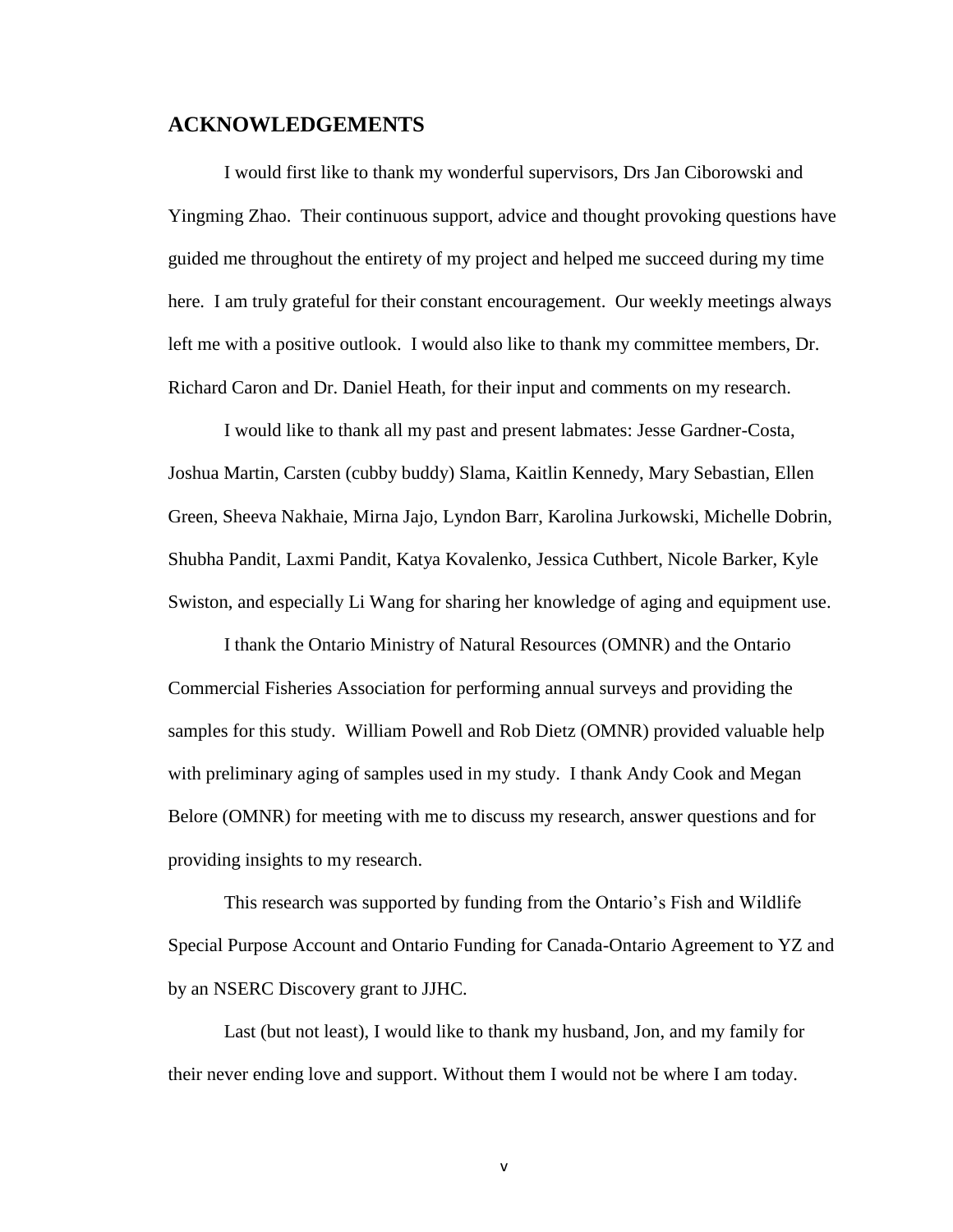# <span id="page-6-0"></span>**TABLE OF CONTENTS**

| <b>CHAPTER 2: EXAMINATION OF FORK LENGTH OF WESTERN BASIN</b><br>WALLEYE FROM THREE SAMPLING SUB-BASINS WITHIN LAKE ERIE 9 |  |
|----------------------------------------------------------------------------------------------------------------------------|--|
|                                                                                                                            |  |
|                                                                                                                            |  |
|                                                                                                                            |  |
|                                                                                                                            |  |
|                                                                                                                            |  |
|                                                                                                                            |  |
|                                                                                                                            |  |
|                                                                                                                            |  |
|                                                                                                                            |  |
|                                                                                                                            |  |
| Walleye back-calculated fork length differences among sub-basins and year classes                                          |  |
|                                                                                                                            |  |
|                                                                                                                            |  |
| Differences in back-calculated fork length of walleye among sub-basins  21                                                 |  |
| Differences in back-calculated fork length of walleye among year classes  23                                               |  |
|                                                                                                                            |  |
| CHAPTER 3: ESTIMATION OF SIZE-SELECTIVE MORTALITY OF WESTERN<br>BASIN LAKE ERIE WALLEYE USING GROWTH INFORMATION  42       |  |
|                                                                                                                            |  |
|                                                                                                                            |  |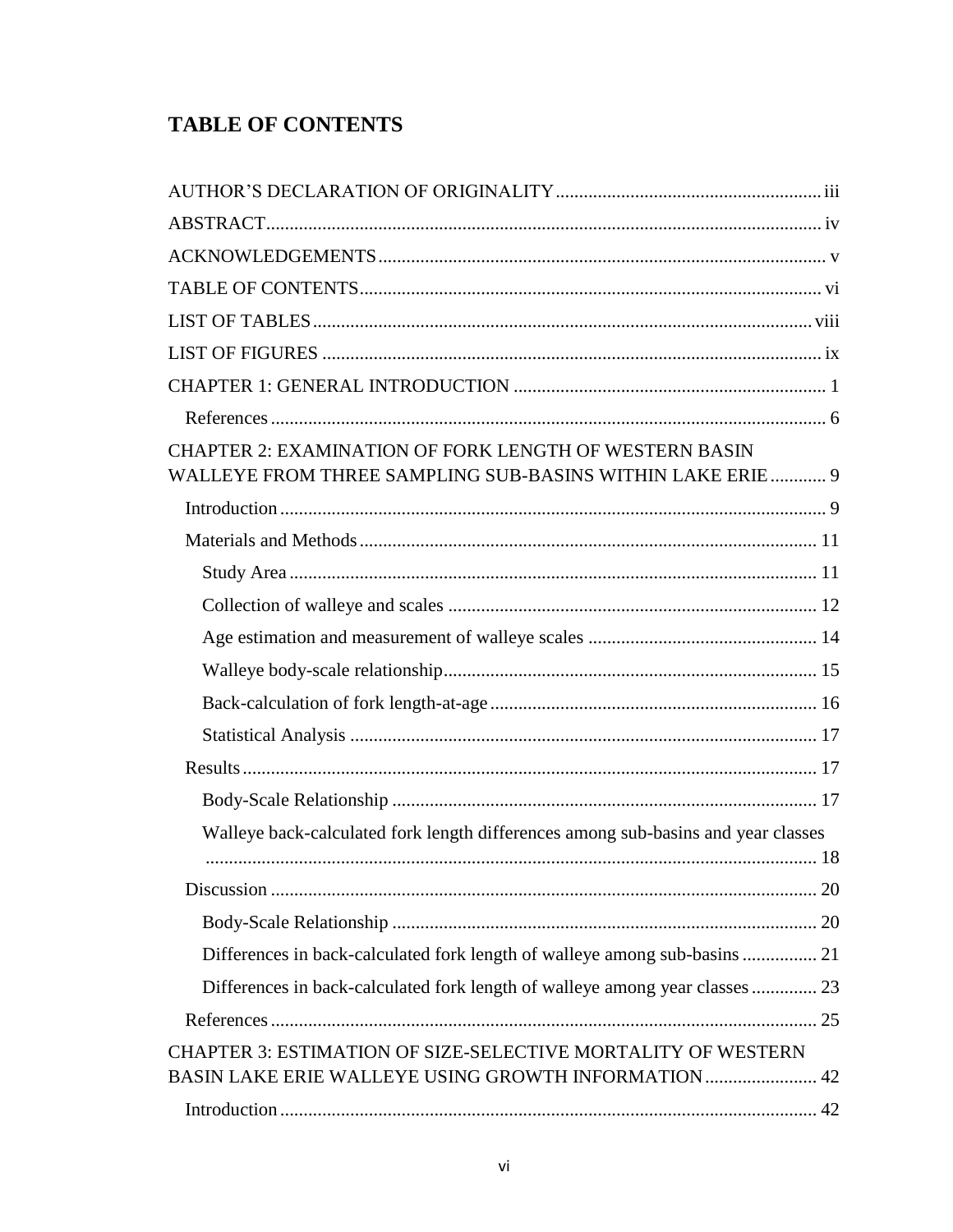| Changes in mean back-calculated fork lengths in successive years of capture 49 |  |
|--------------------------------------------------------------------------------|--|
|                                                                                |  |
|                                                                                |  |
|                                                                                |  |
|                                                                                |  |
|                                                                                |  |
|                                                                                |  |
|                                                                                |  |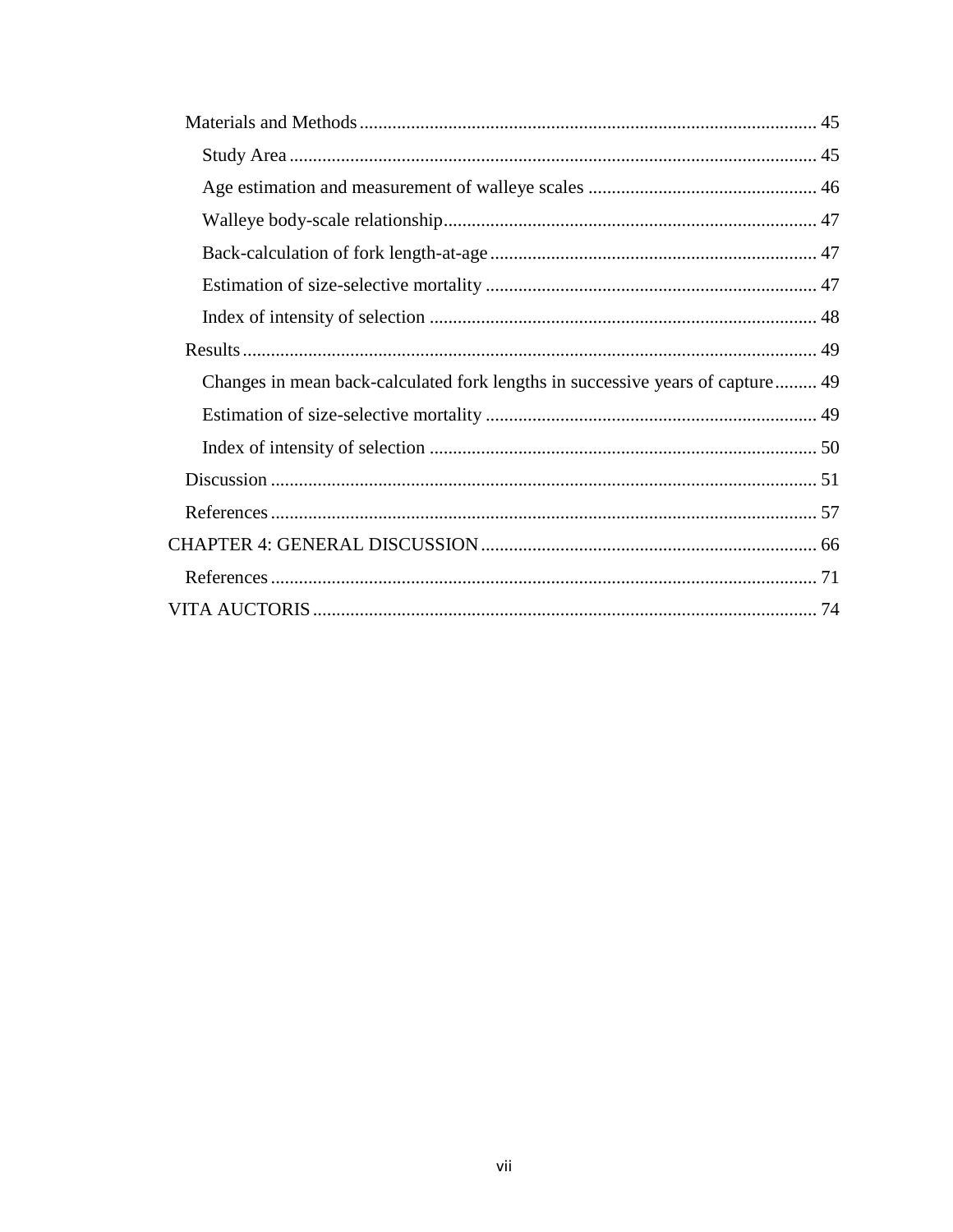# <span id="page-8-0"></span>**LIST OF TABLES**

**Table 2.1** Summary of the surface areas  $(km^2)$ , mean depths  $(m)$ , maximum depths  $(m)$ , mean water temperatures (ºC) 967-1982), and mean near-bottom temperatures (ºC) for each basin (western, central, and eastern) and the entire lake…………………………...38 **Table 2.2** Number of walleye samples collected from each sampling area: western basin (WB), west-central basin (WCB), and east-central basin (ECB)………………………...39 **Table 2.3** Results of the multivariate analysis of variance testing for the presence of significant differences in walleye mean back-calculated fork length at ages 1, 2 and 3 among sampling areas and year-classes………………………………………………….40 **Table 2.4** Mean fork length of walleye of ages 1, 2 and 3 in years 2000 – 2004 (Results from Tukey post-hoc pairwise, p < 0.05)………………………………………………...41 **Table 3.1** Results of regression analyses testing for relationships between walleye backcalculated fork length at ages 1, 2, and 3 and age at capture…………………………….64 **Table 3.2** Estimated size-selective mortality (*a*) and selection intensity (*r*) for all yearclasses at ages 1, 2 and 3…………………………………………………………………65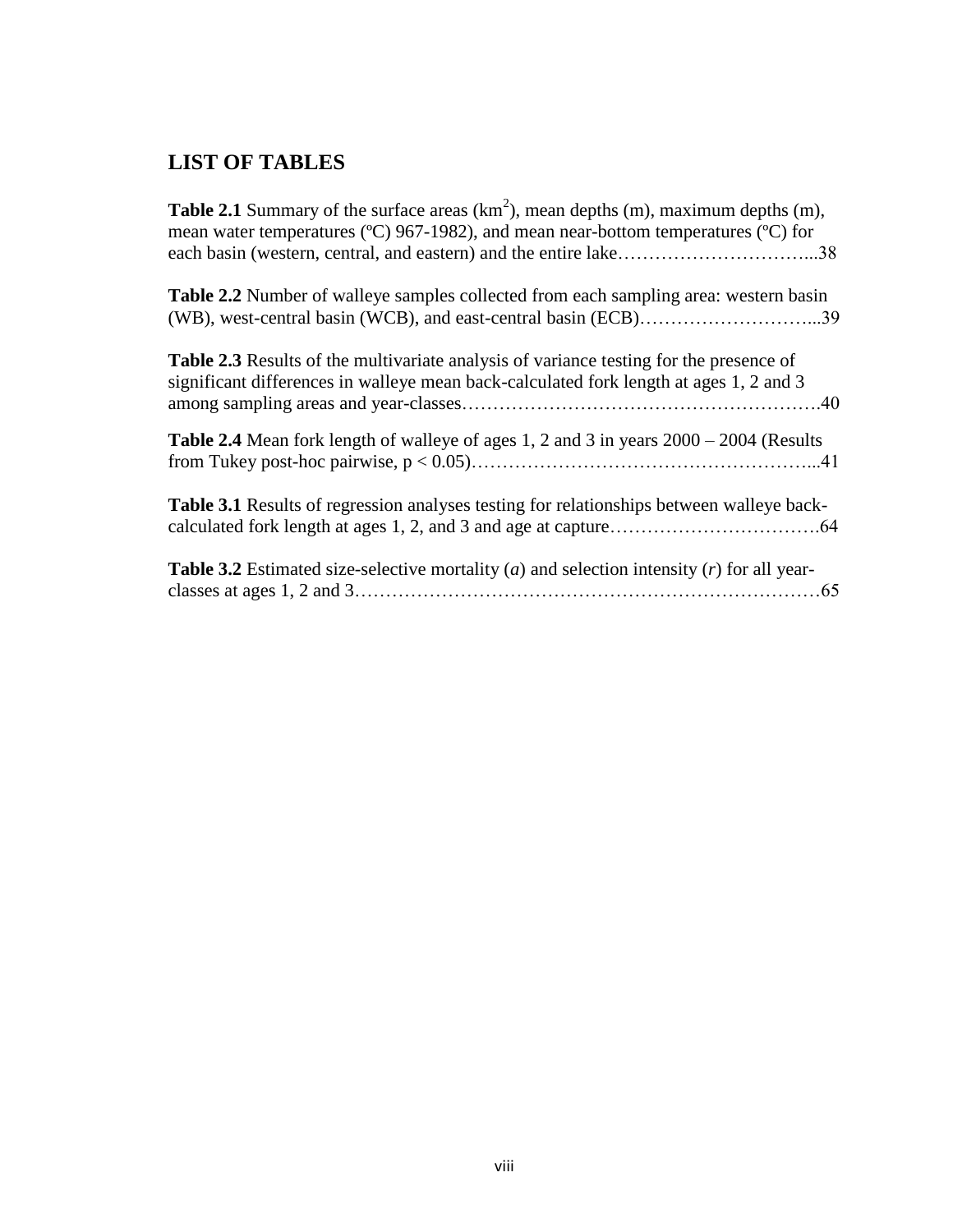# <span id="page-9-0"></span>**LIST OF FIGURES**

| Figure 2.1 Map of Lake Erie showing the location of sampling areas, the Canadian                                                                            |
|-------------------------------------------------------------------------------------------------------------------------------------------------------------|
| Figure 2.2 Body length-scale relationships for each sampling area in Lake Erie: west<br>basin (WB), west-central basin (WCB) and east-central basin (ECB)30 |
| Figure 2.3 Pooled body length-scale relationship for all western basin walleye population                                                                   |
| Figure 2.4 Mean $(\pm S.E.)$ back-calculated fork length (mm) of age 1 walleye collected                                                                    |
| Figure 2.5 Mean $(\pm S.E.)$ back-calculated fork length (mm) of age 1 walleye collected                                                                    |
| <b>Figure 2.6</b> Mean $(\pm S.E.)$ back-calculated fork length (mm) of age 2 walleye collected                                                             |
| Figure 2.7 Mean $(\pm S.E.)$ back-calculated fork length (mm) of age 2 walleye collected                                                                    |
| <b>Figure 2.8</b> Mean $(\pm S.E.)$ back-calculated fork length (mm) of age 3 walleye collected                                                             |
| Figure 2.9 Mean $(\pm S.E.)$ back-calculated fork length (mm) of age 3 walleye collected                                                                    |
| Figure 3.1 Regressions of back-calculated fork length at age 1 by age at capture for the                                                                    |
| <b>Figure 3.2</b> Regressions of back-calculated fork length at age 2 by age at capture for the                                                             |
| Figure 3.3 Regressions of back-calculated fork length at age 3 by age at capture for the                                                                    |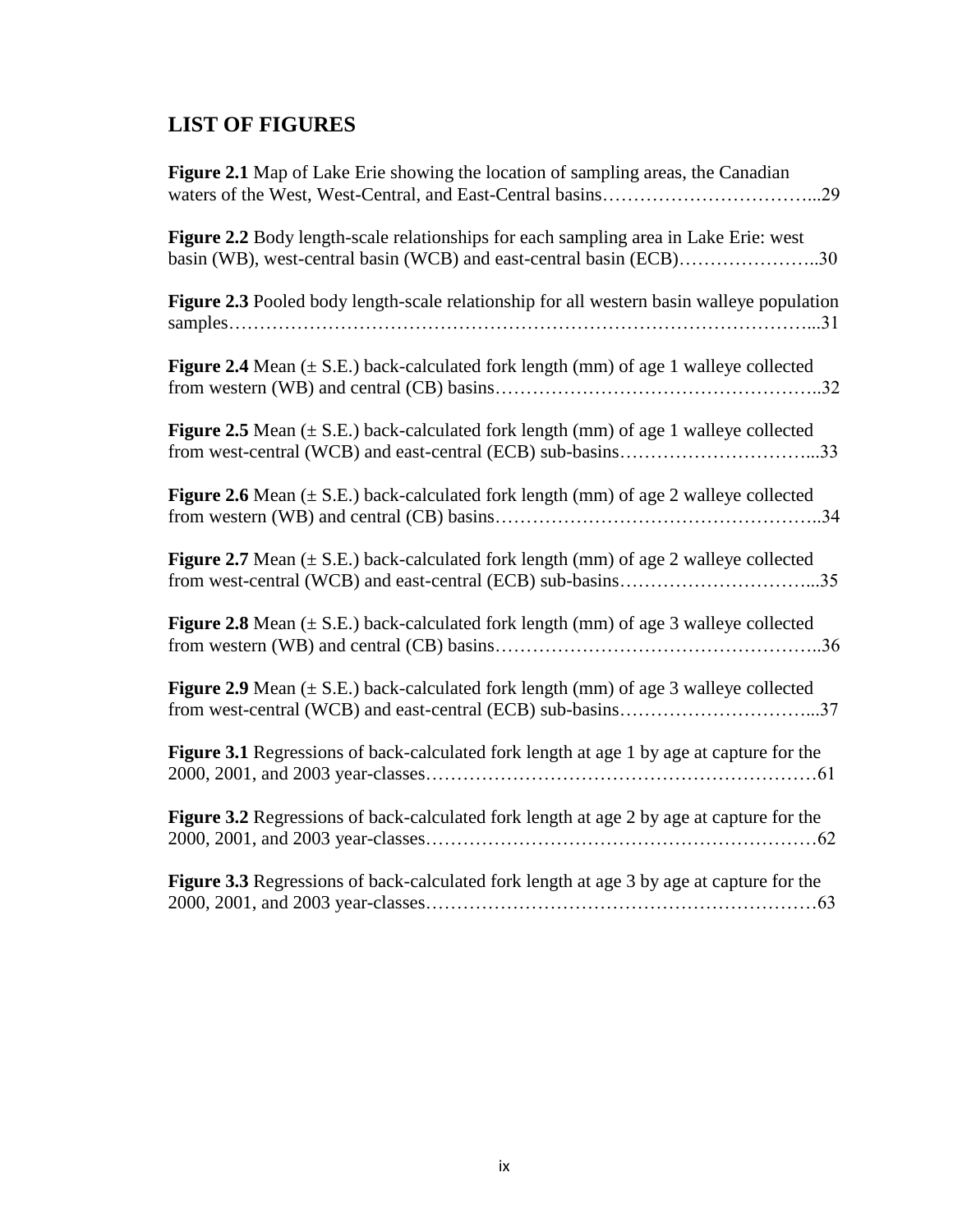# <span id="page-10-0"></span>**CHAPTER 1: GENERAL INTRODUCTION**

Many factors including, but not limited to, environmental changes, food resources and exploitation, can alter a fish population's structure (Weatherly and Gill 1987). Therefore, it is essential to study and understand the size and age structure to enable proper population management. Using the western basin Lake Erie walleye population as an example, this thesis investigates fish growth patterns and estimates size-selective mortality through a scale back-calculation study.

Size-selective mortality occurs when mortality rates differ among fish of the same species and age-class due to differences in body size (Ricker 1969). In a population, this effect can occur naturally (i.e., through predation or overwinter mortality) or be the result of fishing activities using fishing gears that select fish of different size-classes (Ricker 1969). In general, it is believed that large and fast growing fish are more competitive for resources, are more tolerant of environmental extremes and thus have a survival advantage over small and slower growing fish during their early life stages (Sogard 1997). However, in an exploited fish population, larger individuals are more vulnerable to size-selective fishing gears, such as gillnets and trapnets, and thus experience higher mortality rates than small fish during the recruitment phase (Ricker 1969). In fish ecology, recruitment can be defined as the number of individuals in a year class that live to reach a reproductive size, a harvestable size, a specific age or size, or when they become vulnerable to certain sampling gear (Willis and Murphy 1996). In this thesis, recruitment refers to the process where fish of a year class become vulnerable to fishing gears (Ricker 1969).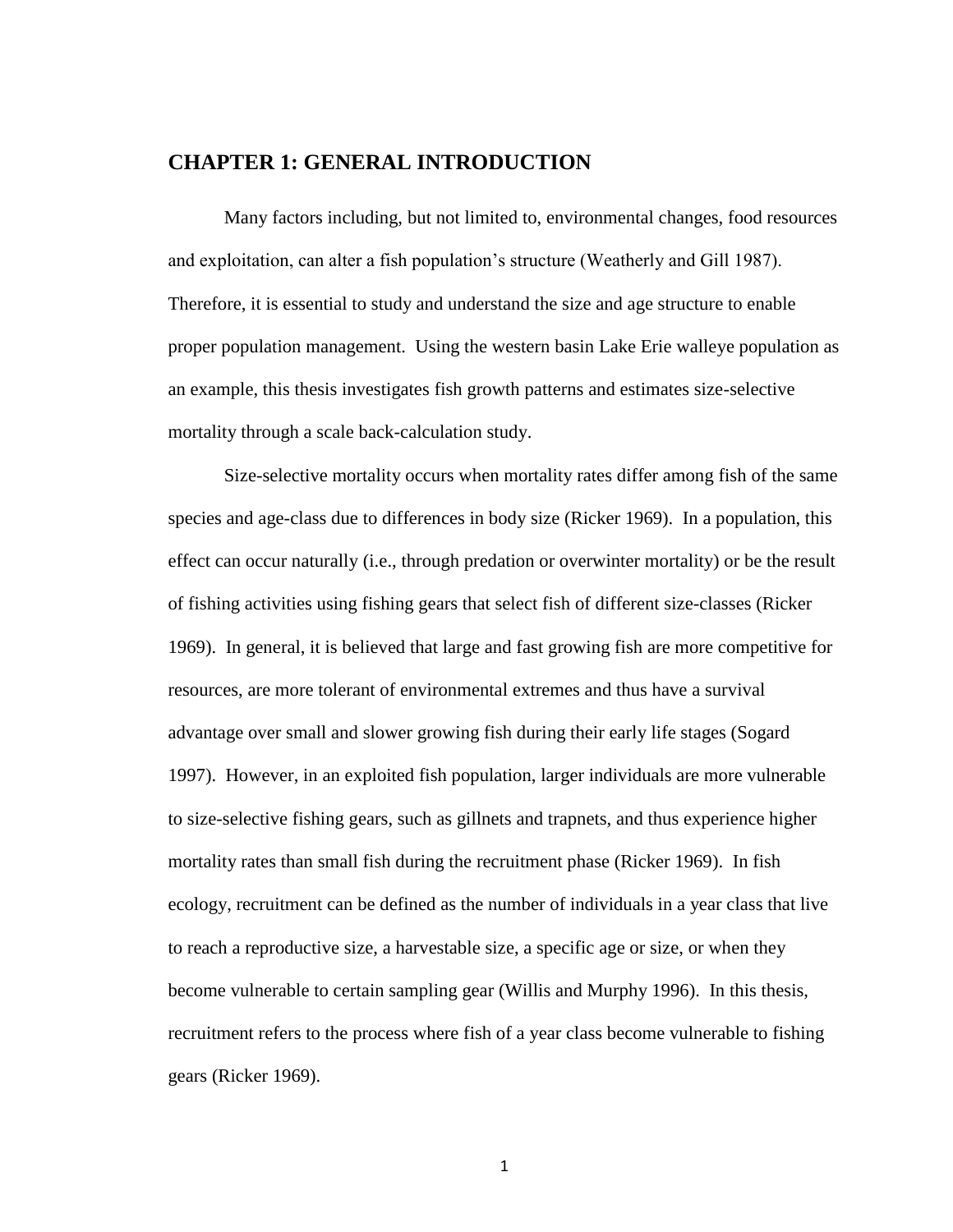Size-selective mortality changes the fish population's mean length-at-age, and such changes depend on fish sizes that are targeted by fisheries (Ricker 1969). For example, size-selective mortality can result in a progressively decreased mean length of a year class of fish at a particular age (e.g., age 1) measured at a young age (e.g., age 2 or 3) compared to a fish measured at an old age (e.g., age 4 or 5) (Ricker 1969). Further, if size-selective mortality occurs at age 1, where the large individuals are targeted and harvested by fishing gears, then the fish that have survived to be captured at older ages would have a larger back-calculated length at age 1 than the back-calculated length at age 1 of fish captured at age 5 because the larger individuals are being removed sooner, leaving smaller fish in the population.

Since size-selective mortality can be a result of high fishing mortality, fish populations that are selectively harvested are likely at risk of size-selective mortality. Over time, excessive fishing efforts can reduce the mean size-at-age of the fish observed in the population (Weatherly and Gill 1987). Various strategies are used by fisheries managers to prevent over-exploitation of a fish species. Commercial fishing activities are limited in the types of fishing gears, intensity of fishing effort, and harvest quotas, whereas recreational anglers are limited in the length of fish they are allowed to keep and by daily harvest limits (Kohler and Hubert 1993 in Vandergoot et al. 2010).

The walleye population in the western basin of Lake Erie is considered to be an ideal model for studying size-selective mortality. In this study, I applied a backcalculation technique using walleye scales collected from three sub-basins (western basin, west-central basin and east-central basin) of Lake Erie 1) to indentify the patterns of the length frequency and growth differences of walleye among the sub-basins and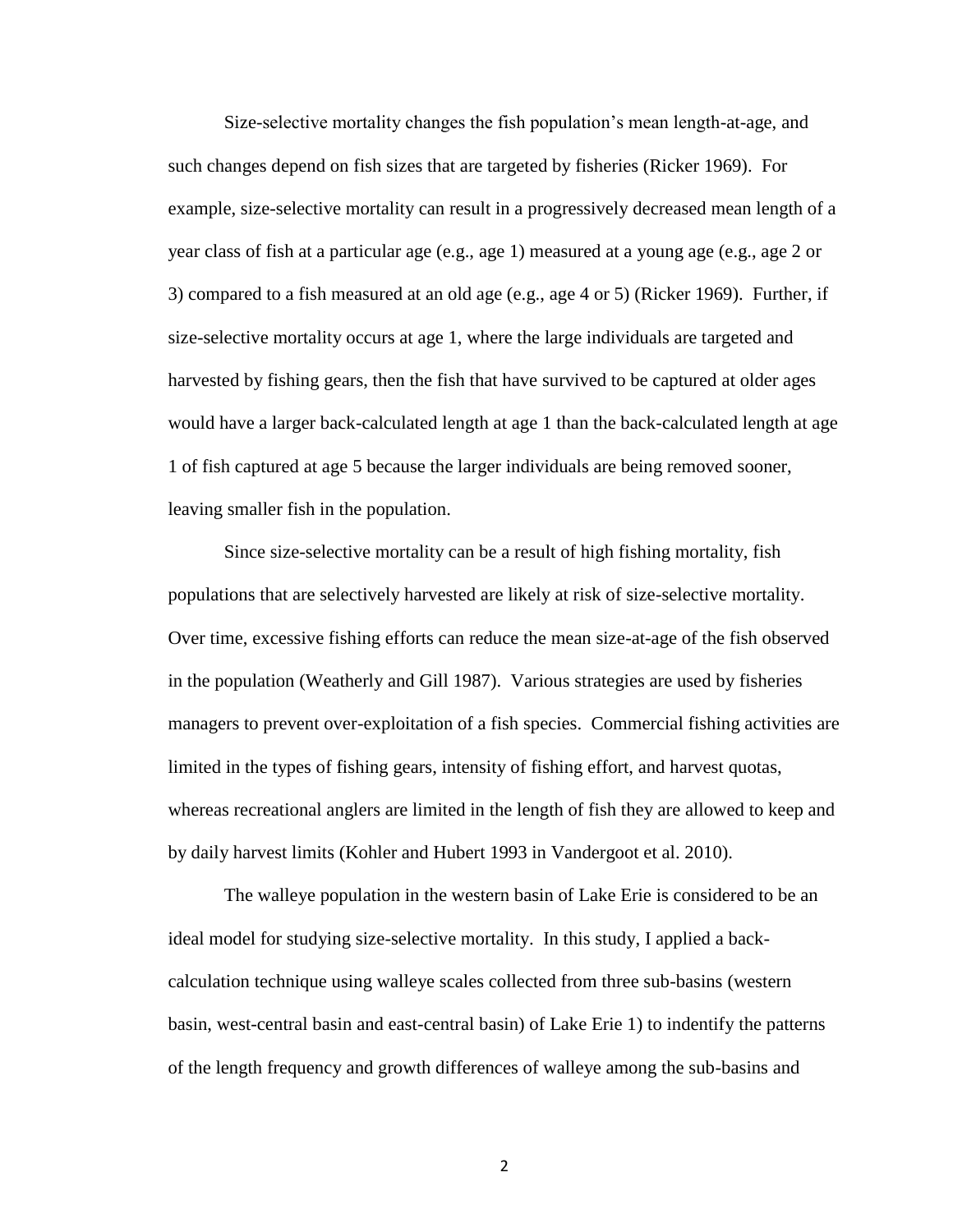year-classes, 2) to investigate the age at the first and full recruitment, and 3) to estimate size selective mortality rate and selection intensity.

The walleye (*Sander vitreus*) is an economically and ecologically important fish species in Lake Erie and in other mesotrophic Great Lakes systems. Walleyes of the western basin of Lake Erie were commercially harvested as early as 1815 (Regier et al. 1969). After peak harvests in 1956 and 1957, the population collapsed and harvests sharply decreased in subsequent years (Hatch et al. 1987). The fishery was closed in 1970 because of high tissue mercury content (Vandergoot et al. 2010). When the mercury ban was lifted in 1973, recreational fisheries were reopened in Ontario, Michigan and Ohio and commercial fishing resumed in 1976 in Canadian waters (Cowan and Paine 1997). However, the quota of walleye permitted to be caught in US waters of Lake Erie was allocated almost entirely to recreational angling (Hatch et al. 1987). Regulations were established to prevent the over-exploitation of the walleye population, such as the development of individual quotas for each commercial operation (Cowan and Paine 1997). The Canadian walleye commercial fishery in Lake Erie uses graded-mesh gillnets to harvest fish. Ontario requires that the fishery use gillnets with a mesh size of at least 89 mm stretched; this mesh size is expected to mainly target walleye with a total length of 406 to 533 mm, which have the highest market value (Vandergoot et al. 2010). By consistently targeting these relatively large walleye, the commercial fishery may be artificially selecting for smaller, slower growing walleye in the lake population.

In addition to being economically valuable, walleye also play an important role in the Lake Erie ecosystem. As a top predator, walleye can influence the trophic structure of north temperate fish communities in mesotrophic lakes through top-down cascading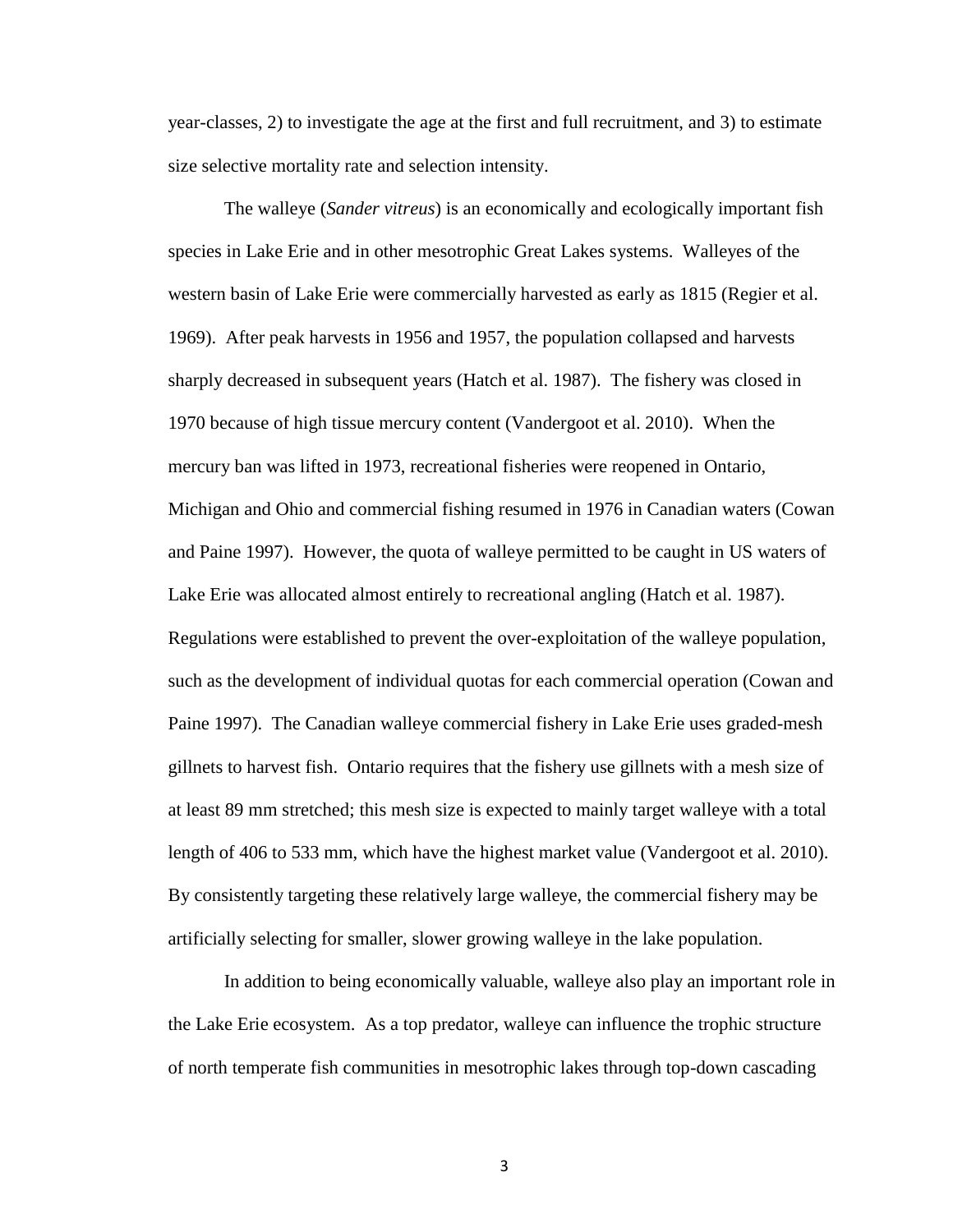effects (Ryder and Kerr 1978; McQueen et al. 1986; Carpenter and Kitchell 1988; Ryan et al. 1999). Therefore, it is essential to understand the survivorship, age and size structure of the population, and the potential impact of fishing activities on the dynamics of the walleye population in the western basin of Lake Erie.

Despite the presence of multiple walleye spawning stocks in Lake Erie, each spawning population has not yet been clearly identified. In general, walleyes in Lake Erie are grouped into two main spawning stocks - the western basin stock and the eastern basin stock (Vandergoot et al. 2010). The western basin walleye population refers to walleye that spawn in the western basin of Lake Erie and occupy the western and central basins of the lake during summer and fall (Vandergoot et al. 2010). Several studies have shown that western basin walleyes travel into the central and eastern basins of Lake Erie as well as into Lake St. Clair and Lake Huron (Wolfert 1963; Todd and Haas 1993; Wang et al. 2007). Western basin Lake Erie walleyes are estimated to make up approximately 95% of the lakewide commercial harvest (WTG 2001). This thesis will focus on the western basin walleye stock.

It is crucial to understand the dynamics of the western basin walleye population because the area is heavily fished, and thus size-selective mortality has potential to greatly influence the population. The specific goals of this research were to (1) study the fork length-at-age of the western basin Lake Erie walleye population and compare fork length-at-age sub-basins where the fish were sampled; (2) determine if this population experiences size-selective mortality; (3) if size-selective mortality occurs, determine the age at which walleye are first affected by the size-selective mortality, and (4) estimate the intensity of the selection. The following postulates were tested: 1) those large or fast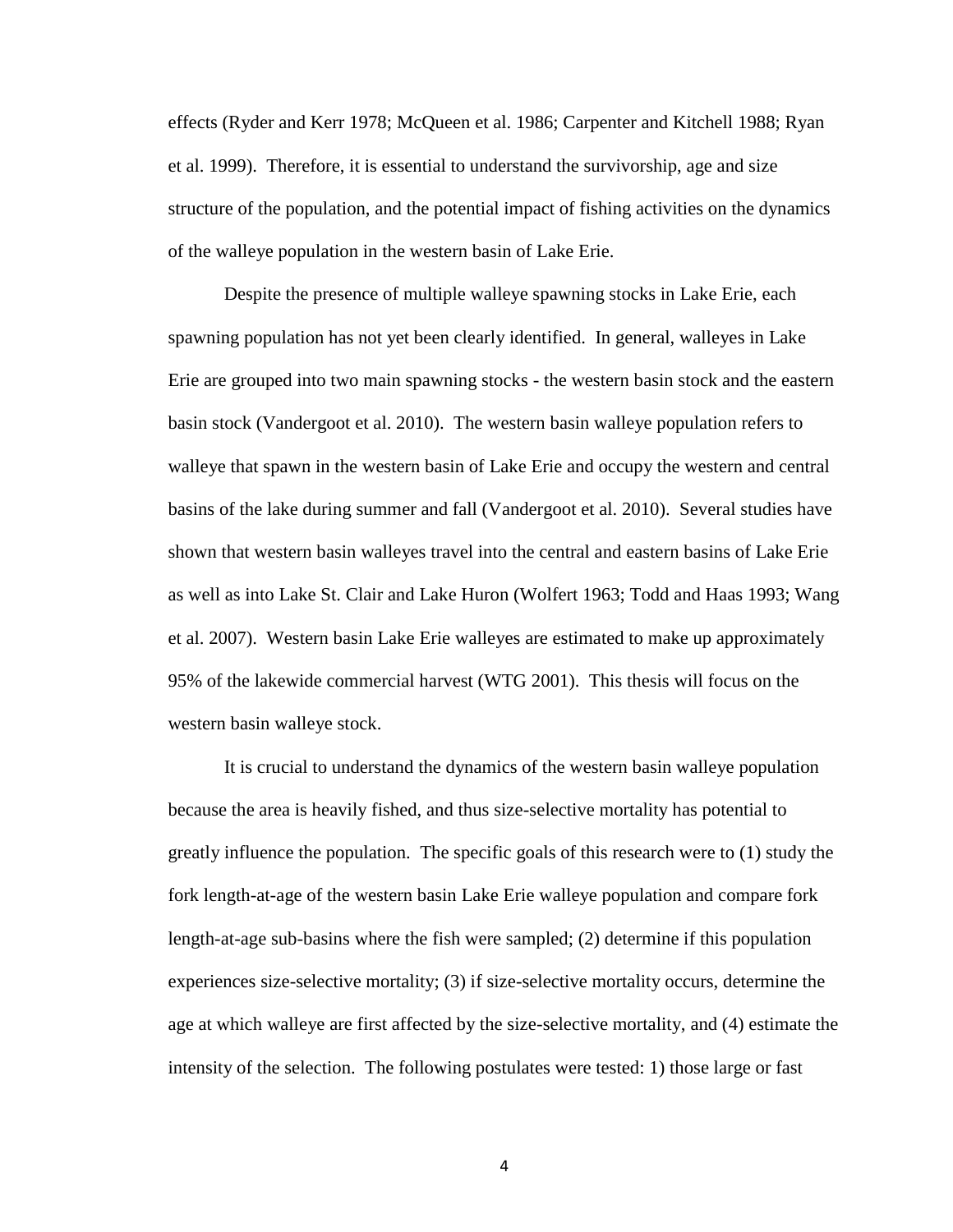growing walleyes of the western basin stock tend to disperse at young ages and farther to the central and east basin. This can be evaluated by examining the differences in mean length of walleye sampled from three areas of Lake Erie: the western basin, the westcentral sub-basin and east-central sub-basin. 2) Since the western basin Lake Erie walleye population is heavily commercially and recreationally fished, this population experiences size-selective mortality, where walleye have smaller back-calculated fork lengths at older ages (e.g., age 5) than at younger ages (e.g., age 2 or 3). Tests of these hypotheses are organized into two chapters: Chapter 2 describes the fork length and growth of the western basin walleye sampled from the three sub-basins and Chapter 3 focuses on sizeselective mortality of the western basin walleye population. This study provides an improved understanding of the size and age structure of the walleye population in Lake Erie and how fishing pressure may be affecting fish population dynamics.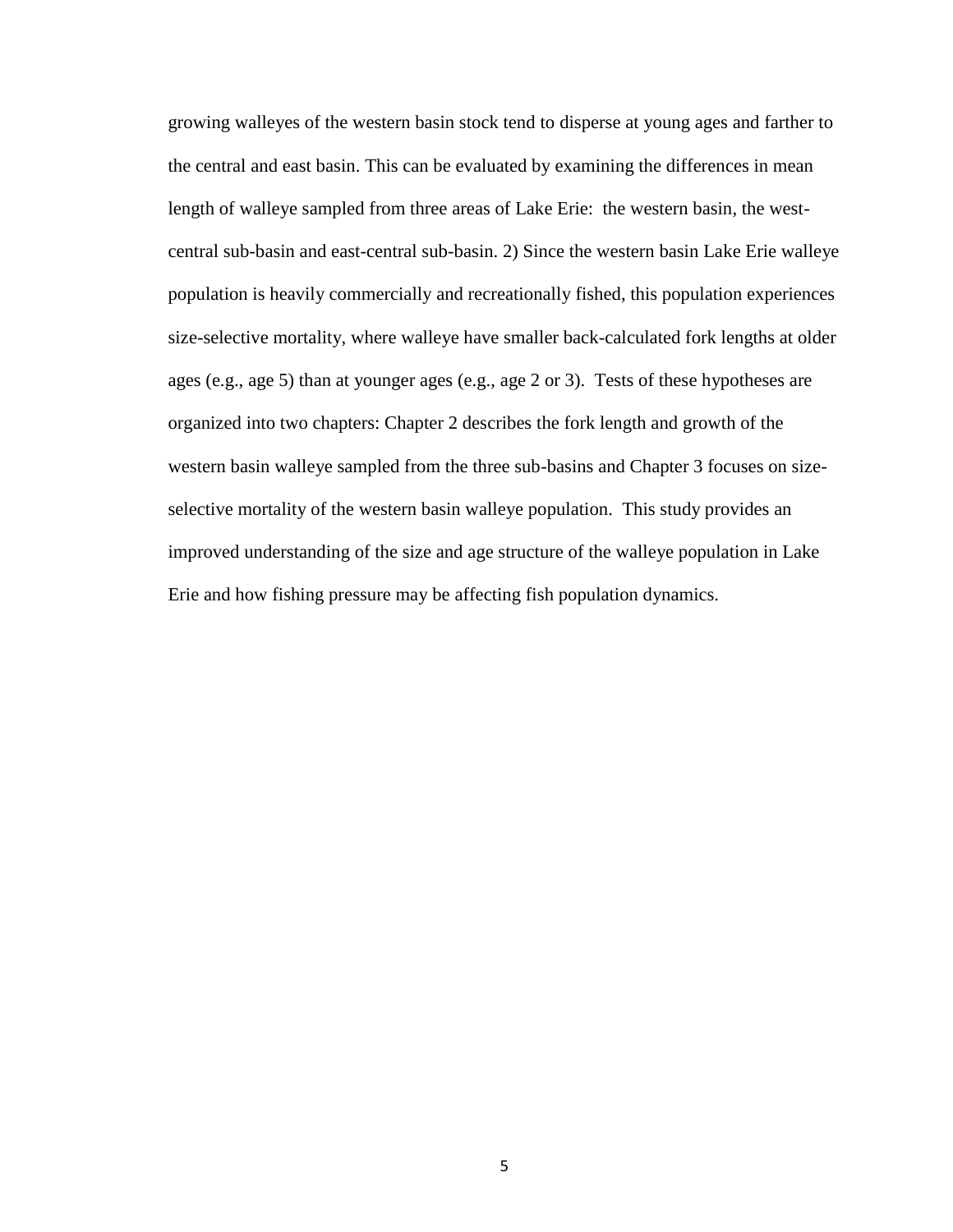### <span id="page-15-0"></span>**References**

- Carpenter, S.R. and J.F. Kitchell. 1988. Consumer control of lake productivity. BioScience. 38: 764-769.
- Cowan, E.R. and J. Paine. 1997. The introduction of transferable quotas to the Lake Erie fishery. Canadian Technical Report of Fisheries and Aquatic Sciences. 2133.
- Hatch, R.W., S.J. Nepszy, K.M. Muth, and C.T. Baker. 1987. Dynamics of the recovery of the western Lake Erie walleye (*Stizostedion vitreum vitreum*) stock. Canadian Journal of Fisheries and Aquatic Sciences. 44(Supplement 2): 15-22.
- Kohler, C.C. and W.A. Hubert. 1993. Inland fisheries management in North America. American Fisheries Society, Bethesda, MD.
- McQueen, D.J., J.R. Post, and E.L. Mills. 1986. Trophic relationships in freshwater pelagic ecosystems. Canadian Journal of Fisheries and Aquatic Sciences. 43: 1571-1581.
- Regier, H.A., V.C. Applegate, and R.A. Ryder, 1969. The ecology and management of the walleye in western Lake Erie. Technical Report 15. Great Lakes Fishery Commission. 101 p.
- Ricker, W.E. 1969. Effects of size-selective mortality and sampling bias on estimates of growth, mortality, production and yield. Journal of the Fisheries Research Board of Canada. 26: 479-541.
- Ryan, P.A., L.D. Witzel, J.R. Paine, M.J. Freeman, M. Hardy, K.L. Sztramko. 1999. Recent trends in eastern Lake Erie fish stocks within a changing trophic state and food web (1980-1994). *In*: State of Lake Erie (M. Munawar, T. Edsall, and I.F. Munawar eds). Backhuys Publishers: Leiden, The Netherlands: 241-289.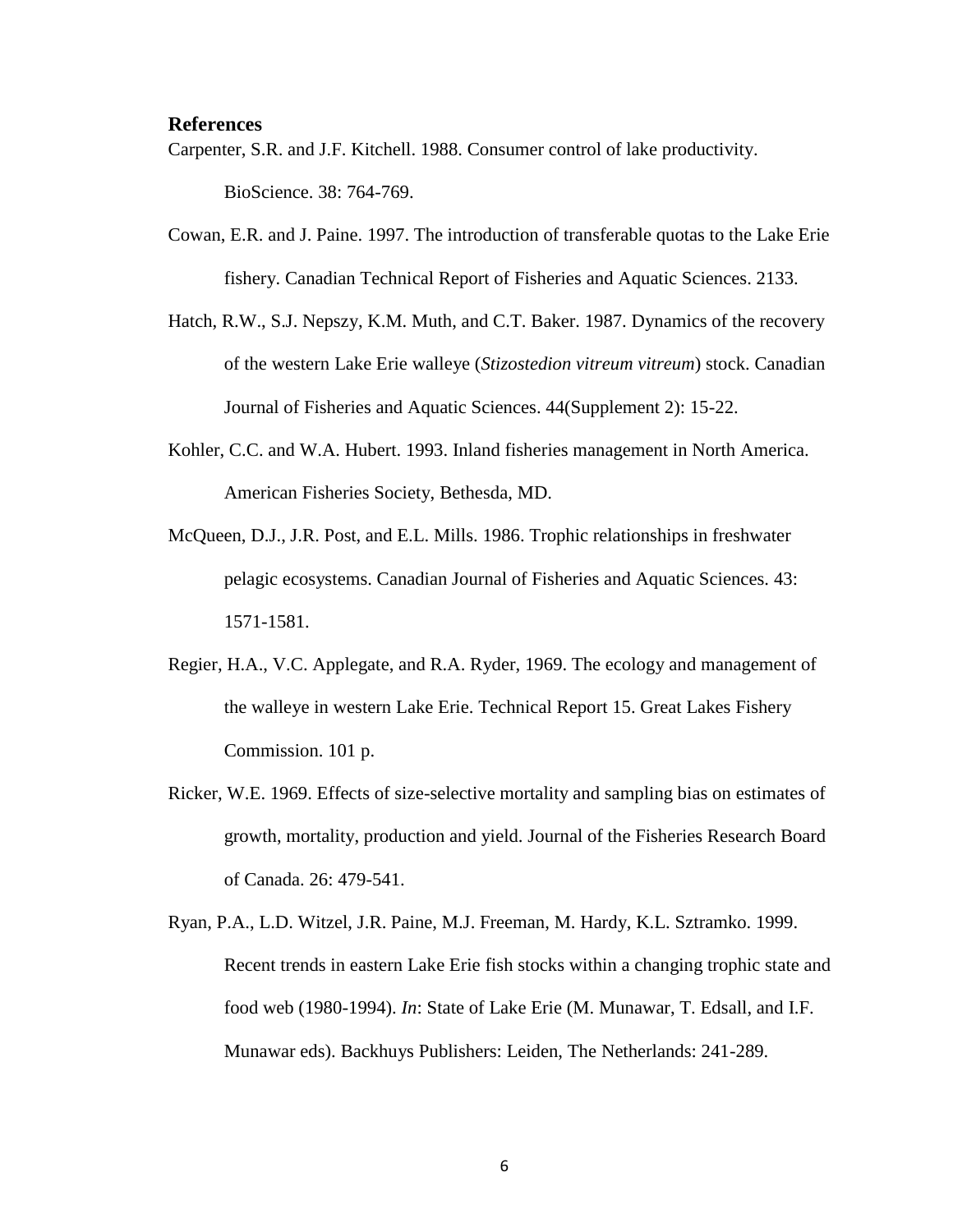- Ryder, R.A, and S.R. Kerr. 1978. The adult walleye in the percid community a niche definition based on feeding behavior and food specificity. American Fisheries Society Special Publication 11. *In* Selected Coolwater Fishes of North America: 39-51.
- Sogard, S.M. 1997. Size-selective mortality in the juvenile stage of teleost fishes: A review. Bulletin of Marine Science. 60: 1129-1157.
- Todd, T.N. and R.C. Haas. 1993. Genetic and tagging evidence for movement of walleyes between Lake Erie and Lake St. Clair. Journal of Great Lakes Research. 19(2): 445-452.
- Vandergoot, C.S., H.A. Cook, M.V. Thomas, D.W. Einhouse, and C. Murray. 2010. Status of walleye in western Lake Erie, 1985-2006. *In* Status of the Walleye Fishery in the Great Lakes: Proceedings from the 2006 Symposium. Great Lakes Fishery Commission. Technical Report 69: 123-150.
- Walleye Task Group (WTG). 2001. Report of Lake Erie Walleye Task Group, March 2001. Great Lakes Fishery Commission, 27 p.
- Wang, H., E. Rutherford, A. Cook, D.W. Einhouse, R.C. Haas, T.B. Johnson, R. Kenyon, B. Locke, and M.W. Turner. 2007. Movement of walleye in Lakes Erie and St. Clair inferred from tag recapture and fisheries data. Transactions of the American Fisheries Society. 136: 539-551.
- Weatherly, A.H. and H.S. Gill. 1987. The Biology of Fish Growth. Academic Press Inc.: London. 443p.
- Willis, D.W. and B.R. Murphy. 1996. Fisheries Techniques, 2<sup>nd</sup> Edition. (eds. B.R. Murphy & D.W. Willis). American Fisheries Society: Bethesda. 732p.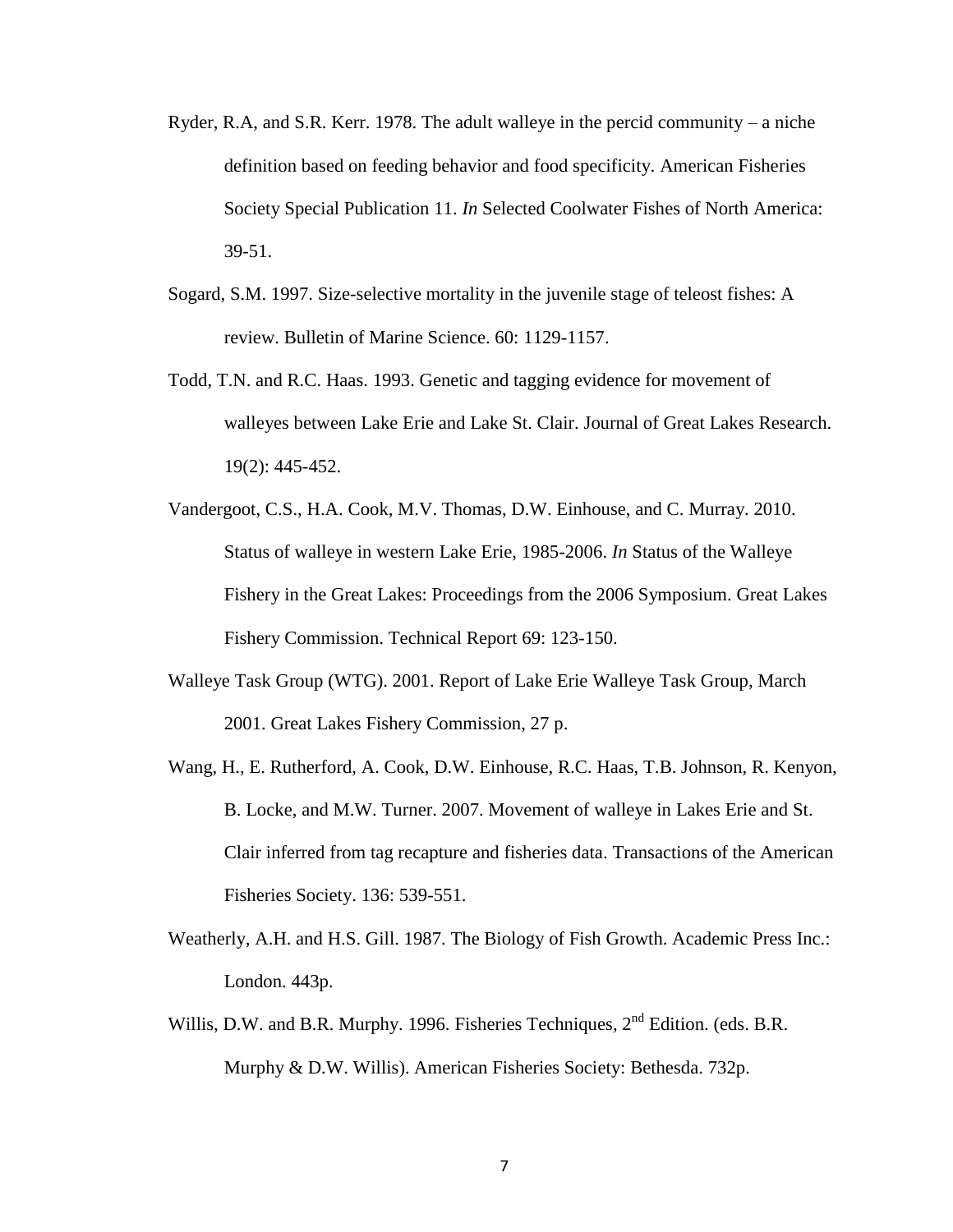Wolfert, D.R. 1963. The movements of walleyes tagged as yearlings in Lake Erie.

Transactions of the American Fisheries Society. 92: 414-420.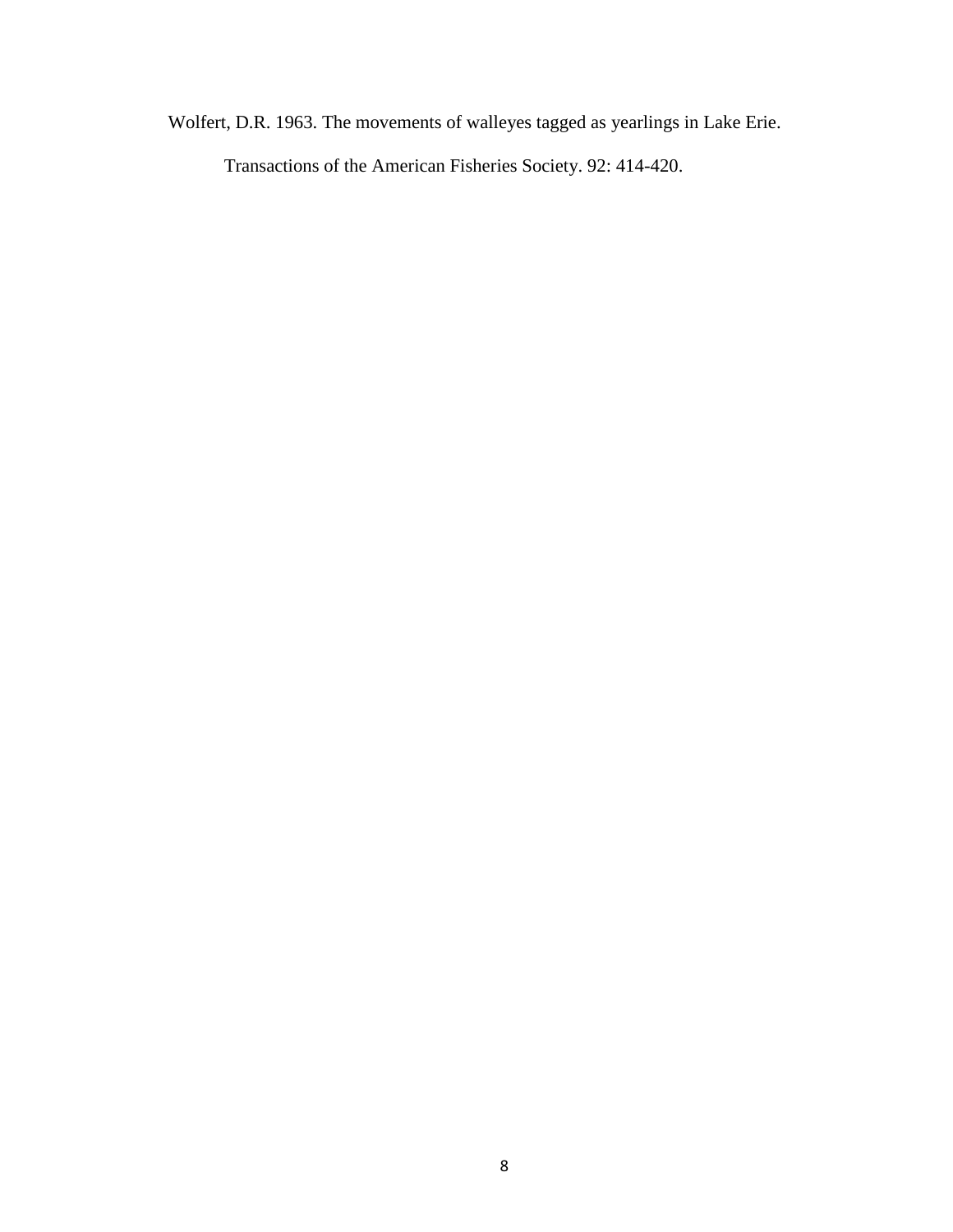# <span id="page-18-0"></span>**CHAPTER 2: EXAMINATION OF FORK LENGTH OF WESTERN BASIN WALLEYE FROM THREE SAMPLING SUB-BASINS WITHIN LAKE ERIE**

#### <span id="page-18-1"></span>**Introduction**

The walleye of the western basin of Lake Erie is an important fish species because of its economic and ecological roles. In order to understand the size-specific dispersal behavior and help to establish a fisheries management plan, it is important to study the size-at-age of western basin walleye along their main annual migration route—west to the east in Lake Erie (Wang et al. 2007).

―Growth‖ is change in size of an individual, measured by an increase in weight or length of an individual fish (Weatherly and Gill 1987; Willis and Murphy 1996) per unit time. In this thesis, growth was measured as an increase in fork length of an individual fish from one year to the next. Many factors play a role in shaping walleye growth patterns, such as lake productivity, water temperature, resource quality and abundance, and population density (Colby et al. 1979 in Hartman 2009). These abiotic and biotic factors cause members of the Percidae family to exhibit high variability in growth rates, which can be observed among populations or among individuals within the same cohort (Craig 2000). Since growth is highly variable and dependent on so many environmental factors, mean length-at-age of walleyes will likely differ among sampling areas and yearclasses within Lake Erie, where temperature and resource availability and quality differ. For instance, the warm, shallow western basin provides suitable spawning and nursery habitat (Regier et al. 1979), whereas the deeper central and east basins provide cooler summer water temperatures that are more suitable for growth of larger walleye and likely contain higher abundances of forage fish (Kershner et al. 1999; Wang et al. 2007).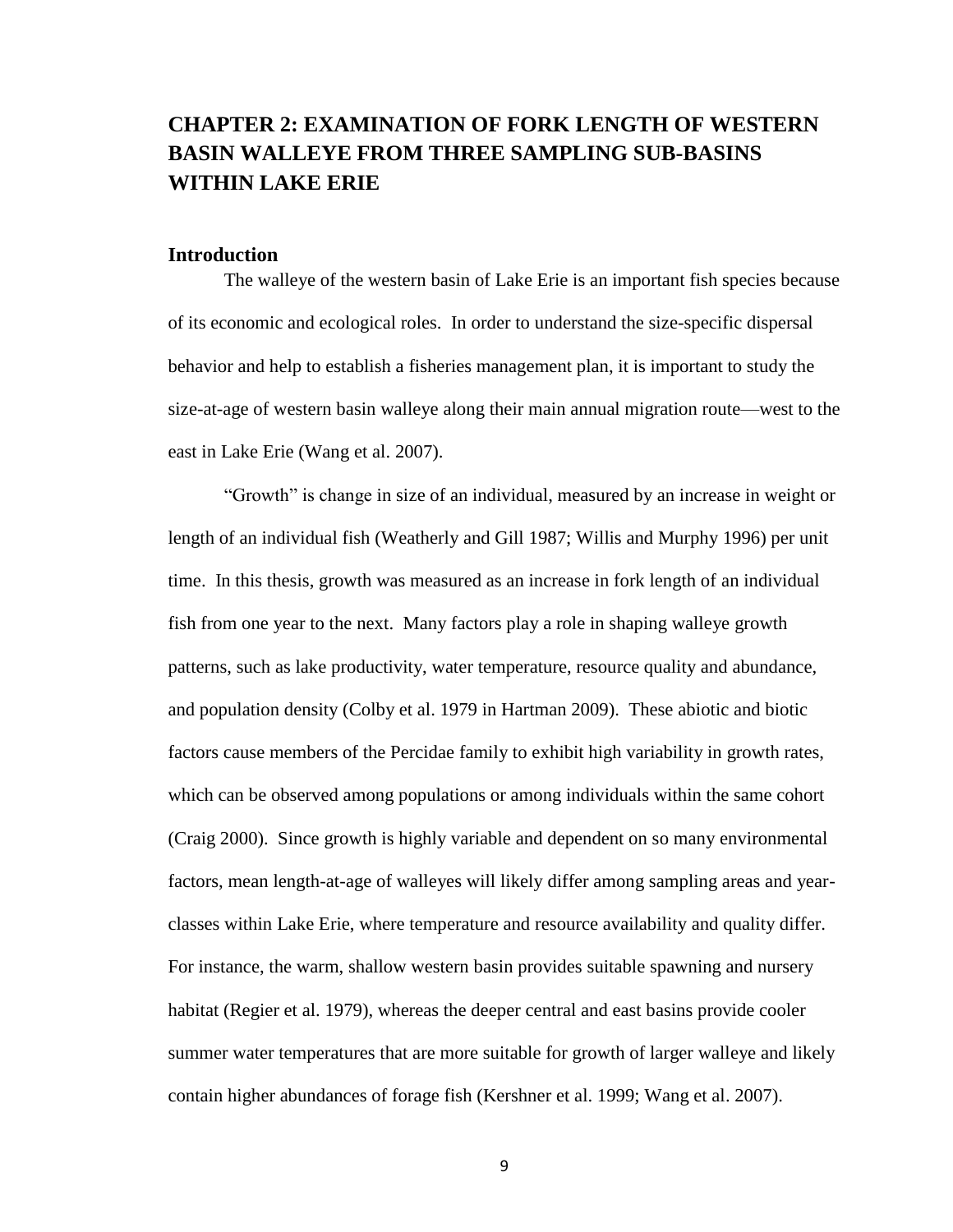The results of several tagging and genetic studies suggest that Lake Erie has multiple walleye stocks. However, the data are inconclusive and too variable to permit definitive identification of individual stocks. In general, walleye have been grouped into two main, broadly distinctive stocks: the western basin and eastern basin stocks (Wolfert 1963; Todd and Haas 1993; Vandergoot et al. 2010). Many studies have described the movement of walleye within Lake Erie, as well as their travel through connecting channels to other waters, such as Lake St. Clair and Lake Huron (Ferguson 1957 in Wolfert 1963; Wolfert 1963; Ferguson and Derksen 1971; Todd and Haas 1993; Wang et al. 2007). Wolfert (1963) found that yearling walleye captured, tagged and released along the southern shore of the western basin of Lake Erie tended to move north or further westward into the western basin. Some of the tagged fish were even recaptured in the St. Clair River, Lake St. Clair, Detroit River and Lake Huron. However, there was little evidence showing the movement of yearling walleye towards the east end of Lake Erie (Wolfert 1963).

Tagging studies involving walleye mostly age 2 and older found that walleye tended to move towards the east end of Lake Erie (Ferguson 1957 in Wolfert 1963; Wang et al. 2007). Wang et al. (2007) found that western basin walleye started to move eastward to the central and eastern basins during the spring and summer. The motivation behind this migration was proposed to be a result of searching for physiologically more suitable (cool) water temperatures during the summer (Wang et al. 2007); the cooler central and eastern basins may provide a refuge from warm western basin conditions. Optimal water temperatures for growth of large walleye range from 20 to 23º C (Coutant 1977). In the western basin these temperatures are often exceeded in the summer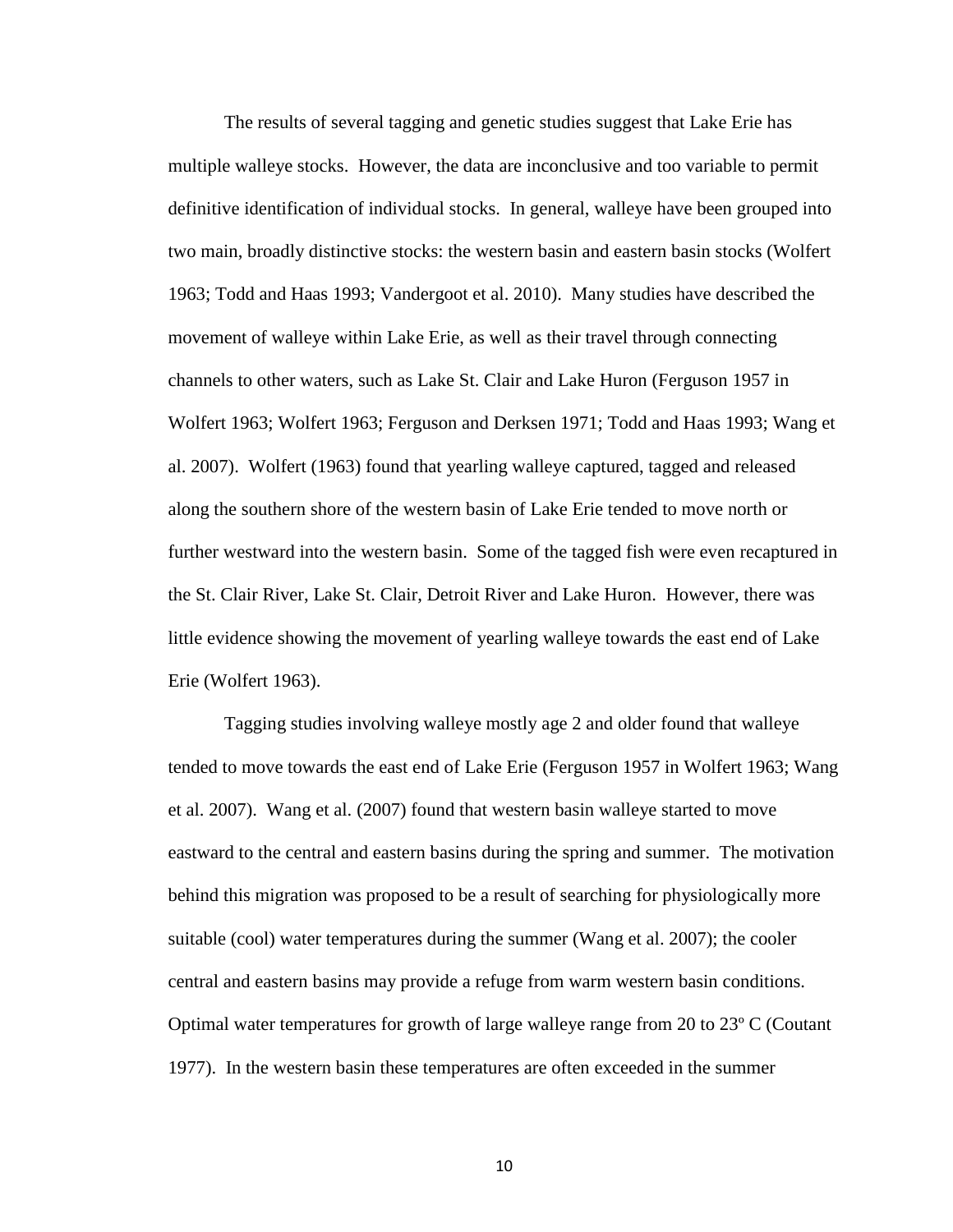(Kershner et al. 1999). Additionally, walleye recaptured in the western basin of Lake Erie tended to be smaller than walleye recaptured in the central or eastern basins (Wang et al. 2007) possibly due to the thermal stress imposed by the western basin's unfavorable warm water conditions during the summer. These studies suggest that east-bound walleye are usually fish age 2 and older and are also larger than the non-migrating western basin walleye residents (Wolfert 1963; Wang et al. 2007).

This study compares the back-calculated fork length-at-age of the western basin walleye population captured in three areas of Lake Erie: the west basin, west-central subbasin and east-central sub-basin. The objectives were to test:

1) if the western basin Lake Erie walleye population had different mean backcalculated fork length-at-ages 1, 2, and 3 among sub-basin of residency (capture) and

2) if the western basin Lake Erie walleye population's mean back-calculated fork lengths differed among year classes (2000, 2001, 2002, and 2003).

Since larger and faster-growing walleye are postulated to move eastward in Lake Erie (Wang et al. 2007), I expected to find differences in fork length-at-age among sub-basins such that mean fork length of walleye of western basin origin increases from west to east within the three sampling areas of the lake. Given that percid growth is extremely variable (Craig 2000), I expected to find differences in mean fork length-at-age among year-classes (2000, 2001, 2002, and 2003).

# <span id="page-20-0"></span>**Materials and Methods**

#### <span id="page-20-1"></span>**Study Area**

All walleye samples used in this study were collected from Lake Erie through a partnership survey program (Great Lakes Fishery Commission, Lake Erie Committee Partnership Index Gillnetting Program unpubl.; Lake Erie management unit and the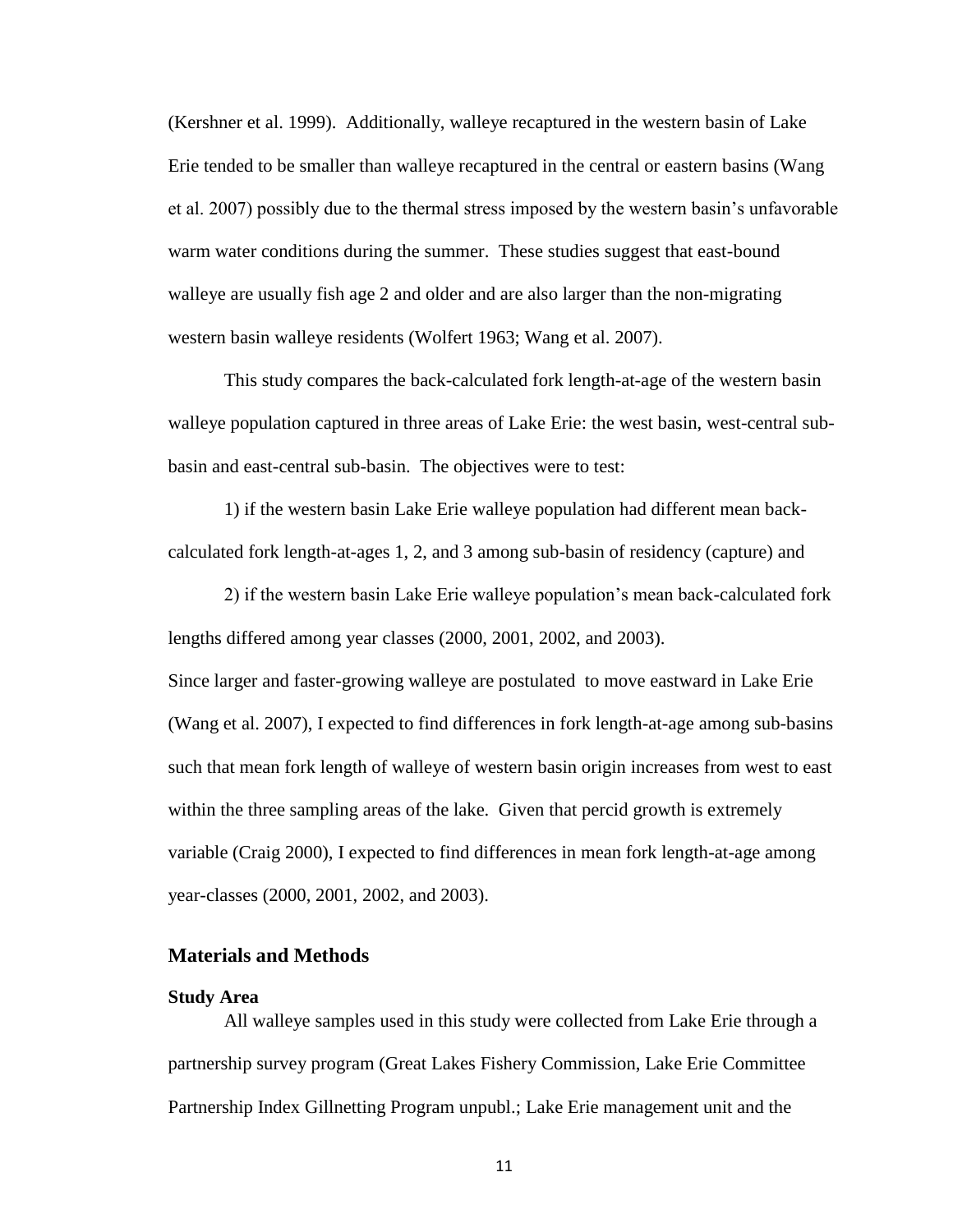Ontario Commercial Fisheries Association 2006). Lake Erie is the southernmost, shallowest, warmest, and most exploited of the five Great Lakes (Schertzer 1999; Rasul et al. 1999). Lake Erie is composed of three discrete basins: western, central and eastern basins (Figure 2.1). The three basins each have distinctive limnological characteristics and temperature regimes. The western basin, separated from the central basin by a series of rocky islands is the smallest, shallowest, and warmest of the basins (Bolsenga and Herdendorf 1993; Schertzer 1999). Walleye are the predominant predatory fish in the western basin (Schertzer 1999; Rasul et al. 1999). The central basin has the largest surface area of the three basins and has a flat bottom, whereas the eastern basin is the coolest and deepest of the three basins (Schertzer 1999). Both the central and eastern basins are stratified. Thus surface temperatures and bottom temperatures differ, whereas the western basin is not stratified and has a uniform temperature throughout (Schertzer et al. 1987; Bolsenga and Herdendorf 1993). Summer surface water temperatures are similar over the lake. However, near-bottom water temperatures vary among the basins (Schertzer et al. 1987; Bolsenga and Herdendorf 1993). Table 2.1 summarizes the surface area, mean depth, maximum depth, mean water temperature (1967-1982), and mean near-bottom temperature for each basin.

# <span id="page-21-0"></span>**Collection of walleye and scales**

All walleye scales used in this study were collected from annual partnership fish community surveys by the Ontario Ministry of Natural Resources and the Ontario Commercial Fisherman Association in Lake Erie (Great Lakes Fishery Commission, Lake Erie Committee Partnership Index Gillnetting Program unpubl.; Lake Erie management unit and the Ontario Commercial Fisheries Association 2006). Only samples from Canadian waters of the western and central basins were used for this study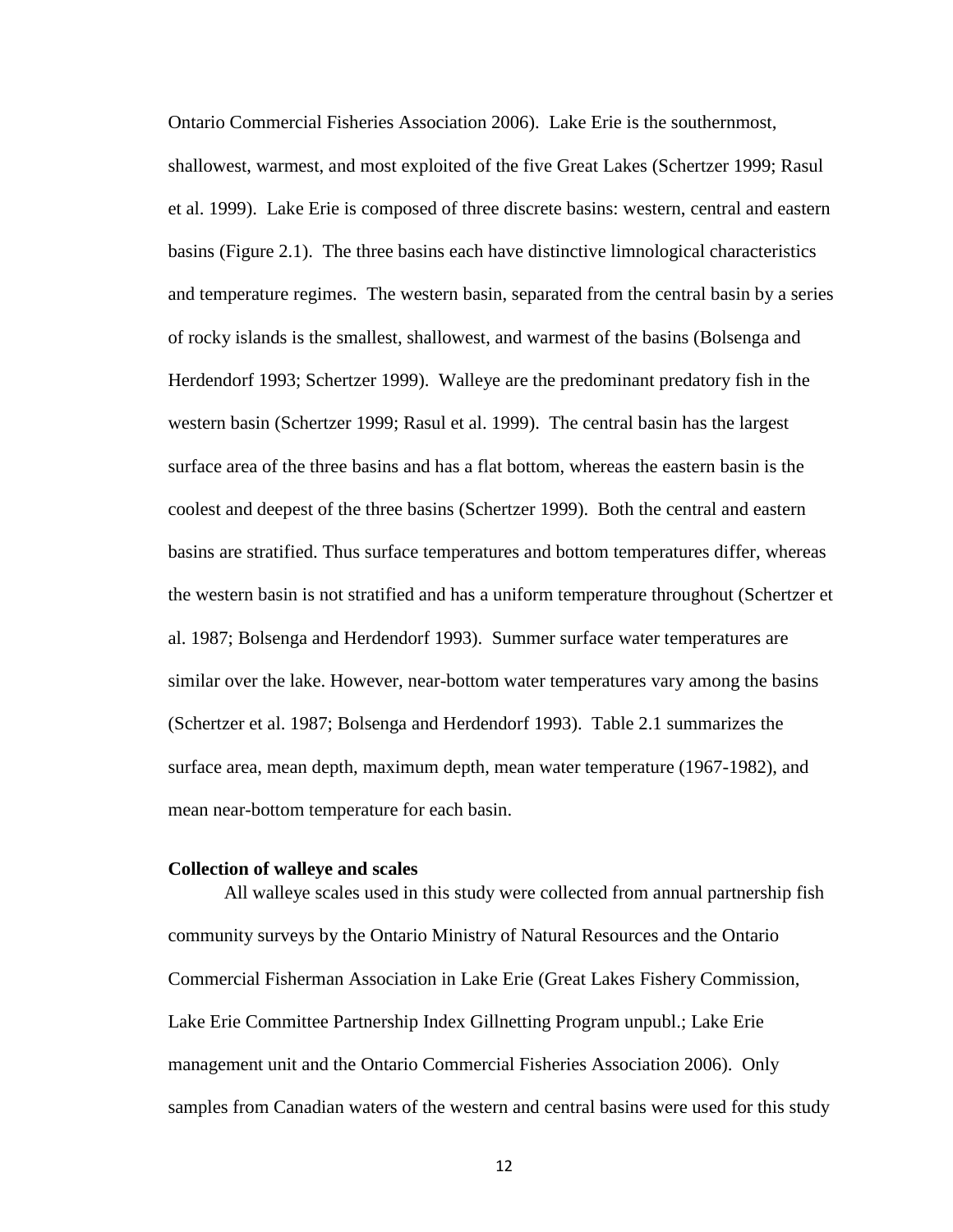in order to reduce the influence of the eastern basin walleye stock. The central basin was further divided into the west-central sub-basin and the east-central sub-basin, which resulted in three sampling areas for this study: the western basin, west-central sub-basin and east-central sub-basin (Figure 2.1). Fish were sampled annually within these basins for at least nine consecutive years. Scales collected from fish captured between 2000 and 2008 were used in this study, representing cohorts that were spawned in four calendar years: 2000-2003. The western basin was sampled in September, west-central sub-basin in September and October and east-central sub-basin in October and November.

Walleye were captured in graded monofilament gillnets measuring 381 m long by 1.8 m deep. The gillnets consisted of 14 different mesh sizes ranging from 32 to 152 mm (stretched) to ensure a representative catch of fish of all sizes of most age classes. The nets were either suspended in the water or placed along the bottom of the basins. The suspended gillnets were suspended at a depth of 1.8 m below the surface in the western basin and 5, 11, or 17 m deep in the west-central and east-central basins (Great Lakes Fishery Commission, Lake Erie Committee Partnership Index Gillnetting Program unpubl.; Lake Erie management unit and the Ontario Commercial Fisheries Association 2006). Upon capture, fork length (the distance from the tip of the snout to the fork in the caudal fin), was measured to the nearest mm, and mass was measured to the nearest g. At least 10 scales per fish were taken from below the lateral line near the tip of the left pectoral fin when pressed flat (Lake Erie management unit and the Ontario Commercial Fisheries Association 2006) and placed into individually labeled envelopes. The archived scales were pressed into acetate slides and the impressions were read using a microfiche projector to estimate walleye age.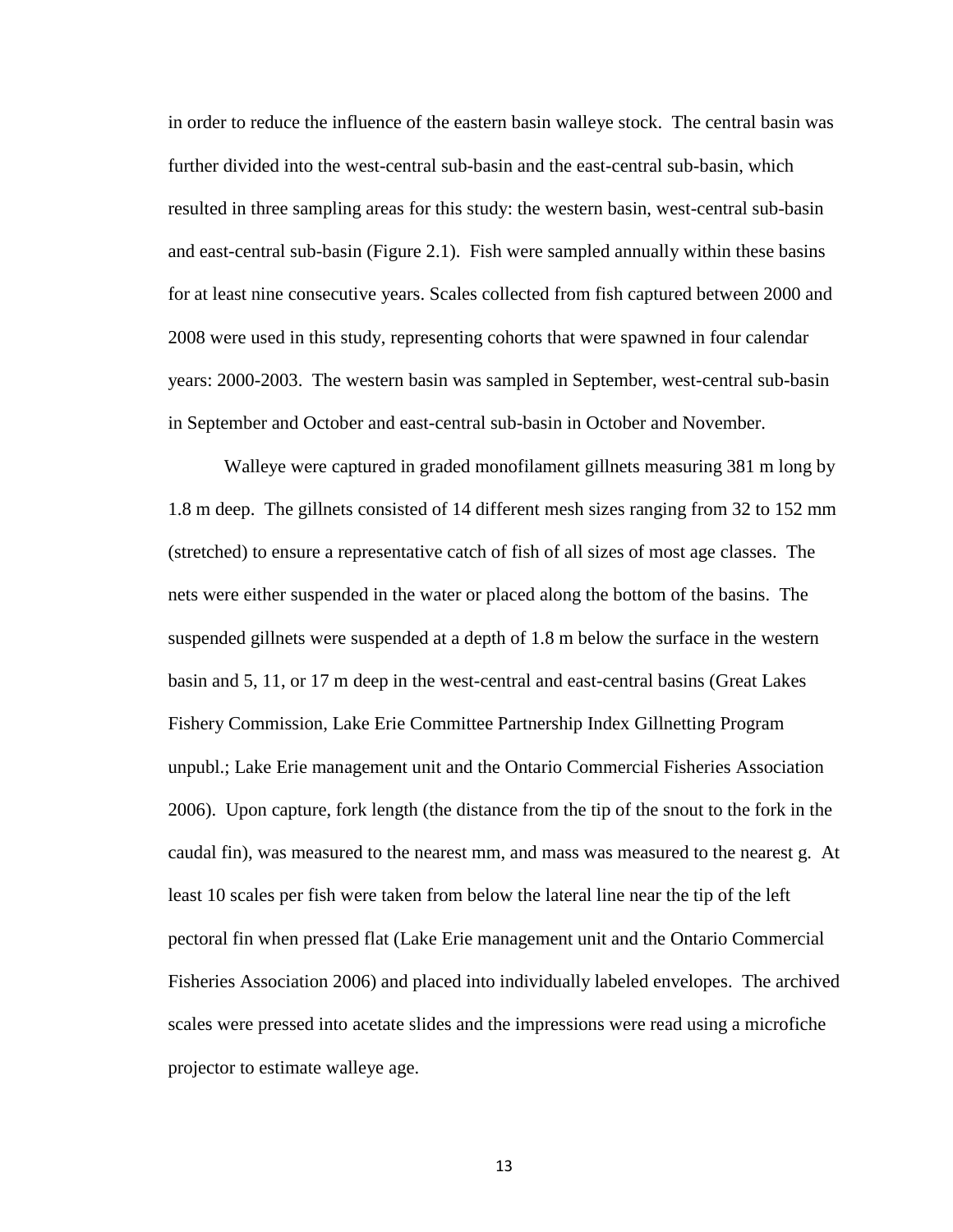#### <span id="page-23-0"></span>**Age estimation and measurement of walleye scales**

In this study I have only included walleye age 0 to age 5 because the accuracy of aging fish using their scales decreases as the fish gets older (Craig 2000). Borkholder and Edwards (2001) found that walleye ages read from scales and dorsal fin spines agreed until the age of 5; thereafter scales tended to be less reliable than fin spines, and scale-based ages were likely underestimated.

Preliminary aging of the walleye scale samples had previously been performed by the Ontario Ministry of Natural Resources staff. On the basis of the preliminary aging, 30 samples from each age-group (age 0 to 5) for each year-class (2000-2003) of each area were randomly selected for the study (Table 2.2). In instances where fewer than 30 samples were available, all available samples were used (Table 2.2). I examined the scale impressions under a microfiche projector at 40X magnification and aged them a second time. Regenerated scales (the scales that have been lost from the fish due to injury, scratching or other reasons and have grown back without earlier circuli and/or annuli), or the scales with unclear foci and/or annuli were not used in this study because they could not be aged accurately. Ages were estimated by counting the number of annuli on the scale along the anterior-posterior axis. The closely spaced circuli was considered an annulus and was assumed to correspond with the end of the winter growth period (DeVries and Frie 1996). If first and second age estimations disagreed, scales were discarded from the study. For each sample, a projected image of the scale focus (center of the scale), each annulus and the scale margin (edge of the scale) were recorded on a strip of plastic transparency approximately 2.5 cm wide using a permanent marker. A total of 912 samples was examined in this study.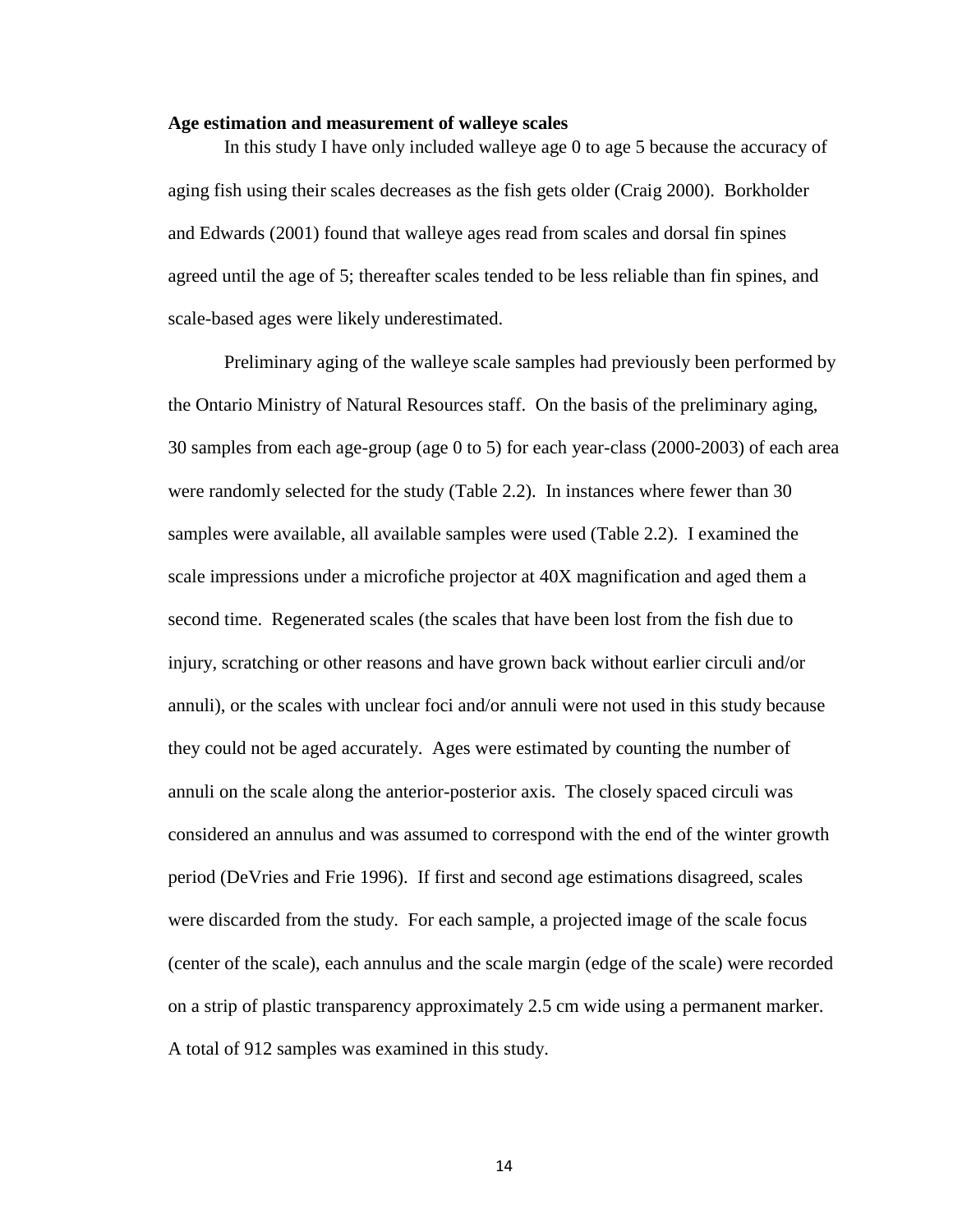The distances recorded on the transparency strips were digitized using a SummaSketch II professional digitizer. To measure the distance from the scale focus to each annulus, a program was developed using Microsoft Visual Basic. These distances were used to estimate each individual walleye's fork length at each earlier age.

#### <span id="page-24-0"></span>**Walleye body-scale relationship**

To accurately estimate length-at-age of individual walleye through backcalculation, it was essential to establish the relationship between fork length and scale radius at capture for the population. Walleye body length and scale radius do not grow in direct proportion to one another; body length increases faster than scale radius (Klumb et al. 1999). Consequently, fork length and scale radius were logarithmically transformed and a non-linear regression equation was derived for this study.

To determine if back-calculations should be performed using area-specific relationships or if one body-scale relationship for all areas would be adequate, body-scale relationships were estimated for age 0 to age 5 walleye caught in each sampling region. A total of 399 walleye scales were included for the western basin, 296 for the west-central basin and 217 for the east-central basin. A second-order polynomial equation was used to model the body-scale relationship for each area (Zhao 2005). Overlap of the 95% confidence intervals of the area specific body-scale relationships indicated that a single standard body-scale relationship for all samples collected from Lake Erie would be acceptable. Therefore, all scale samples (912 total) from the three sampling areas were pooled together to establish a single body-scale relationship. With the exception of age 0 walleye, all fish used to create the body-scale relationship were also used in the backcalculation study. The relationship was used to back-calculate the fork lengths of each fish described in the next section.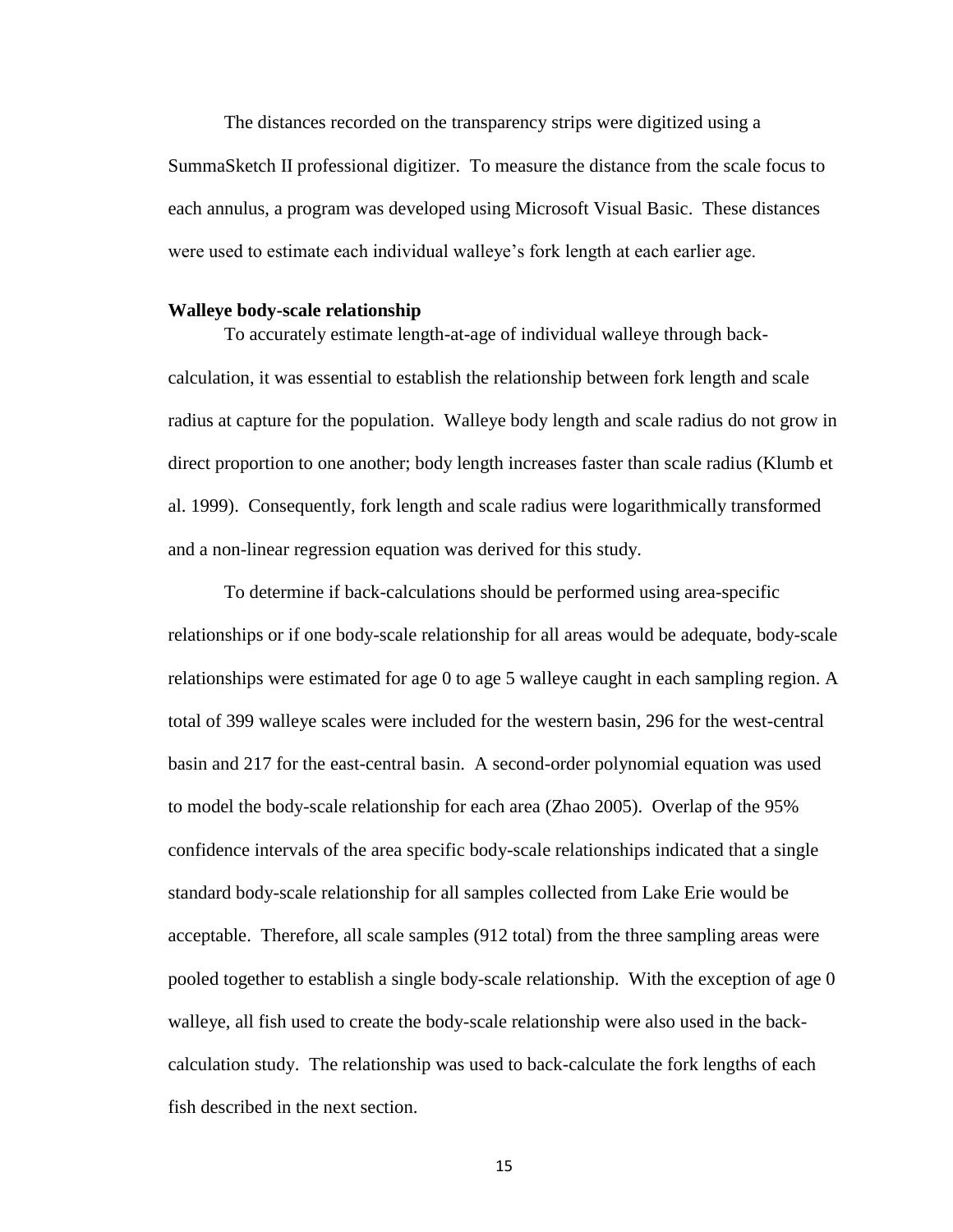### <span id="page-25-0"></span>**Back-calculation of fork length-at-age**

Estimating fish fork lengths at age requires the use of a back-calculation equation that calculates previous body length from scale radius. This procedure relies on the correlation between body length and scale length (Whitney and Carlander 1956). A common back-calculation technique is based on the scale-proportional hypothesis, which states that the ratio of the scale radius at one age to that at another age is a function of the ratio of the body lengths at the two ages for an individual fish (Francis 1990). To determine the body length to scale radius relationship of walleye, a regression of scale length on body length was applied in this study. The following procedure was used to back-calculate fork lengths at ages (annuli). The regression equation describing the relationship between fork length (FL) and scale radius (SR) is the second order polynomial, as follows,

$$
log(SR) = a^*(log(FL))^2 + b^*log(FL) + c
$$

therefore, in conjunction with the scale proportional hypothesis  $((SR/SRn) = f(FL/FLn)),$ where SR is scale radius at capture, SRn is the scale radius at age n, FL is the fork length at capture, FLn is the fork length at age n, and *f* indicates a function:

$$
log(SR) - log(SRn) = (a*(log(FL))^{2} + b*log(FL)) - (a*(log(FLn))^{2} + b*log(FLn))
$$

the equation was then simplified and set to zero:

$$
0 = a^*(log(FLn))^2 + b^*log(FLn) + d
$$

where  $d = (log(SR) - log(SRn)) - (a*(log(FL))^{2} + b*log(FL)).$ 

The fork length at age n (FLn) for each individual walleye was calculated by solving the above quadratic equation and taking the anti-log of the positive solution. The fork length at ages 1, 2, and 3 were estimated using the above described back-calculation procedure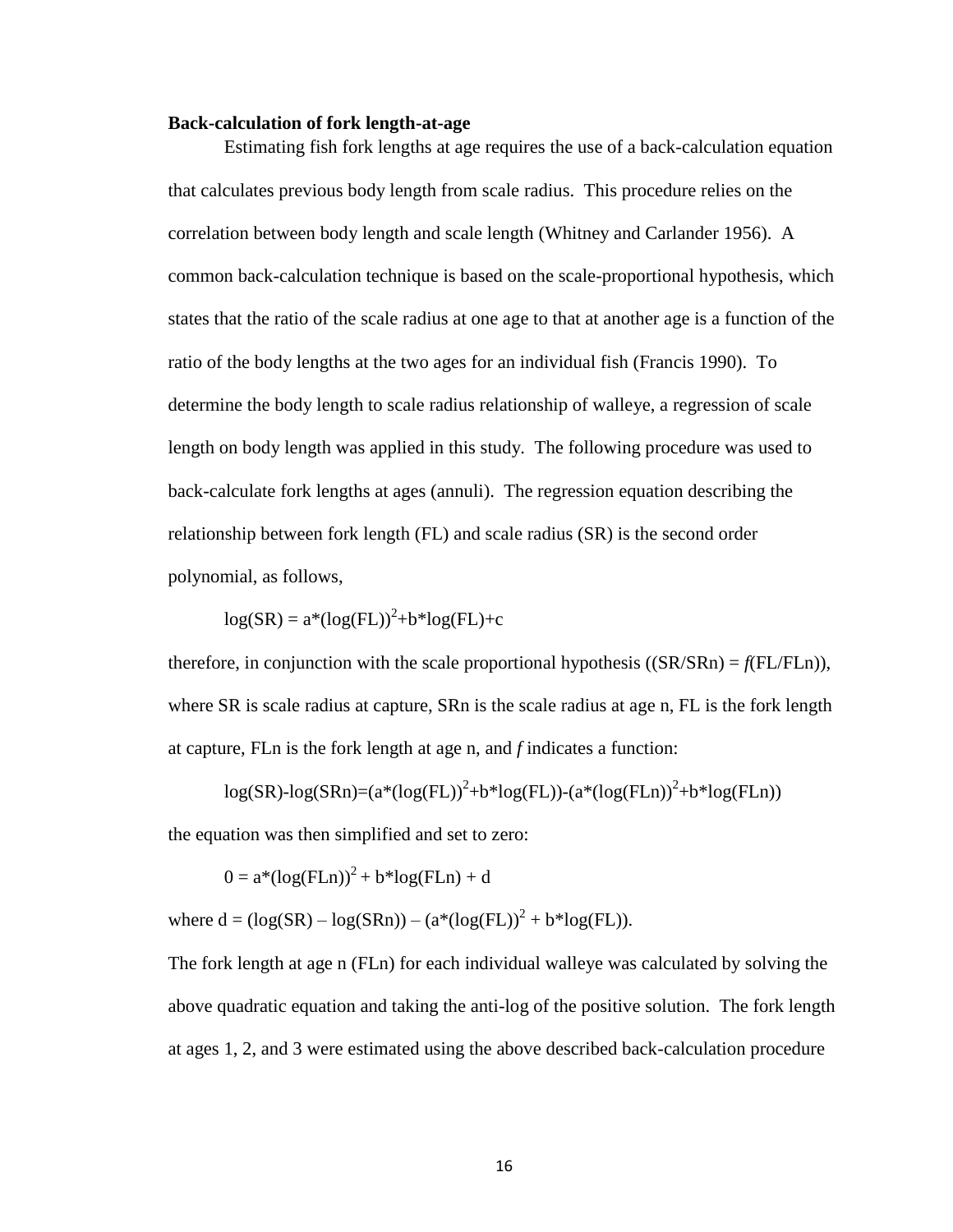for all individual walleye samples (ages 1 to 5) from the three areas (western, westcentral and east-central).

#### <span id="page-26-0"></span>**Statistical Analysis**

A multivariate analysis of variance (MANOVA) was used (Statistica 7.0, StatSoft, Inc.) to test for the presence of significant differences in walleye backcalculated fork length at ages 1, 2, and 3 among the areas and year classes. Additionally, a planned comparison analysis was performed to identify specific differences in walleye fork length-at-age at ages 1, 2 and 3 among the three sampling areas. Two contrasts were used for this comparison: contrast 1 compared the back-calculated fork lengths of walleye captured in the western sub-basin to walleye captured in the west-central and east-central basins; contrast 2 compared the back-calculated fork lengths of walleye captured in the west-central sub-basin to walleye captured in the east-central sub-basin.

A Tukey post-hoc pairwise comparison test was performed to identify specific differences in walleye back-calculated fork length at ages 1, 2 and 3 among year classes (2000, 2001, 2002 and 2003).

## <span id="page-26-1"></span>**Results**

#### <span id="page-26-2"></span>**Body-Scale Relationship**

Scale samples from age 0 to age 5 walleye of all sampling locations (western, west-central and east-central sub-basins) were used to construct body-scale relationships. The area specific body-scale relationships for walleyes were estimated (Figure 2.2) as follows:

| Western Basin: | $y = -0.402x^2 + 5.856x - 14.60$                     | $R^2 = 0.954$ |
|----------------|------------------------------------------------------|---------------|
|                | West-Central Basin: $y = -0.334x^2 + 5.067x - 12.34$ | $R^2$ = 0.950 |
|                | East-Central Basin: $y = -0.486x^2 + 6.915x - 17.97$ | $R^2=0.890$   |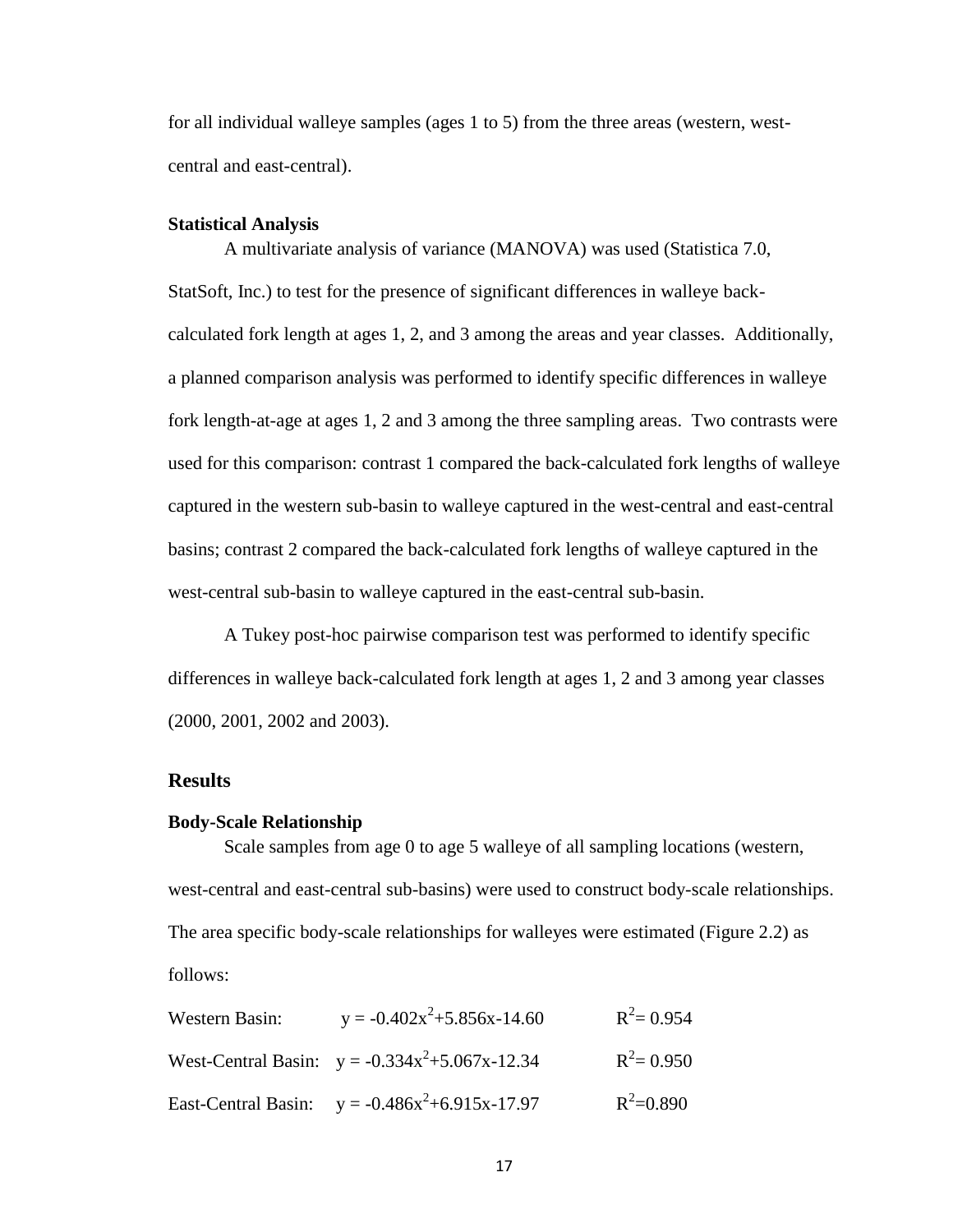where x is the natural logarithm of fork length (FL) and y represents the natural logarithm of total scale radius (SR).

However, overlap of the 95% confidence intervals of the area specific body-scale relationships indicated that a single standard body-scale relationship for all samples collected from Lake Erie would be acceptable. By pooling all samples, the body-scale relationship used to back-calculate fork length for all samples in this study was estimated, as follows (Figure 2.3):

 $y = -0.370x^2 + 5.491x - 13.57$   $R^2 = 0.948$ 

where x equals the natural logarithm of fork length (FL) and y equals the natural logarithm of total scale radius (SR).

<span id="page-27-0"></span>**Walleye back-calculated fork length differences among sub-basins and year classes** Multivariate analysis of variance (MANOVA) showed that fork length-at-age of Lake Erie walleye varied significantly by sub-basin and year-class (Table 2.3). The MANOVA also indicated that the difference of length distribution among the areas depended on the year class as well (Table 2.3).

### **Differences in walleye fork length among the three areas**

Western basin walleye mean fork length at age 1 was not significantly different from walleye mean fork length at age 1 of walleye from the west-central and east-central sub-basins combined ( $F = 0.214$ ;  $p > 0.05$ ; Figure 2.4). Mean fork length at age 1 of walleyes from the west-central sub-basin was not significantly different than that for the east-central sub-basin ( $F= 0.464$ ;  $p > 0.05$ ; Figure 2.5). The mean fork length at age 2 for western basin walleye was significantly smaller than that for west-central and east-central sub-basins walleye ( $F = 8.393$ ;  $p < 0.01$ ; Figure 2.6). Mean fork length of age 2 walleye in the west-central sub-basin compared to that from the east-central sub-basin was not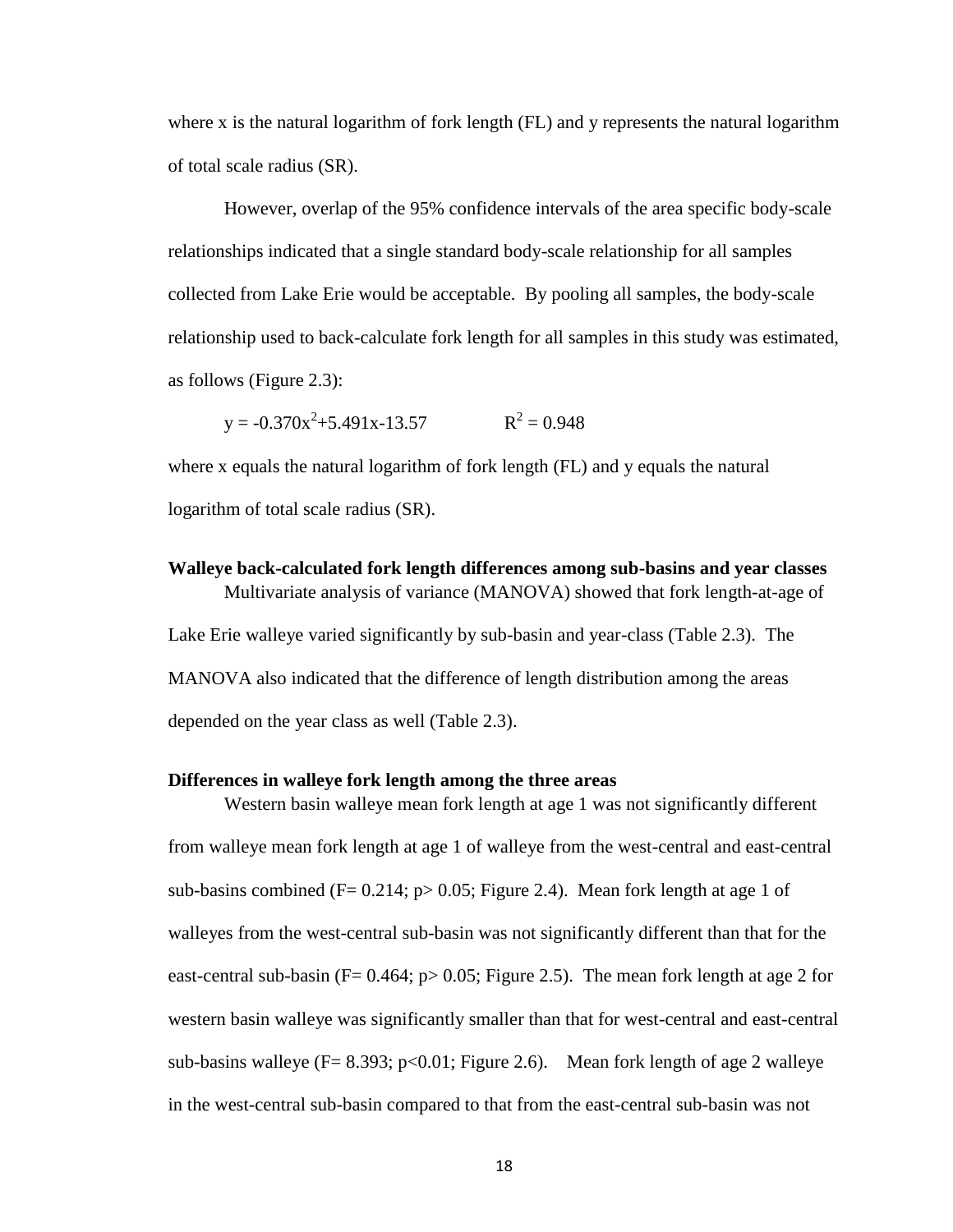statistically significantly different  $(F= 0.863; p>0.05;$  Figure 2.7). The mean fork length at age 3 of western sub-basin walleye was statistically significantly smaller than that of the west-central and east-central sub-basins  $(F = 23.552; p \lt 0.001; Figure 2.8)$ . Mean fork length at age 3 of west-central sub-basin walleye was statistically significantly smaller than mean fork length of east-central sub-basin walleye at the same age (F= 4.670; p<0.05; Figure 2.9).

To summarize, walleye mean fork length at age 1 did not differ among areas of capture. However, walleye fork length at age 2 and 3 was smaller in the western basin than in the west-central and east-central sub-basins. Furthermore, age 2 and 3 walleye caught in the west-central sub-basin were smaller than those captured in the east-central sub-basin.

### **Differences in walleye back-calculated fork length among year-class**

Tukey post-hoc pairwise comparisons were performed to examine specific differences in walleye mean back-calculated fork length at three ages (1, 2, and 3) among four year-classes (2000, 2001, 2002 and 2003).

Age 1 walleye from the 2000 year-class were significantly larger than walleye of the 2002 and 2003 year-classes (Table 2.4). Age 1 walleye from the 2001 year-class were significantly larger than those from the 2002 and 2003 year-classes (Table 2.4). The first year growth rate of walleyes appeared to be similar for the 2000 and 2001 cohorts and for the 2002 and 2003 cohorts (Table 2.4). Age 2 walleye from both the 2000 and 2001 year-classes had significantly larger fork lengths than age 2 walleye of the 2002 and 2003 year-classes (Table 2.4). The mean fork lengths at age 2 for walleye of the 2000 and 2001 year classes were similar as were the lengths for the 2002 and 2003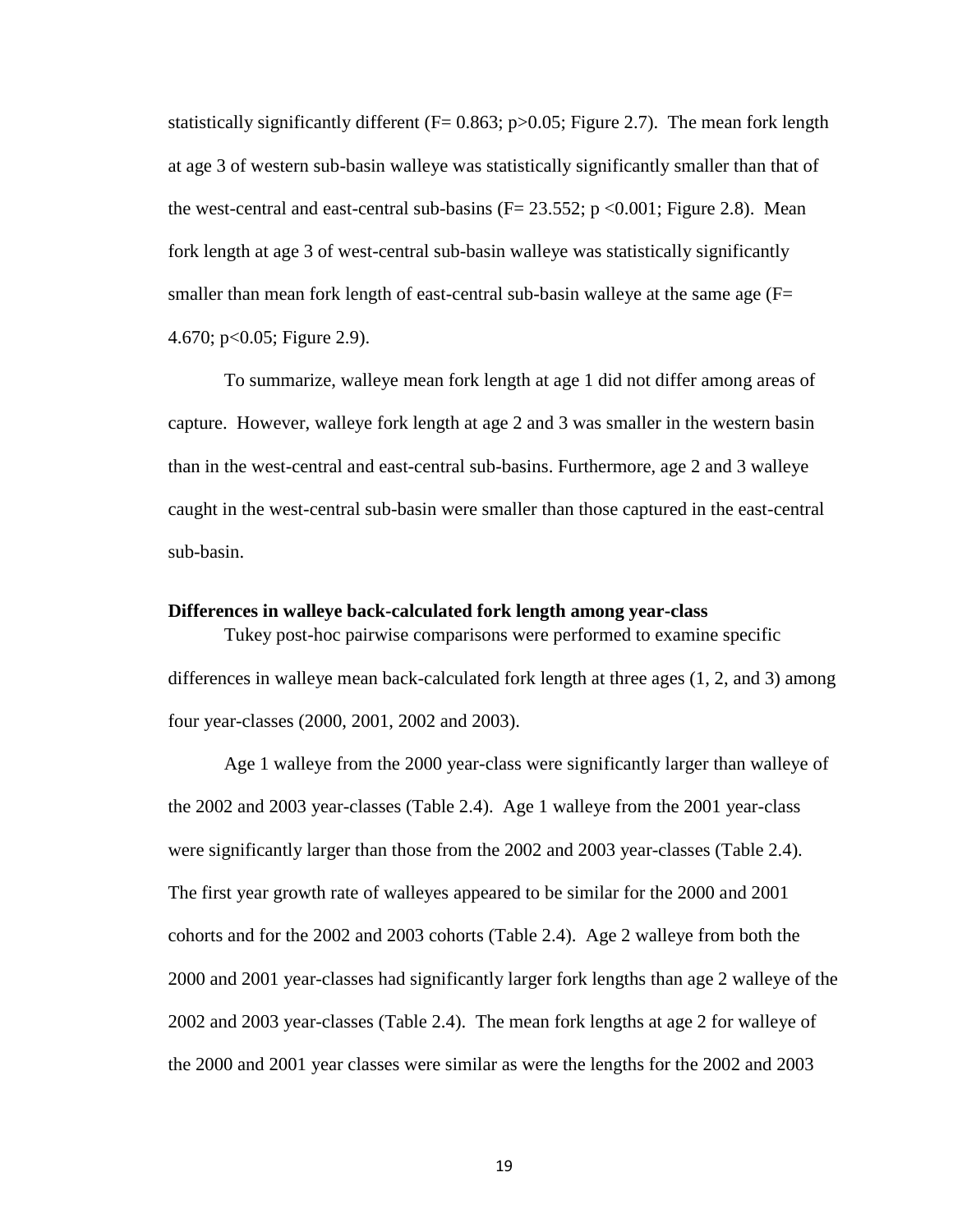cohorts (Table 2.4). Age 3 walleye from the 2002 year-class were significantly smaller than walleye of the same age from the 2000, 2001, and 2003 year-classes (Table 2.4).

In general, the growth pattern of walleye prior to age 3 was similar for the cohorts of 2000 and 2001 and for the cohorts of 2002 and 2003, with the exception that smaller age 3 walleye were observed in 2002 than 2003. Walleye of the year-classes of 2000 and 2001 were usually larger than those of the 2002 and 2003 year-classes.

#### <span id="page-29-0"></span>**Discussion**

#### <span id="page-29-1"></span>**Body-Scale Relationship**

The established body-scale relationship for the western basin Lake Erie walleye stock has a gap in fork lengths from approximately 200 mm to 260 mm (Figure 2.4). Most walleye with fork lengths below this size gap are age 0 fish sampled from the western and west-central sub-basins. The mean  $(\pm \text{ SE})$  fork length at capture of all age 0 walleye in the study was  $173.0 \pm 1.81$  mm (n= 96), while the average back-calculated fork length of all age 1 walleye at their first birthday (i.e., spring) was 191.5  $\pm$  0.78 mm (n= 816). The average fork length at capture of all age 1 walleye was  $322.4 \pm 0.21$  mm (n= 217). These walleye were sampled in the western sub-basin during September and the west-central sub-basin during September and October; therefore, at the time of capture these walleye were at least half a year old for fish considered to be age 0 in this study and 1.5 years old for the fish considered to be age 1. It appears that little growth occurs in walleye between September/October of the year they were hatched and their first birthday (<20 mm increase in fork length during that time frame). This indicates that a significant amount of seasonal growth of age 1 walleye occurs between April and September/October (at the time of sampling), at which time walleye mean fork length is 322.4 mm. Therefore, the samples used in this study probably missed the period of rapid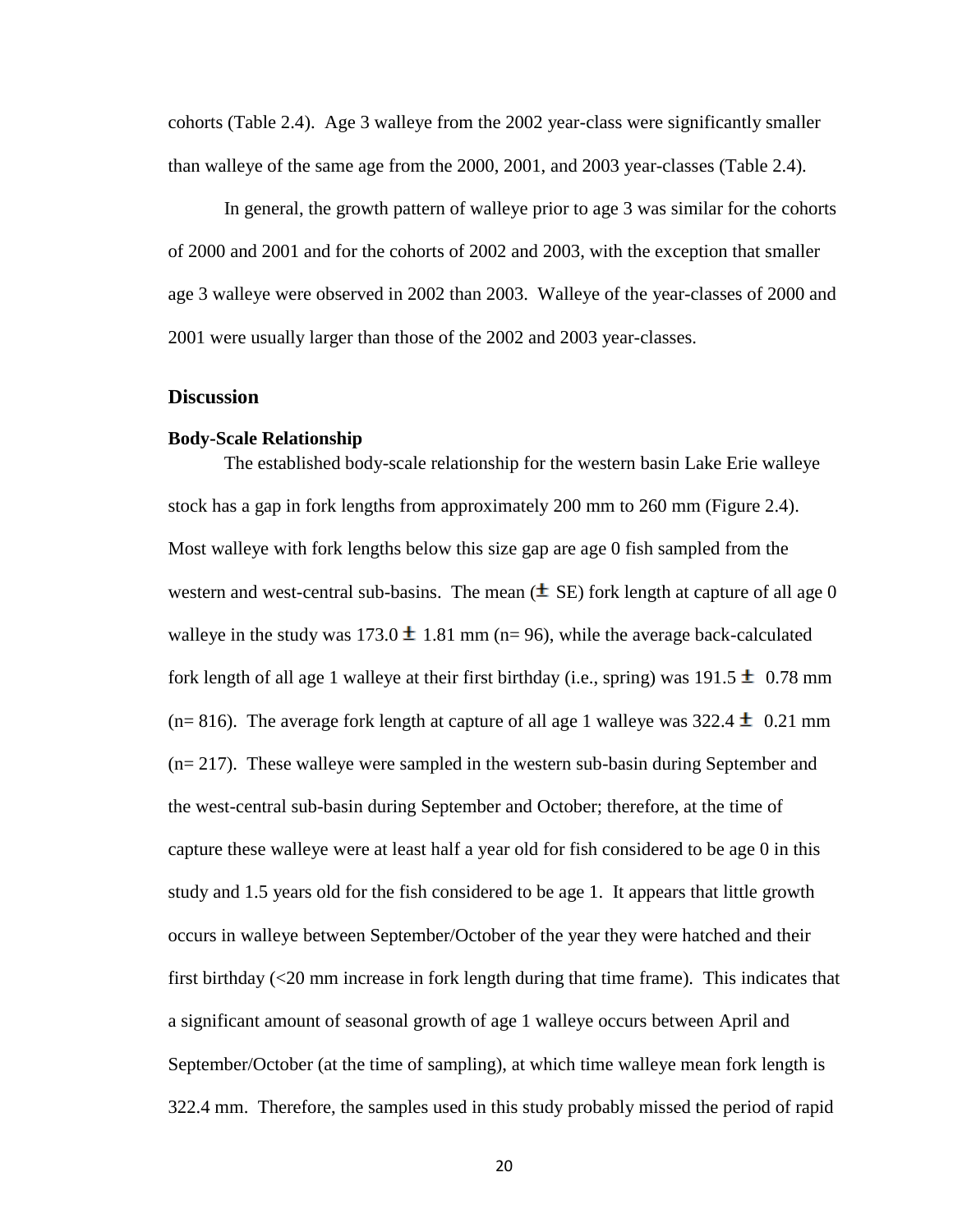growth in age 1 walleye. This would explain why fish with fork lengths of 200 to 260 mm are rarely seen in the dataset. Therefore, the size gap observed in the body-scale relationship may reflect the time of year at which sampling occurs. Zhao (2005) observed a similar gap in the body-scale relationships of western basin walleye samples and eastern basin (from the southern side of the eastern basin in Van Buren Bay of New York waters) walleye samples.

# <span id="page-30-0"></span>**Differences in back-calculated fork length of walleye among sub-basins**

Many factors influence walleye growth, including resource quality and abundance, population density, water temperatures, and migration patterns (Colby et al. 1979 in Hartman 2009; Kershner et al. 1999). In the present study, significant basin differences of walleye length were observed for age 2 (between western basin and pooled central basin) and age 3 fish: the walleye with the smallest fork lengths at ages 2 and 3 were observed in the western basin and the largest fish were captured in the east-central basin. The differences observed in walleye fork length of age 2 and age 3 fish from west to east within Lake Erie may reflect size-dependent movement among basins, whereby the larger individual walleye travel greater distances to the east. The modeling and bioenergetics studies of Kershner et al. (1999) compared Lake Erie walleye growth among western basin residents, central basin residents and walleye that migrated seasonally. Their results indicated that western basin walleye that moved from the western basin to the central basin had higher growth rates than the non-migrating walleye from the western or central basins. They argued that the cooler central basin fosters more rapid growth than the warm, shallow western basin during the summer (Kershner et al. 1999). The summer water temperature of the central basin exceeds 24º C less often than in the western basin (Kershner et al. 1999), which is above the water temperature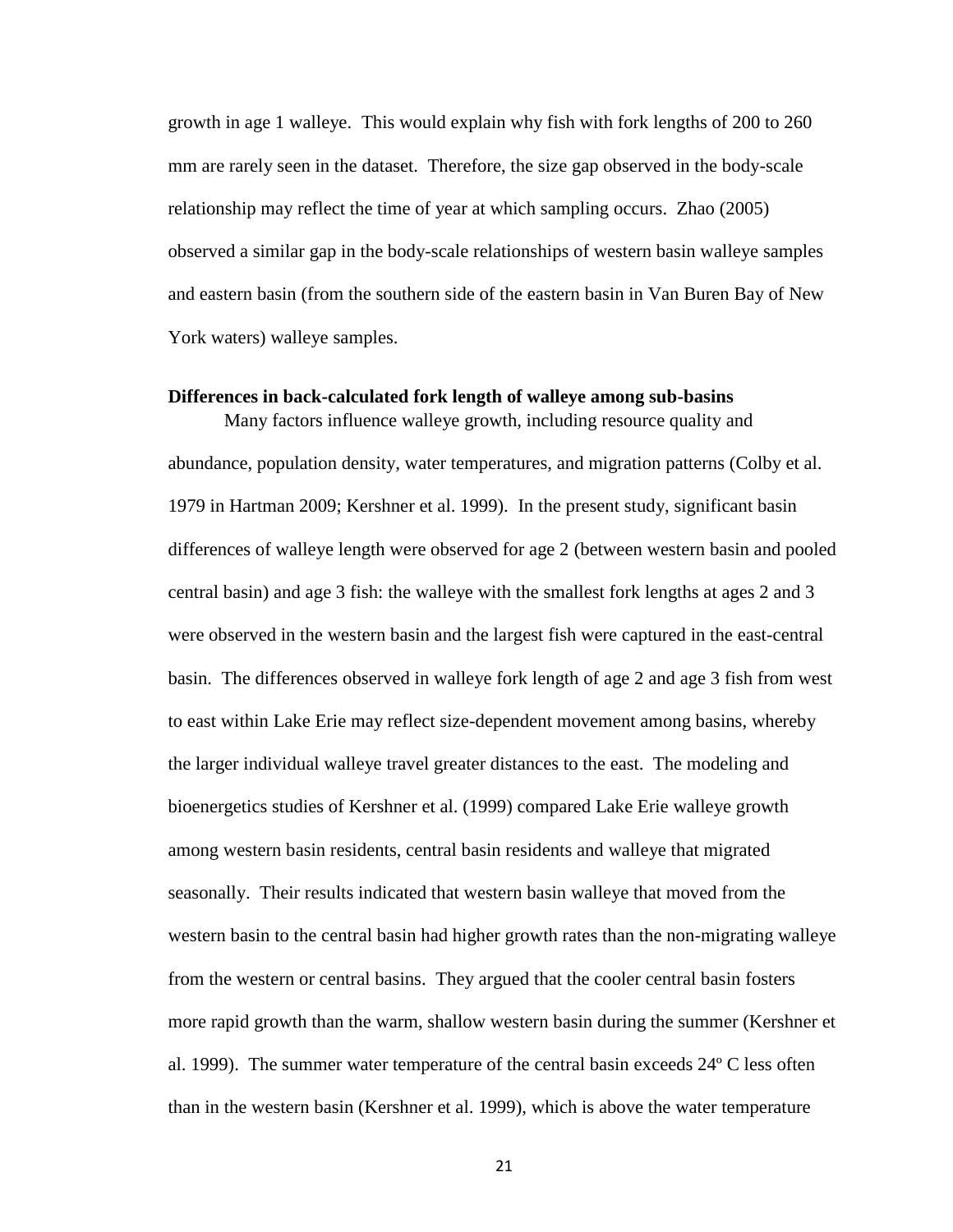(20-23º C) optimal for growth of large walleye (Coutant 1977). By moving among basins within Lake Erie, walleye can take advantage of the more suitable habitat found in the other basins (central and eastern) that allow for maximal growth during the growing season.

A recent tagging study (Wang et al. 2007) supports the hypothesis of Kershner et al. (1999). Walleyes tagged in the western basin but recaptured outside of the western basin were typically larger (and also older) than fish recaptured within the western basin (Wang et al. 2007). Larger and consequently older (mostly age 2 and older) western basin walleye were found to travel eastward beginning in late spring (Wang et al. 2007). Earlier tagging studies also identified this dispersal phenomenon in adult walleye (Ferguson and Derksen 1971). The movement was proposed to be a consequence of increasing water temperatures (above what is optimal for walleye growth in the western basin) and the availability of soft-rayed prey fishes in the eastern basin of Lake Erie (Wang et al. 2007). The combination of more suitable growing conditions due to lower temperatures in the central and eastern basins and a great abundance forage fishes there may explain why the walleye captured in the west-central and east-central sub-basins are larger than those of equivalent age captured in the western basin. The smaller western basin walleye may be living in less suitable growing conditions, including higher summer water temperatures and lower prey abundances, leading to less overall growth.

In the present study, walleye fork length back-calculated at age 1 was not significantly different among the western, west-central and east-central sub-basins. Previous studies showed that young walleye remained in the western basin and rarely moved beyond it (Wolfert 1963; Ferguson and Derksen 1971). The western basin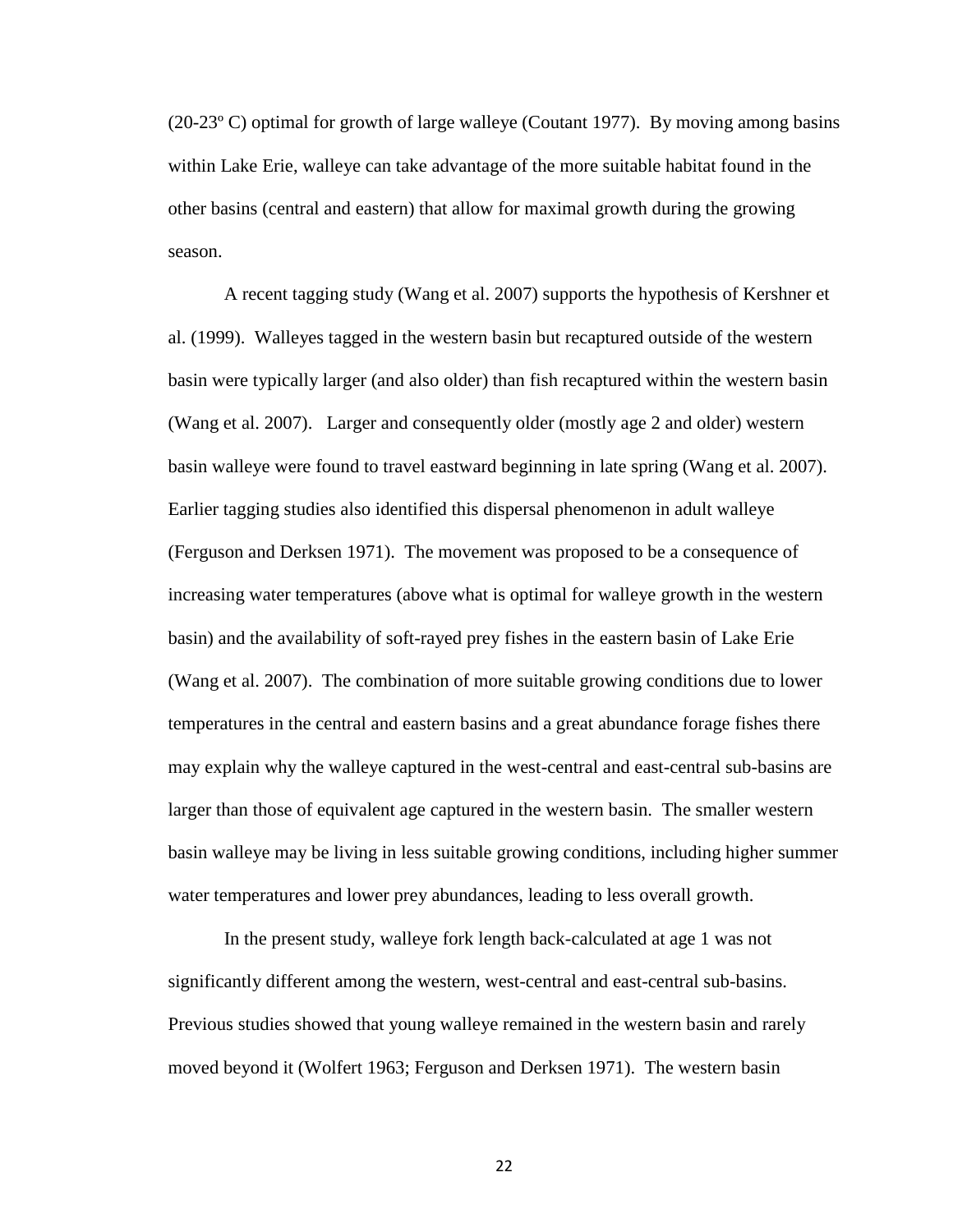spawning stock contributes the majority of lake-wide walleye abundance and harvest (Zhao et al. 2011). Thus, most of the walleye examined in this study likely originated in the western basin, where the shallow warm basin provides suitable spawning and nursery habitat on the southern shore (Regier et al. 1979). In the summer, however, water temperatures can increase and become sub-optimal (above 24º C) for growth of larger walleye. Western basin walleye have been suggested to spend up to their first two years in the western or west-central basins and start their eastward travel only after age 2 (Wang et al. 2007). Therefore, walleye growth and back-calculated fork length at age 1 would be similar regardless of their sub-basin of capture because they likely experienced the same environmental conditions before age 2.

The varying environmental conditions among Lake Erie's basins likely provide different habitats for walleye at different stages during their life and are a probable explanation for the differences observed in size-at-age. The smaller, younger walleye are confined to the warmer western basin where there is abundant suitable spawning and nursery habitat. But once walleye reach the age of 2 or older they are able to migrate to other basins within Lake Erie and select habitat that optimizes their growth at age.

#### <span id="page-32-0"></span>**Differences in back-calculated fork length of walleye among year classes**

Since walleye growth can be influenced by both abiotic and biological factors (Craig 2000), it is expected that walleye fork length back-calculated at ages 1, 2, and 3 could be different among year classes. Overall, the fish from the 2000 and 2001 yearclasses were larger than those from the 2002 and 2003 year-classes. This was especially true of the 2003 year-class, which is the strongest year-class observed during the past 30 years (WTG 2010). The observed smaller walleye sizes at ages for the 2003 year-class possibly reflect density dependent effects - slower growth rates because of fewer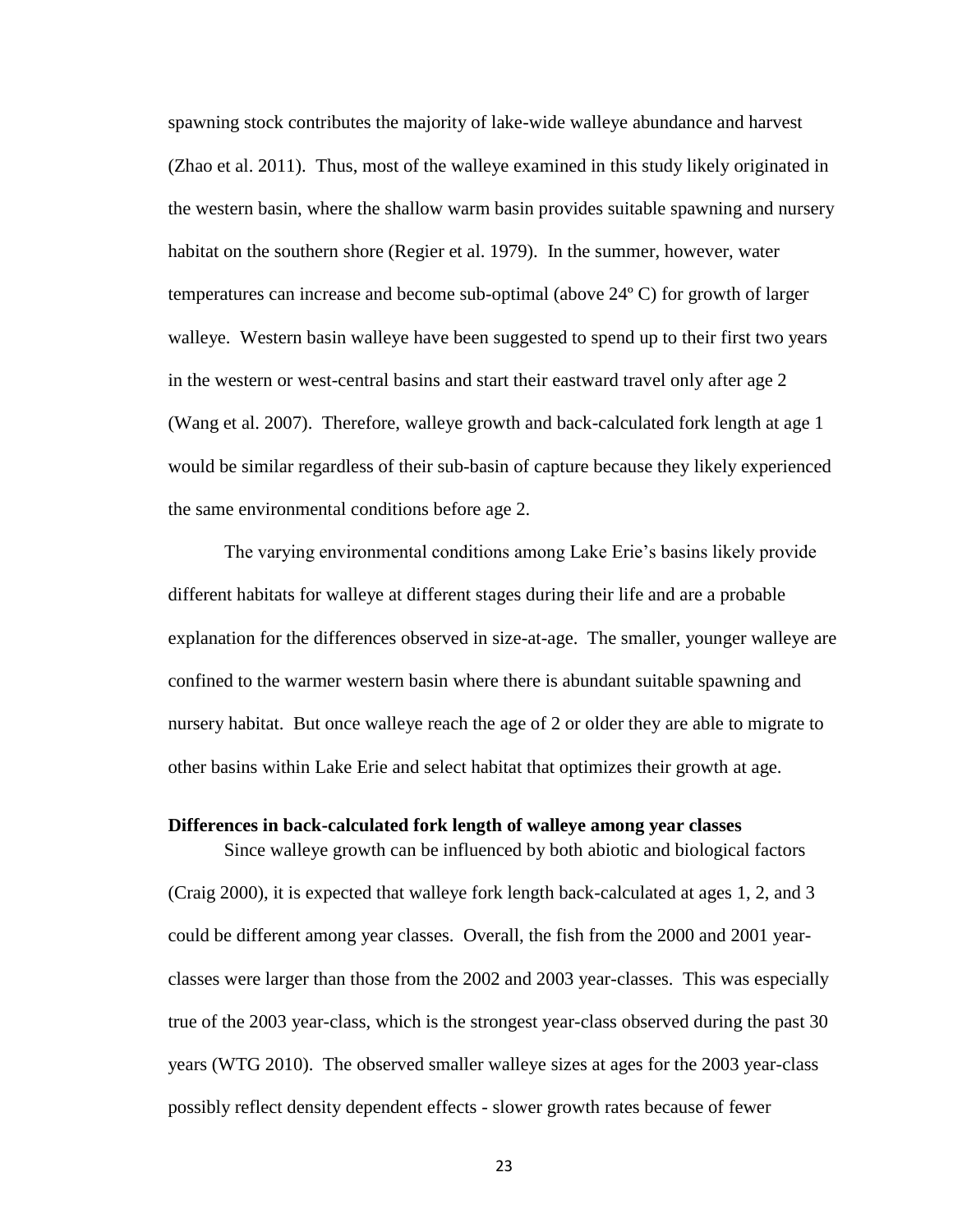available resources for each fish. Another explanation is that the strong 2003 year-class walleyes increased total walleye abundance when they partially recruited to the fisheries at age 2 and 3. This led the Lake Erie fisheries management agencies, which use an abundance-based harvest policy, to set a high harvest quota for walleye fisheries in subsequent years. Consequently, the 2003 year-class fish likely experienced a higher fishing mortality rate at the recruitment ages than the other year-classes. The high fishing pressure may effectively remove the larger age 1, 2, and 3 walleye and leave disproportionately more smaller fish in the population, possibly explaining the observed smaller lengths-at-age. A study of the effects of size-selective fishing pressures on walleye growth is presented in the next chapter.

Overall, walleye growth was found to vary among sampling areas and yearclasses; these results corroborate the findings of previous studies (Wolfert 1963; Kershner et al. 1999; Wang et al. 2007). These differences are likely the result of sizedependent dispersal of walleye, differing environmental conditions among Lake Erie's basins, density-dependent effects and/or abundance-based harvests. This study provides a snapshot in time of walleye size-at-age from the western and central basins. This information should be used to monitor the western basin walleye population's length changes over time for proper management of the species.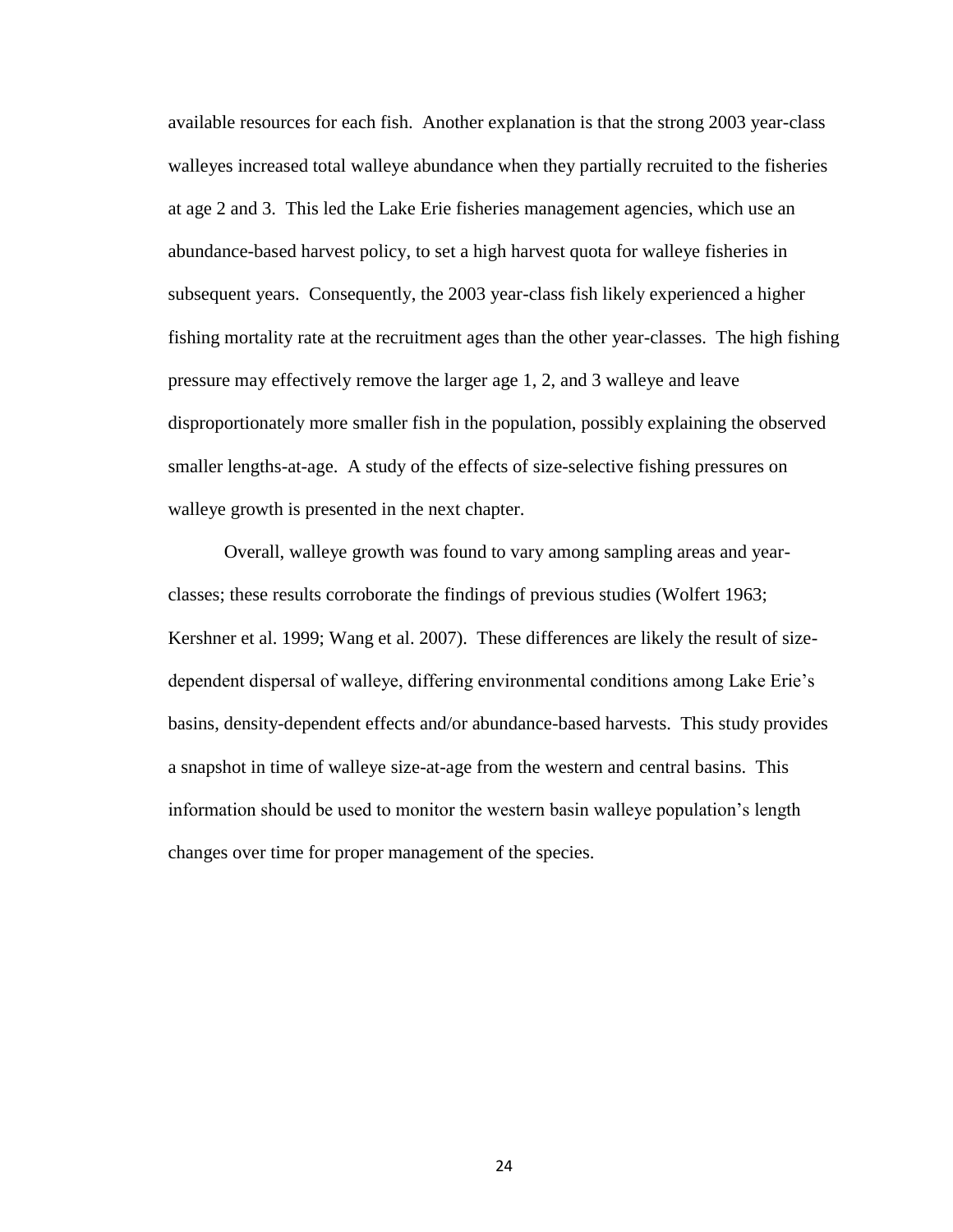### <span id="page-34-0"></span>**References**

- Bolsenga, S.J. and Herdendorf, C.E. 1993. Lake Erie and Lake St. Clair Handbook. Wayne State University Press, Detroit, MI. 467 p.
- Borkholder. B. D. and A. J. Edwards. 2001. Comparing the use of dorsal fin spines with scales to back-calculate length-at-age estimates in walleyes. North American Journal of Fisheries Management. 21: 935–942.
- Colby, P.J., R.E. McNicol, and R.A. Ryder, 1979. Synopsis of biological data on the walleye, *Stizostedion v. vitreum* (Mitchill 1818). FAO Fisheries Synopsis No.119. 139 p.
- Coutant, C. C. 1977. Compilation of temperature preference data. Journal of the Fisheries Research Board of Canada 34:739–745.
- Craig, J. F. 2000. Percid Fishes: Systematics, Ecology and Exploitation. Blackwell Science Ltd, Oxford, UK. 382 p.
- DeVries, D. R. and R. V. Frie. 1996. Determination of age and growth. In: Fisheries Techniques, 2nd Edition. (eds. B. R. Murphy & D. W. Willis), 483-512. American Fisheries Society, Bethesda, MD.
- Ferguson, R. G. 1957. Fish tagging studies in lakes Erie, St. Clair, and Huron. Preliminary Rep., Ontario Dept. Lands and Forests, Div. of Research, 12 p. (Mimeo.)
- Ferguson, R.G., and A.J. Derksen. 1971. Migrations of adult and juvenile walleyes (*Stizostedion vitreum*) in southern Lake Huron, Lake St. Clair, Lake Erie, and connecting waters. Journal of the Fisheries Research Board of Canada 28: 1133– 1142.

Francis, R. I. C. C. 1990. Back-calculation of fish length: a critical review. Journal of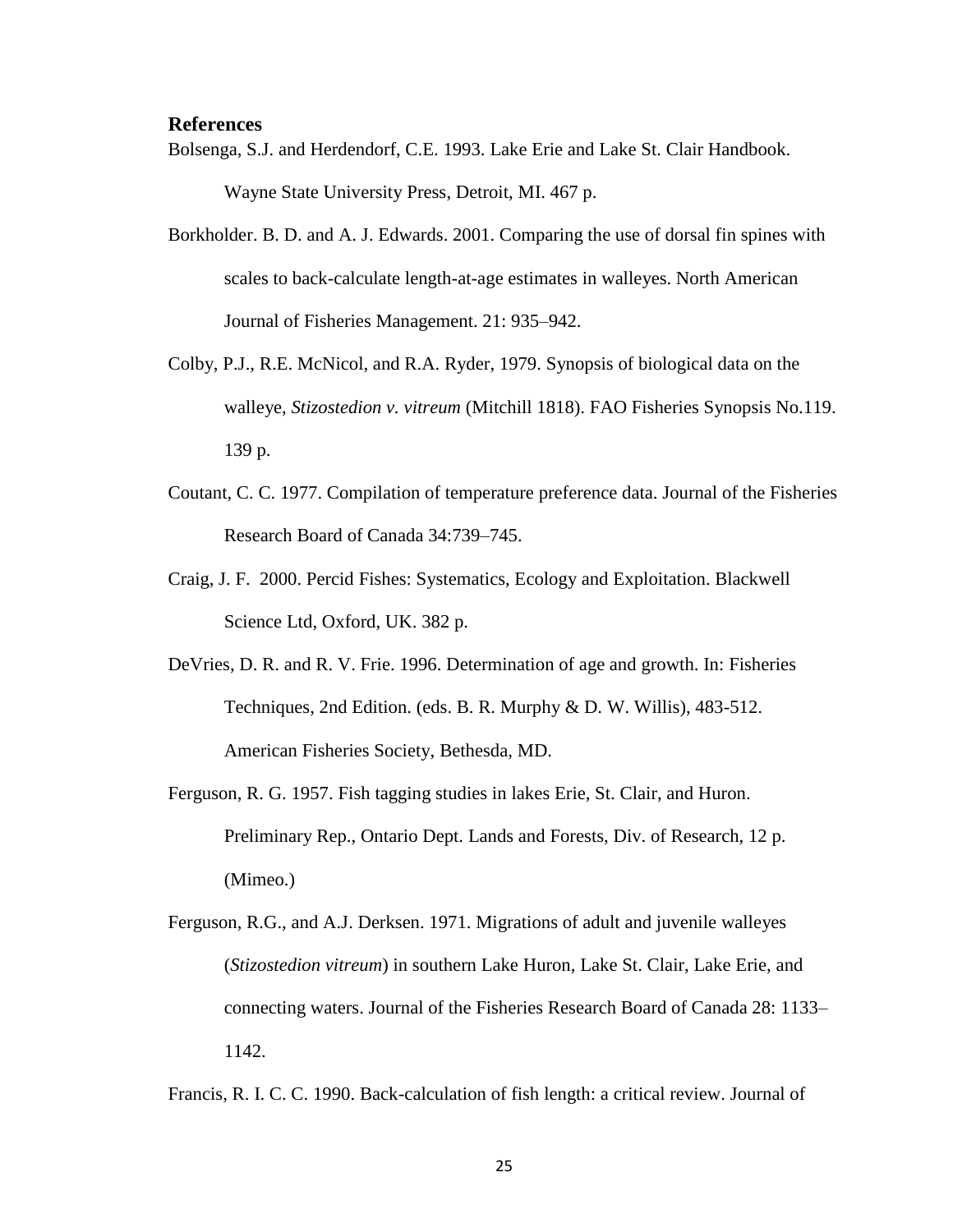Fish Biology. 36: 883-902.

- Great Lakes Fishery Commission, Undated. Lake Erie Committee Partnership Index Gillnetting Program. Unpublished document prepared for the Province of Ontario.
- Hartman, G. F. 2009. A Biological Synopsis of Walleye (Sander vitreus). Fisheries and Oceans Canada. Canadian Manuscript Report of Fisheries and Aquatic Sciences 2888. 48 p.
- Kershner, M.W., D.M. Schael, R.L. Knight, R.A. Stein, and E.A. Marschall. 1999. Modeling sources of variation for growth and predatory demand of Lake Erie walleye (*Stizostedion vitreum*), 1986-1995. Canadian Journal of Fisheries and Aquatic Sciences 56: 527-538.
- Klumb, R.A., M.A. Bozek, and R.V. Frie. 1999. Proportionality of body to scale growth: validation of two back-calculation models with individually tagged and recaptured smallmouth bass and walleyes. Transactions of the American Fisheries Society 128: 815-831.
- Knight, R.L, F.J. Margraf, and R.F. Carline. 1984. Piscivory by walleyes and yellow perch in western Lake Erie. Transactions of the American Fisheries Society. 113(6): 677-693.
- Lake Erie management unit and the Ontario commercial fisheries' association. 2006. 2006 Lake Erie partnership index fishing, project description and sampling protocol. 31 p.
- Rasul, N., J.P. Coakley and R. Pippert. 1999. Sedimentary environment of western Lake Erie: geologic setting, sediment distribution and anthropogenic effects. *In* State of Lake Erie: Past, Present and Future (Munawar, M., T. Edsall and I.F. Munawar,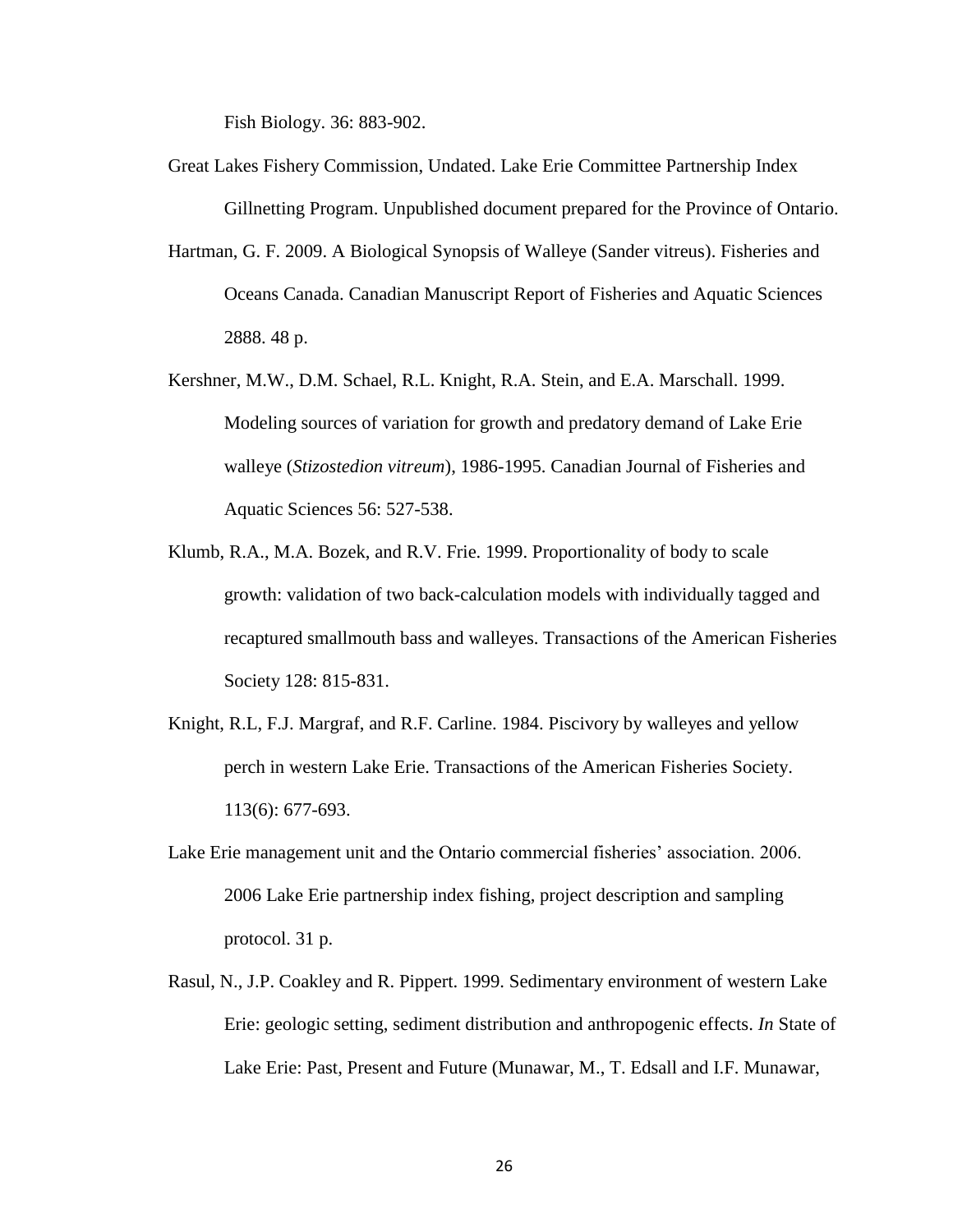eds.): pp 57-74. Backhuys Publishers, Leiden, The Netherlands. 550 p.

- Regier, H.A., V.C. Applegate, and R.A. Ryder, 1969. The ecology and management of the walleye in western Lake Erie. Technical Reports of Great Lakes Fishery Commission 15. 101 p.
- Schertzer, W.M., J.H. Saylor, F.M. Boyce, D.G. Robertson, and F. Rosa. 1987. Seasonal thermal cycle of Lake Erie. Journal of Great Lakes Research. 13(4): 468-486.
- Schertzer, W.M., 1999. Physical limnological characteristics of Lake Erie and implications of climate changes. *In* State of Lake Erie: past, present and future (M. Munawar, T. Edsall, and I.F. Munawar, eds): pp31-56, Backhuys Publishers, Leiden, the Netherlands. 550 p.
- Todd, T.N. and R.C. Haas. 1993. Genetic and tagging evidence for movement of walleyes between Lake Erie and Lake St. Clair. Journal of Great Lakes Research. 19(2): 445-452.
- Vandergoot, C.S., H.A. Cook, M.V. Thomas, D.W. Einhouse, and C. Murray. 2010. Status of walleye in western Lake Erie, 1985-2006. In: Status of the Walleye Fishery in the Great Lakes: Proceedings from the 2006 Symposium. 123-150. Great Lakes Fishery Commission. Technical Report 69. 224 p.
- Walleye Task Group (WTG). 2010. Report of Lake Erie Walleye Task Group, March 2010. Great Lakes Fishery Commission. 32 p.
- Wang, H., E. Rutherford, A. Cook, D.W. Einhouse, R.C. Haas, T.B. Johnson, R. Kenyon, B. Locke, and M.W. Turner. 2007. Movement of walleye in Lakes Erie and St. Clair inferred from tag recapture and fisheries data. Transactions of the American Fisheries Society. 136: 539-551.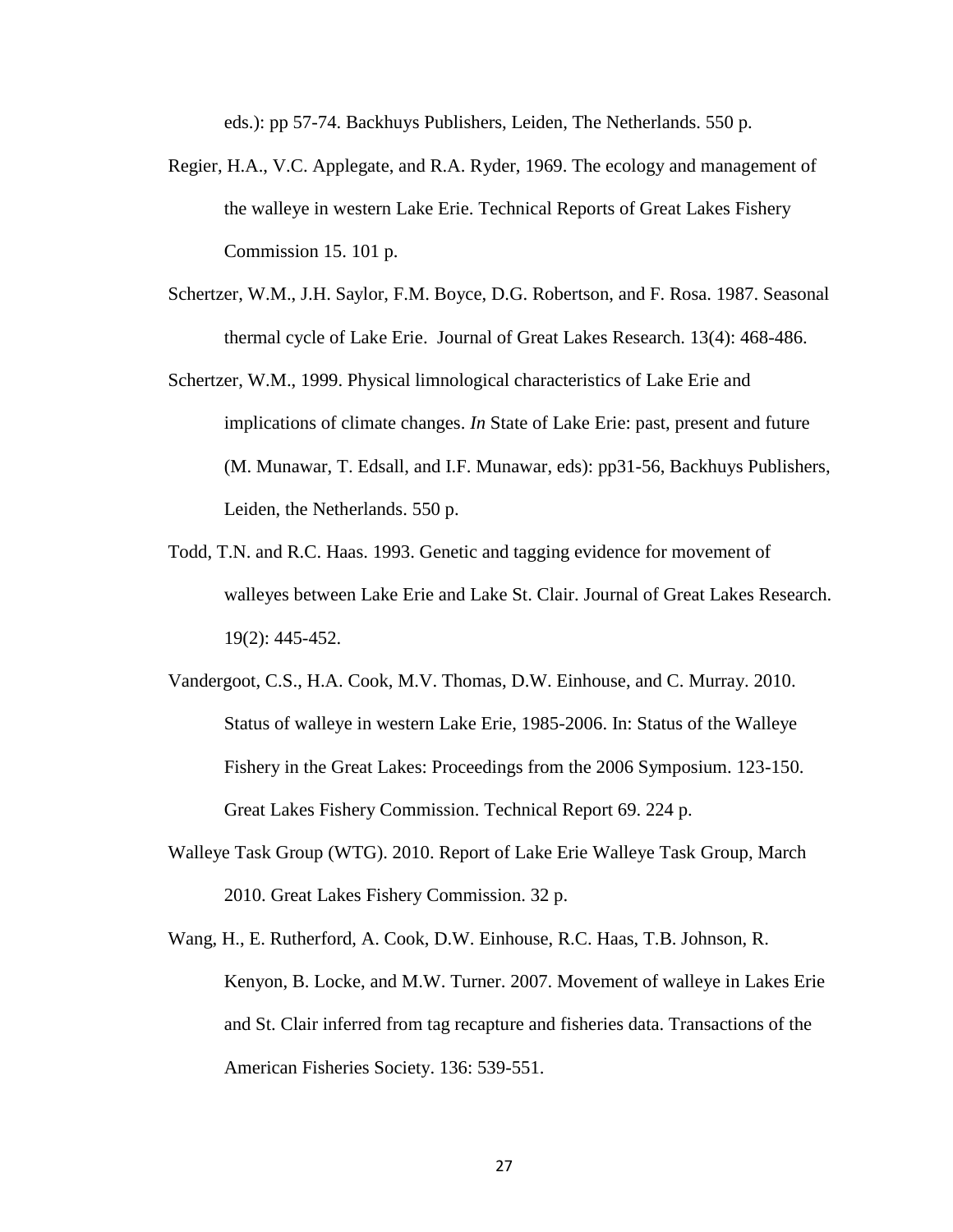- Weatherly, A.H. and H.S. Gill. 1987. The Biology of Fish Growth. Academic Press Inc., London, UK. 443 p.
- Whitney, R.R. and K.D. Carlander. 1956. Interpretation of body-scale regression for computing body length of fish. The Journal of Wildlife Management. 20(1): 21- 27.
- Willis, D.W. and B.R. Murphy. 1996. Fisheries Techniques, 2nd Edition. (B.R. Murphy & D.W. Willis eds.). American Fisheries Society, Bethesda, MD. 732 p.
- Wolfert, D.R. 1963. The movements of walleyes tagged as yearlings in Lake Erie. Transactions of the American Fisheries Society. 92: 414-420.
- Zhao, Y. 2005. Climate and dynamics of Walleye (*Sander vitreus*, formerly *Stizostedion vitreum vitreum*) populations in North America. Ph.D. thesis, University of Toronto, Toronto, ON.
- Zhao, Y., D.W. Einhouse, and T.M. MacDougall. 2011. Resolving some of the complexity of a mixed-origin walleye population in the east basin of Lake Erie using a mark–recapture study. North American Journal of Fisheries Management. 31(2): 379-389.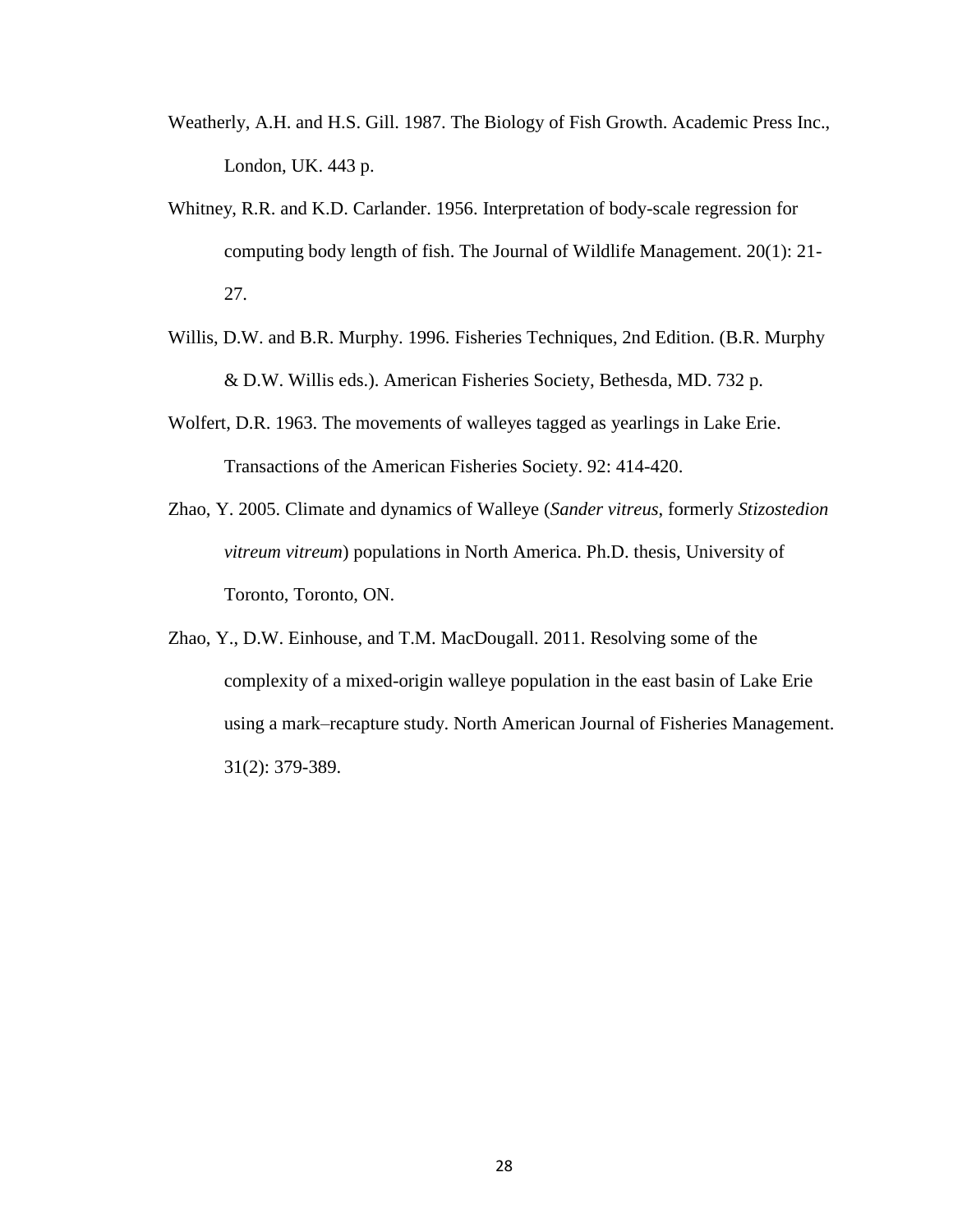

**Figure 2.1** Map of Lake Erie showing the location of sampling areas, the Canadian waters of the West, West-Central, and East-Central basins (From 2006 Lake Erie Partnership Index Fishing, Project Description and Sampling Protocol).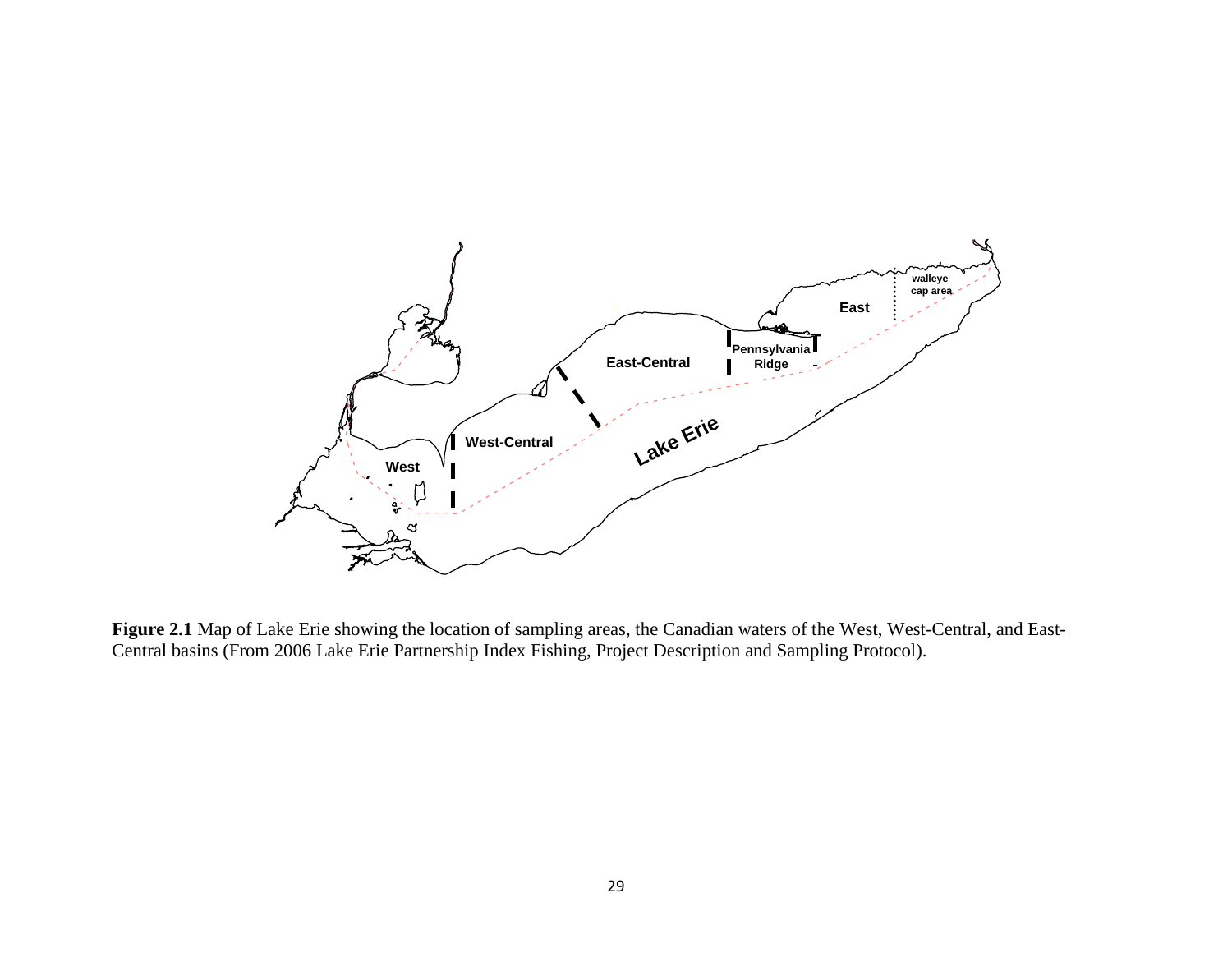

**Figure 2.2** Body length-scale relationships for each sampling area in Lake Erie: west basin (WB), west-central basin (WCB) and east-central basin (ECB).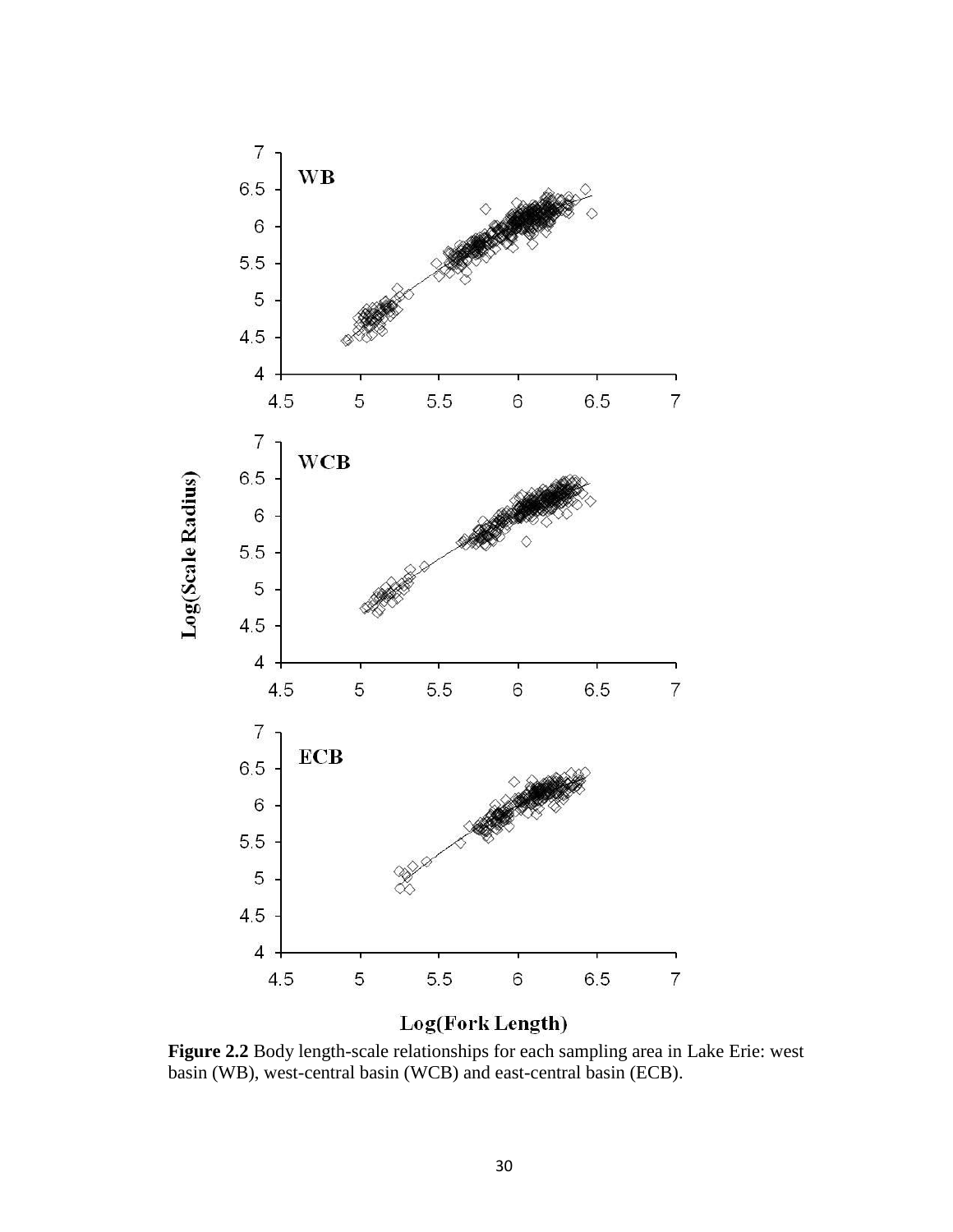

**Figure 2.3** Pooled body length-scale relationship for all western basin walleye population samples.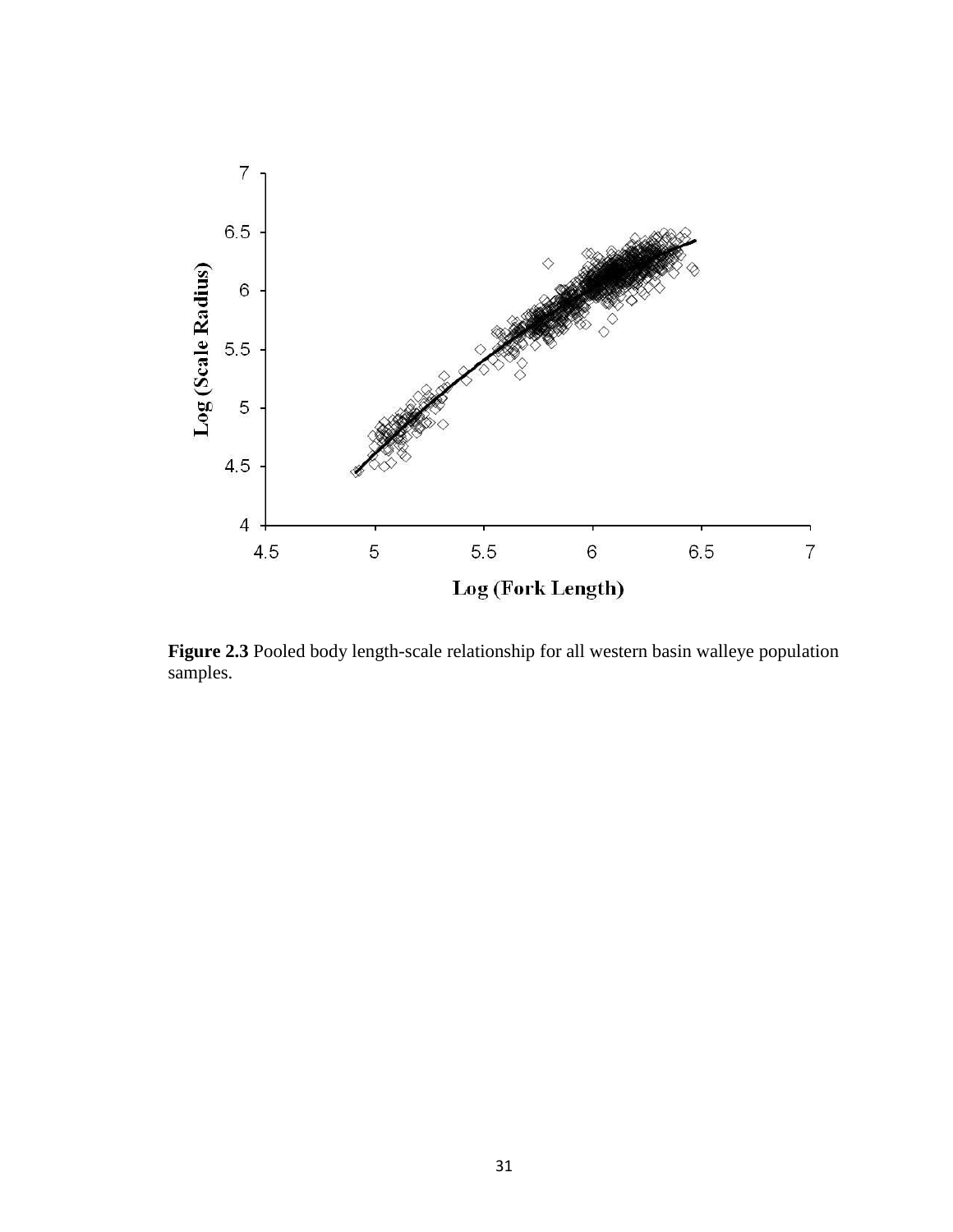

Figure 2.4 Mean ( $\pm$  S.E.) back-calculated fork length (mm) of age 1 walleye collected from western (WB) and central (CB) basins. Mean back-calculated fork length at age 1 was not significantly different between the western and central basins.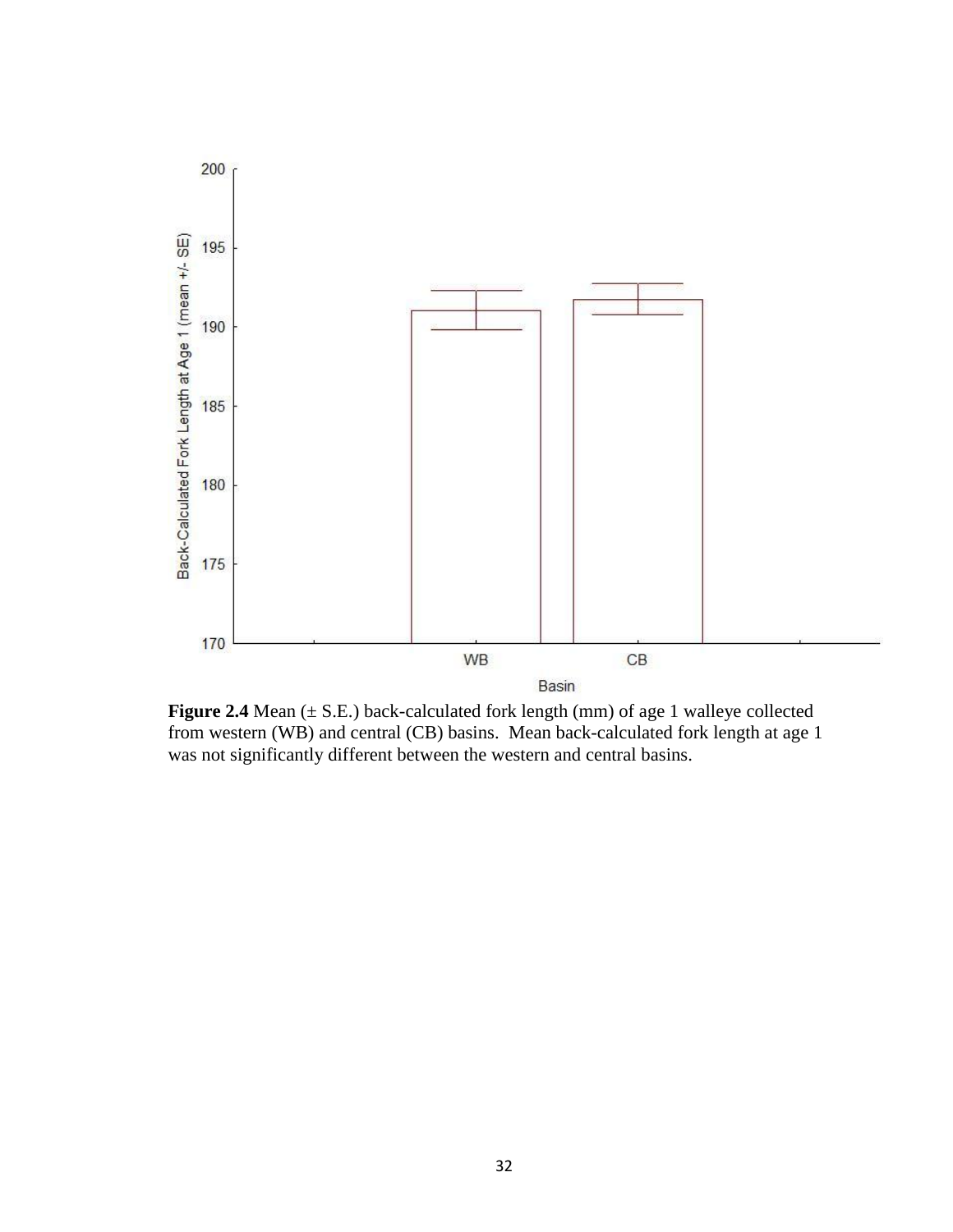

Figure 2.5 Mean ( $\pm$  S.E.) back-calculated fork length (mm) of age 1 walleye collected from west-central (WCB) and east-central (ECB) sub-basins. Mean back-calculated fork length at age 1 was not significantly different between the west-central and east-central sub-basins.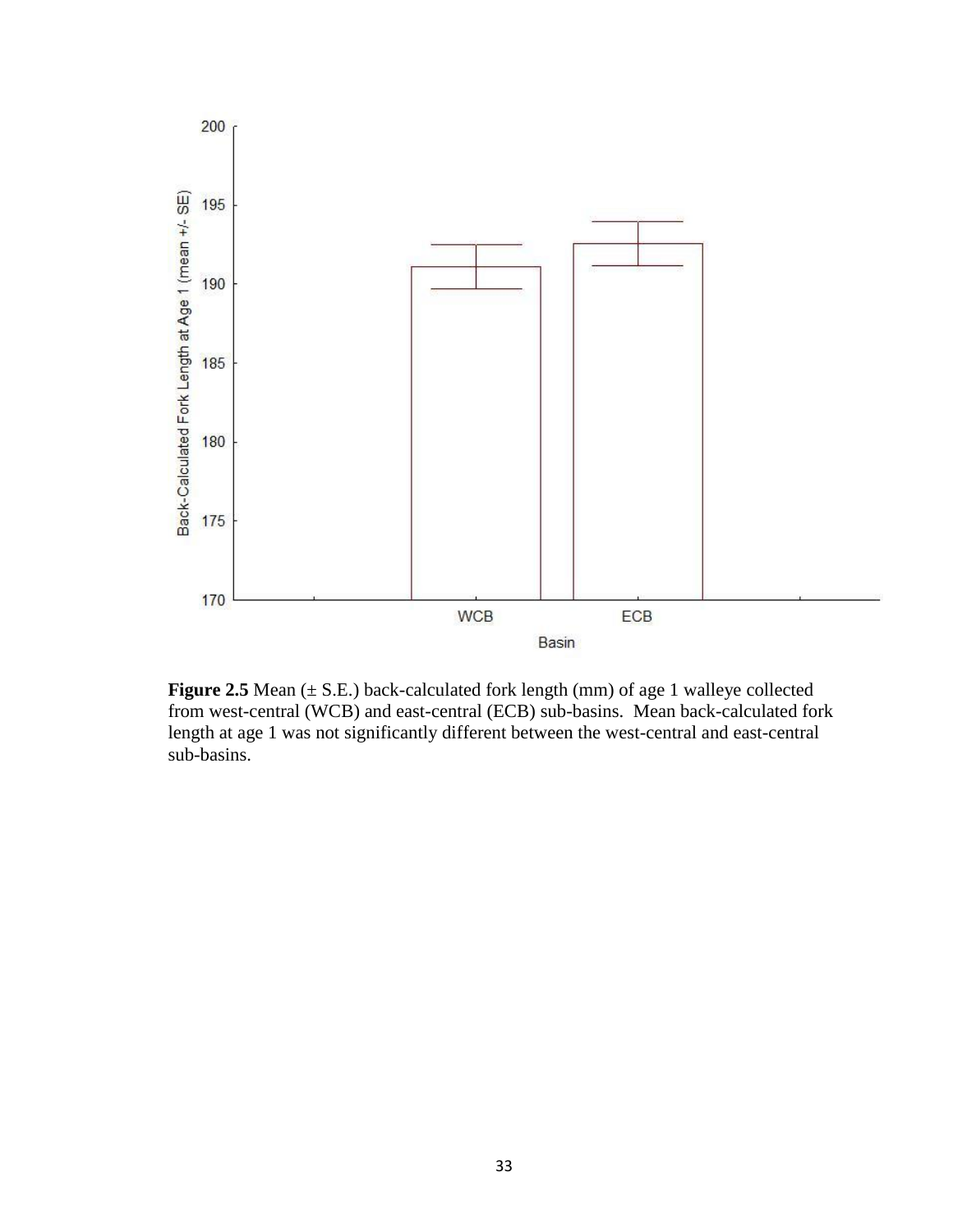

**Figure 2.6** Mean ( $\pm$  S.E.) back-calculated fork length (mm) of age 2 walleye collected from western (WB) and central (CB) basins. Mean back-calculated fork length at age 2 was significantly smaller for western basin walleye than central basin walleye.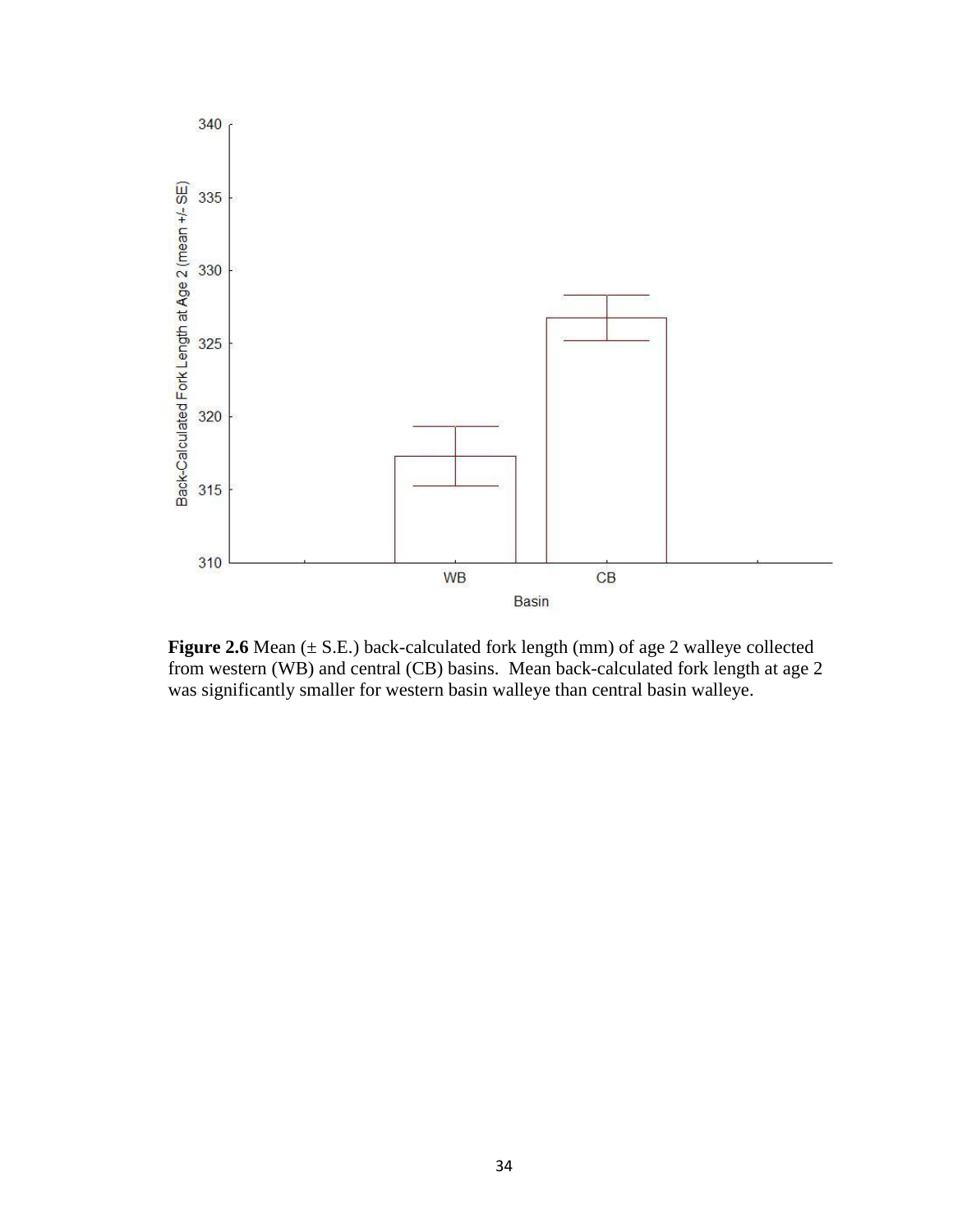

Figure 2.7 Mean ( $\pm$  S.E.) back-calculated fork length (mm) of age 2 walleye collected from west-central (WCB) and east-central (ECB) sub-basins. Mean back-calculated fork length at age 2 was not significantly different between the west-central and east-central basins.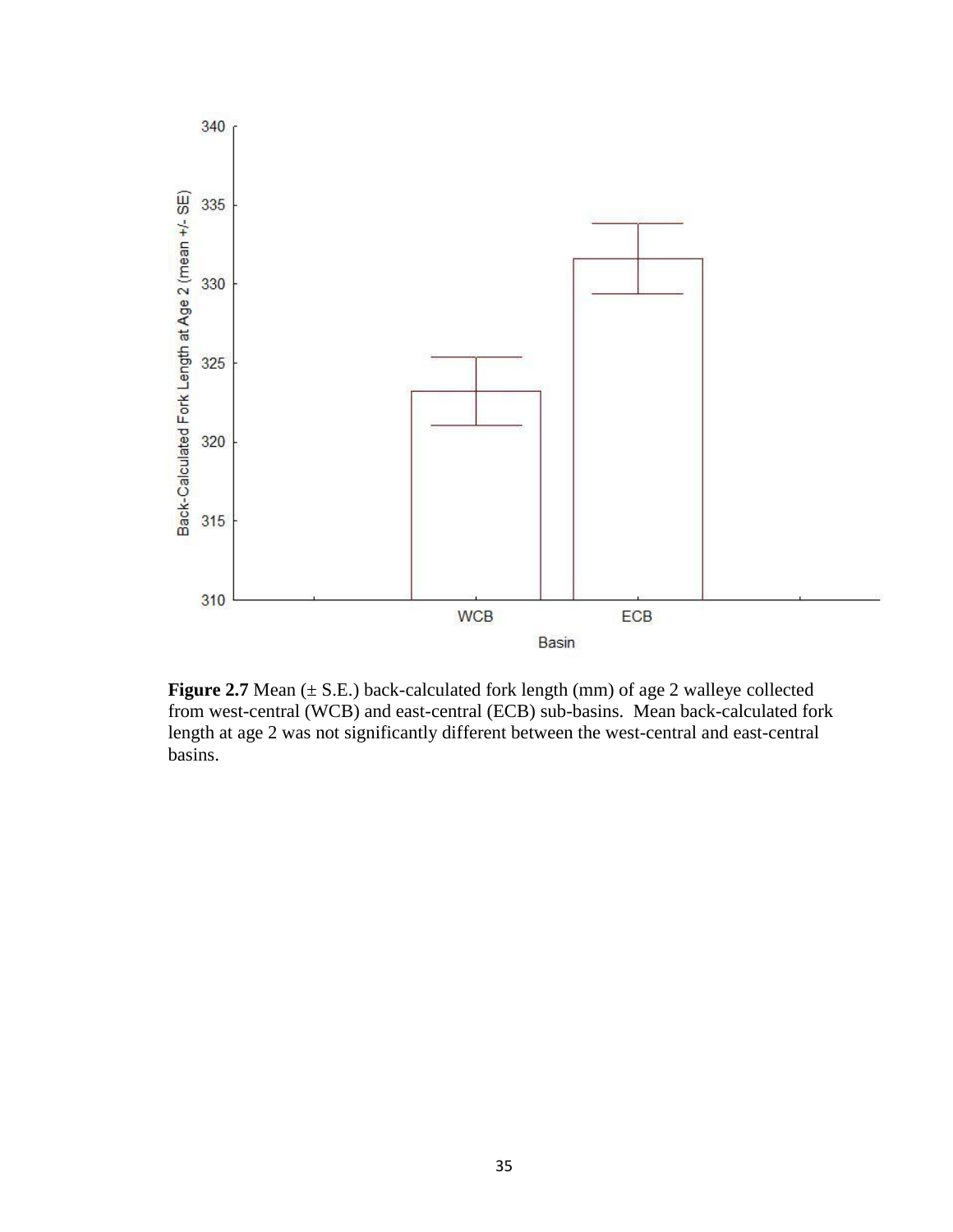

**Figure 2.8** Mean ( $\pm$  S.E.) back-calculated fork length (mm) of age 3 walleye collected from western (WB) and central (CB) basins. Mean back-calculated fork length at age 3 was significantly smaller for western basin walleye than central basin walleye.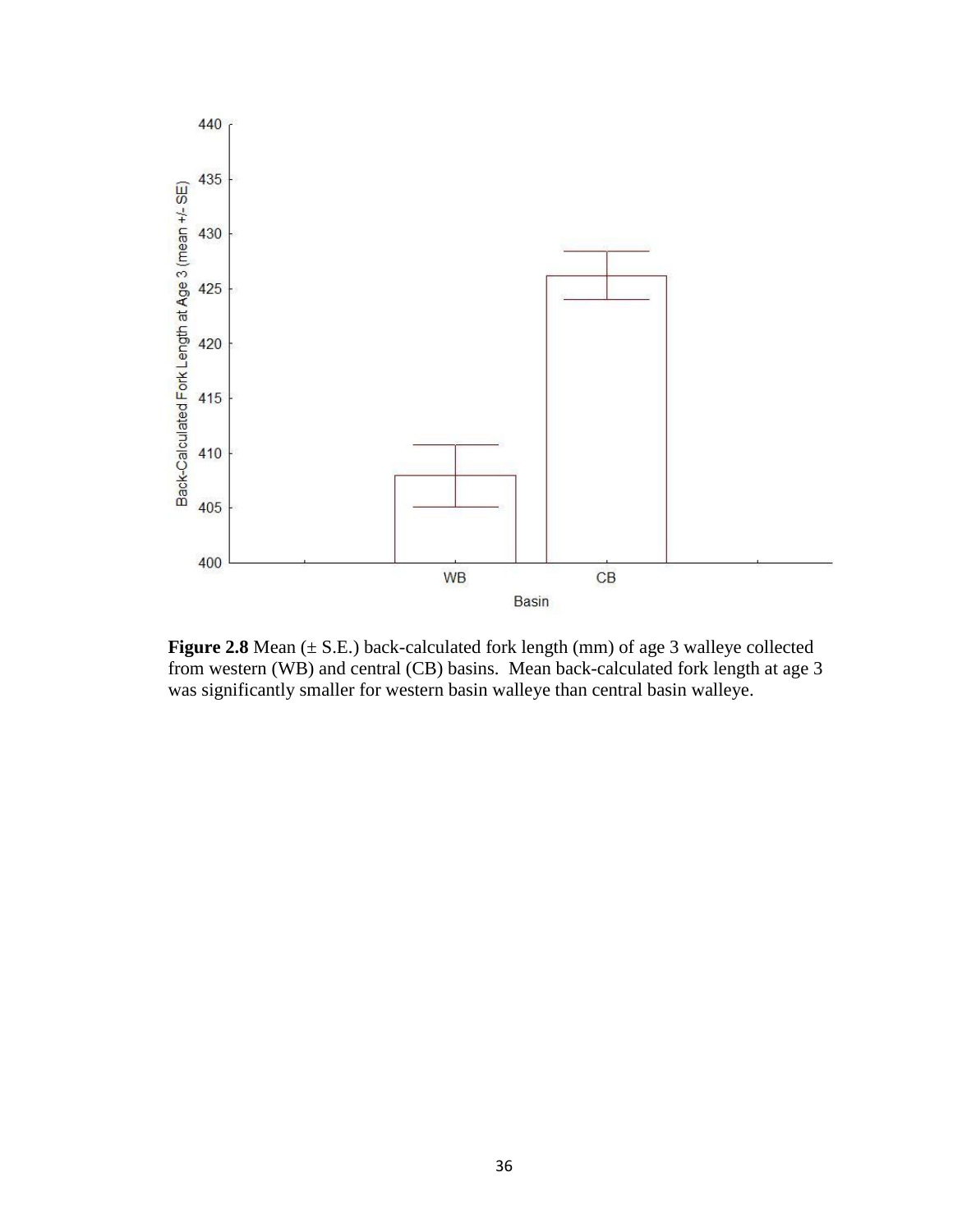

Figure 2.9 Mean ( $\pm$  S.E.) back-calculated fork length (mm) of age 3 walleye collected from west-central (WCB) and east-central (ECB) sub-basins. Mean back-calculated fork length at age 3 was significantly smaller for west-central basin walleye than east-central sub-basin walleye.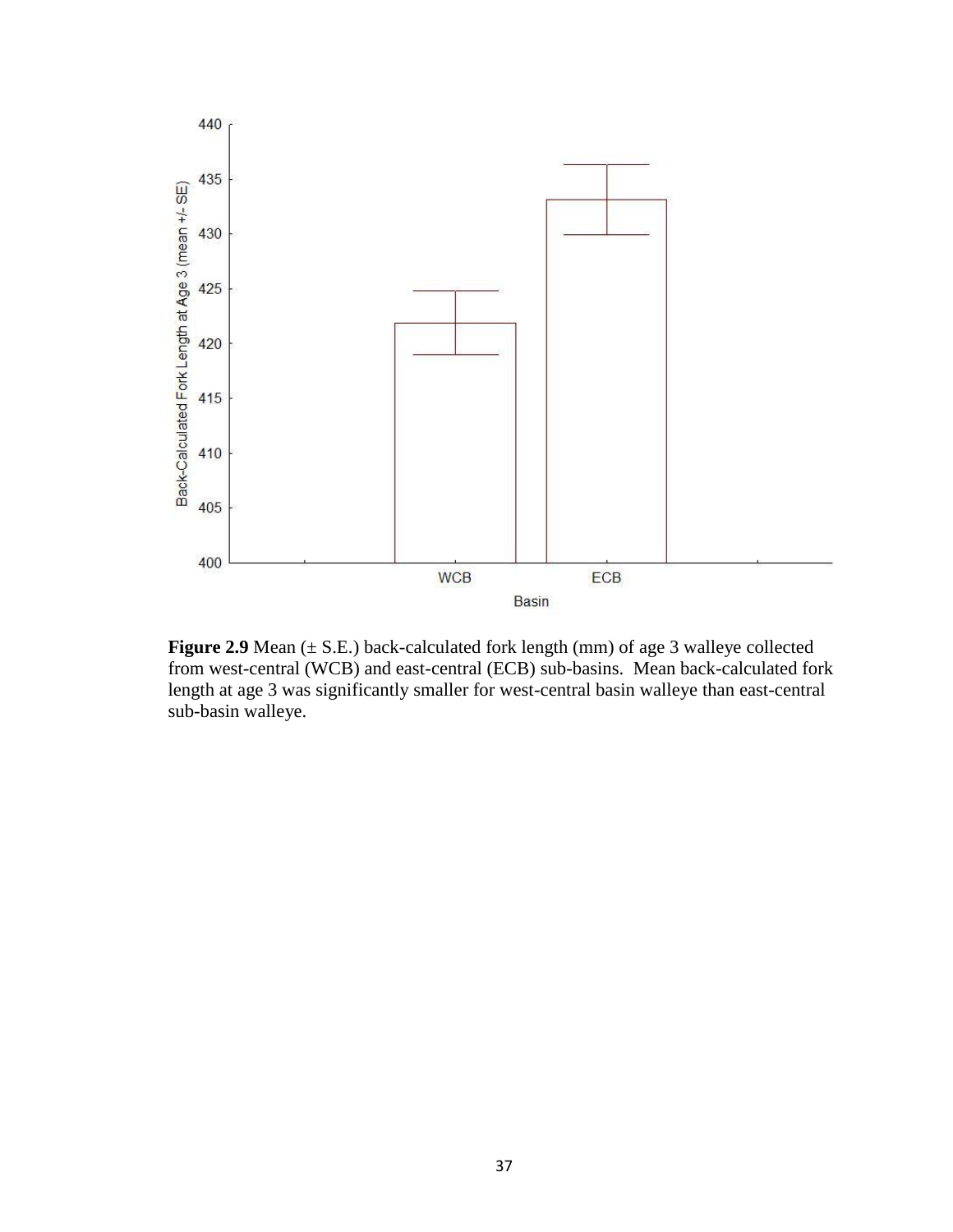**Table 2.1** Summary of the surface areas  $(km^2)$ , mean depths  $(m)$ , maximum depths  $(m)$ , mean water temperatures (ºC ) (1967-1982), and mean near-bottom temperatures (ºC) for each basin (western, central, and eastern) and the entire lake (Schertzer et al. 1987; Bolsenga and Herdendorf 1993).

| <b>Parameter</b>                                                                                        | Western<br><b>Basin</b> | <b>Central</b><br><b>Basin</b> | <b>Eastern</b><br><b>Basin</b> | Entire<br>Lake |
|---------------------------------------------------------------------------------------------------------|-------------------------|--------------------------------|--------------------------------|----------------|
| Surface area $(km^2)$                                                                                   | 3,284                   | 16,138                         | 6,235                          | 25,657         |
| Mean depth $(m)$                                                                                        | 7.4                     | 18.5                           | 24.4                           | 18.9           |
| Maximum depth (m)                                                                                       | 18.9                    | 25.6                           | 64.0                           | 64.0           |
| Mean water temperature<br>$°C(1967-1982)$                                                               | 17.27                   | 14.85                          | 14.71                          |                |
| Mean near-bottom<br>temperature $\rm{^{\circ}C}$ in<br>August (estimated from<br>Schertzer et al. 1987) | 22                      | 13                             | 6                              |                |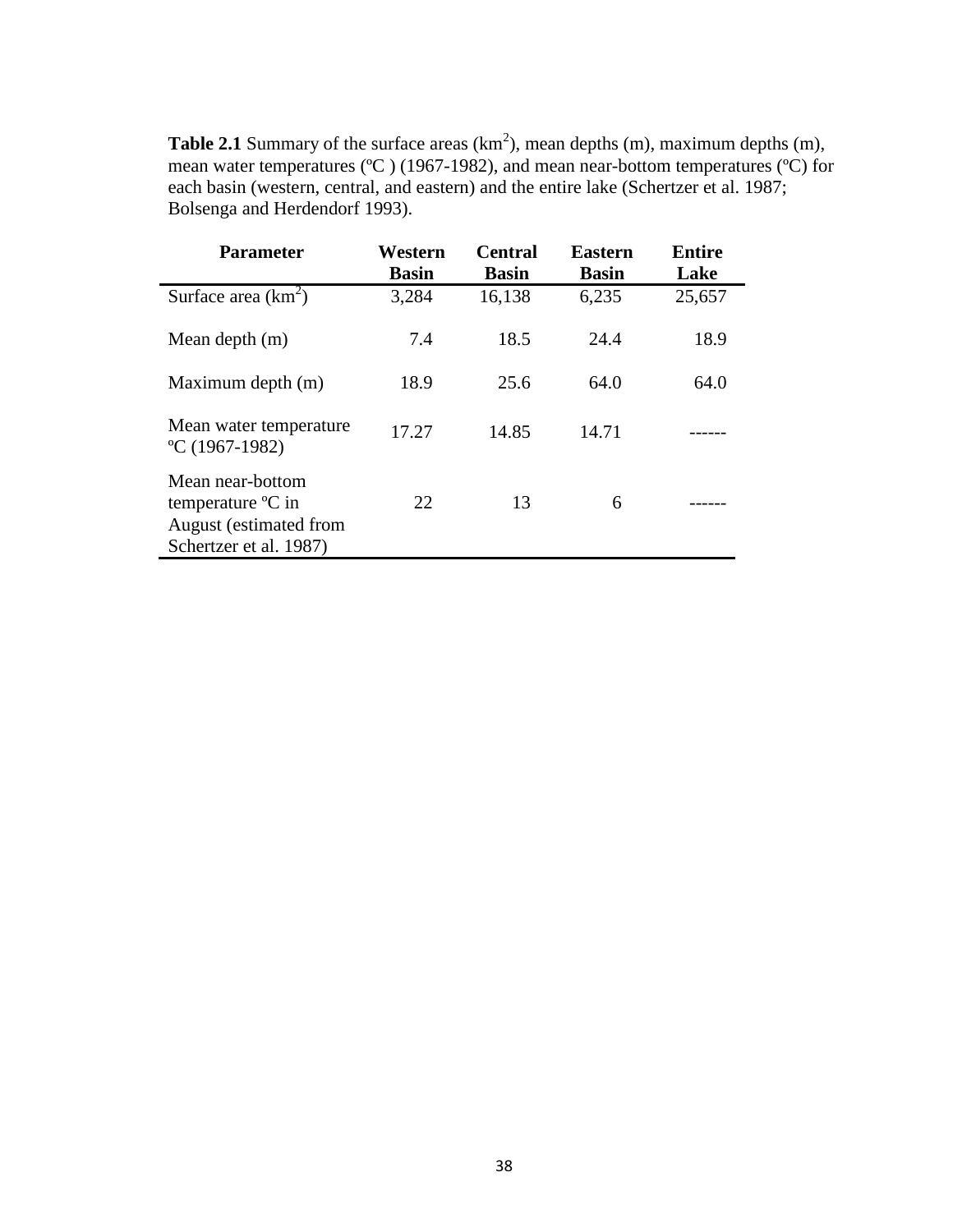| Year-<br><b>Class</b> | Age at<br>Capture |           | <b>Sample Size</b> |            |
|-----------------------|-------------------|-----------|--------------------|------------|
|                       |                   | <b>WB</b> | <b>WCB</b>         | <b>ECB</b> |
| 2000                  |                   |           |                    |            |
|                       |                   | 30        |                    |            |
|                       |                   |           |                    |            |

2001 0 29 1 0

2002 0 0 0 0 0

2003 0 29 30 7<br>1 31 29 29

Table 2.2 Number of walleye samples collected from each sampling area: western basin (WB), west-central basin (WCB), and east-central basin (ECB). (WB), west-central basin (WCB), and east-central basin (ECB).

> 3 16 5 3 4 7 8 4  $5 \qquad \qquad 2 \qquad \qquad 1 \qquad \qquad 0$

1 30 29 30 2 | 31 | 29 | 30 3 | 30 | 30 | 30 4 30 30 7 5 16 11 5

1 8 1 0 2 1 1 1 0 3 8 3 0 4 1 2 1  $5 \qquad \qquad 0 \qquad \qquad 3 \qquad \qquad 2$ 

1 31 29 29 2 | 30 | 30 | 30 3 28 25 24 4 | 18 | 24 | 12 5 0 0 0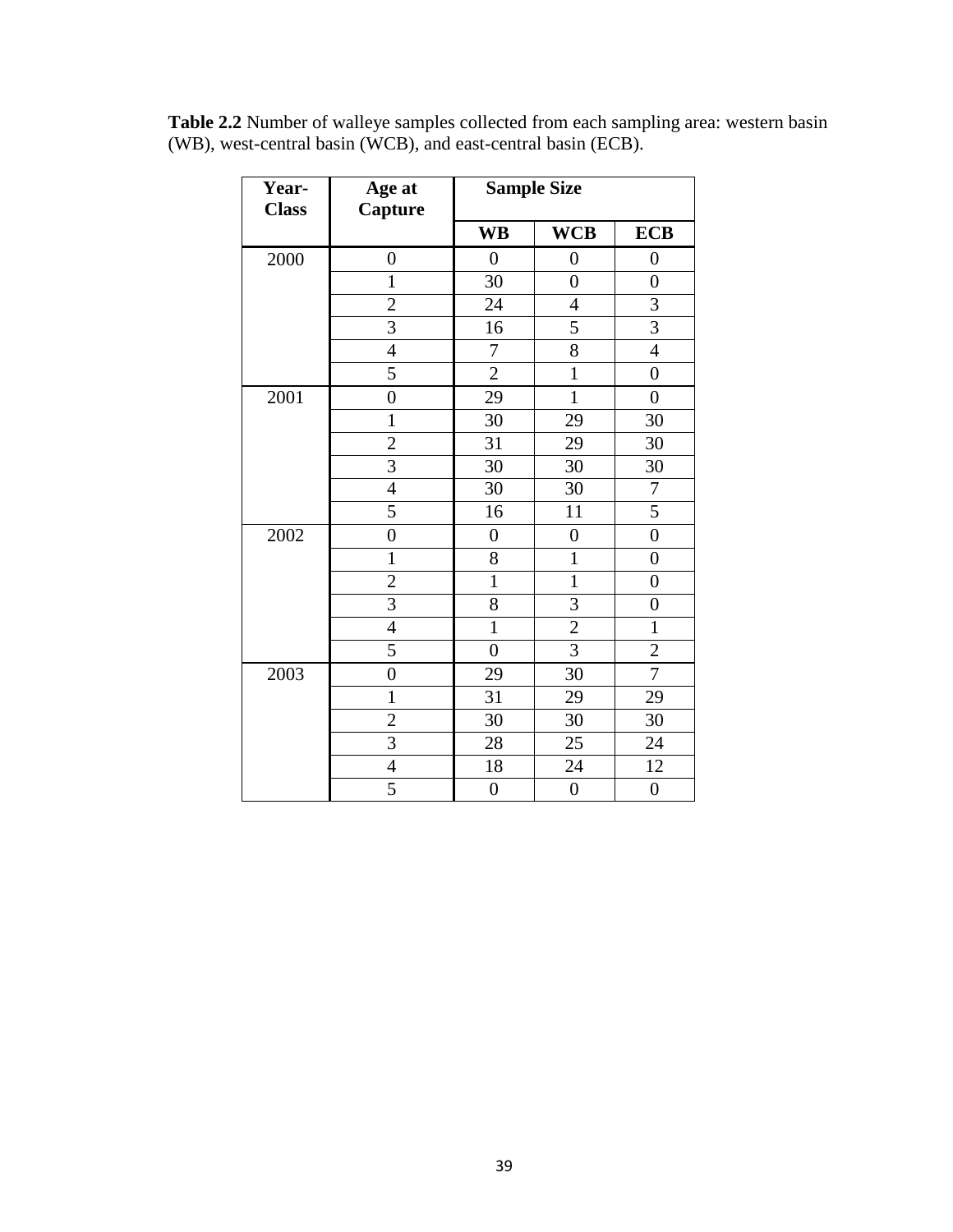**Table 2.3** Results of the multivariate analysis of variance testing for differences in walleye mean back-calculated fork length at ages 1, 2 and 3 among sampling areas and year-classes. The univariate results are presented for each age below the MANOVA results.

| <b>Effect</b>    | Wilks<br><b>Value</b> | F      | Effect d.f. | Error d.f. | P       |
|------------------|-----------------------|--------|-------------|------------|---------|
| <b>Basin</b>     | 0.888                 | 7.578  | 6           | 744        | < 0.001 |
| Year-Class       | 0.587                 | 24.653 | 9           | 905        | < 0.001 |
| Basin*Year-Class | 0.851                 | 3.423  | 18          | 1052       | < 0.001 |

| Age 1            |                |           |           |       |         |
|------------------|----------------|-----------|-----------|-------|---------|
| <b>Factor</b>    | df             | <b>SS</b> | <b>MS</b> | F     | p       |
| <b>Basin</b>     | $\overline{2}$ | 188       | 94        | 0.27  | >0.05   |
| Year-Class       | 3              | 56385     | 18795     | 54.41 | < 0.001 |
| Basin*Year-Class | 6              | 3513      | 585       | 1.69  | >0.05   |
| Error            | 374            | 129192    | 345       |       |         |
| Total            | 385            | 194659    |           |       |         |

|                  |     | Age 2     |           |             |         |
|------------------|-----|-----------|-----------|-------------|---------|
| <b>Factor</b>    | df  | <b>SS</b> | <b>MS</b> | $\mathbf F$ | p       |
| <b>Basin</b>     | 2   | 6412      | 3206      | 4.20        | < 0.05  |
| Year-Class       | 3   | 66941     | 22314     | 29.25       | < 0.001 |
| Basin*Year-Class | 6   | 11333     | 1889      | 0.02        | < 0.05  |
| Error            | 374 | 285287    | 763       |             |         |
| Total            | 385 | 392190    |           |             |         |

|                  |     | Age 3     |           |           |         |
|------------------|-----|-----------|-----------|-----------|---------|
| <b>Factor</b>    | df  | <b>SS</b> | <b>MS</b> | ${\bf F}$ | р       |
| <b>Basin</b>     | 2   | 24592     | 12296     | 12.13     | < 0.001 |
| Year-Class       | 3   | 15626     | 5209      | 5.14      | < 0.01  |
| Basin*Year-Class | 6   | 23612     | 3935      | 3.88      | < 0.001 |
| Error            | 374 | 379052    | 1014      |           |         |
| Total            | 385 | 480356    |           |           |         |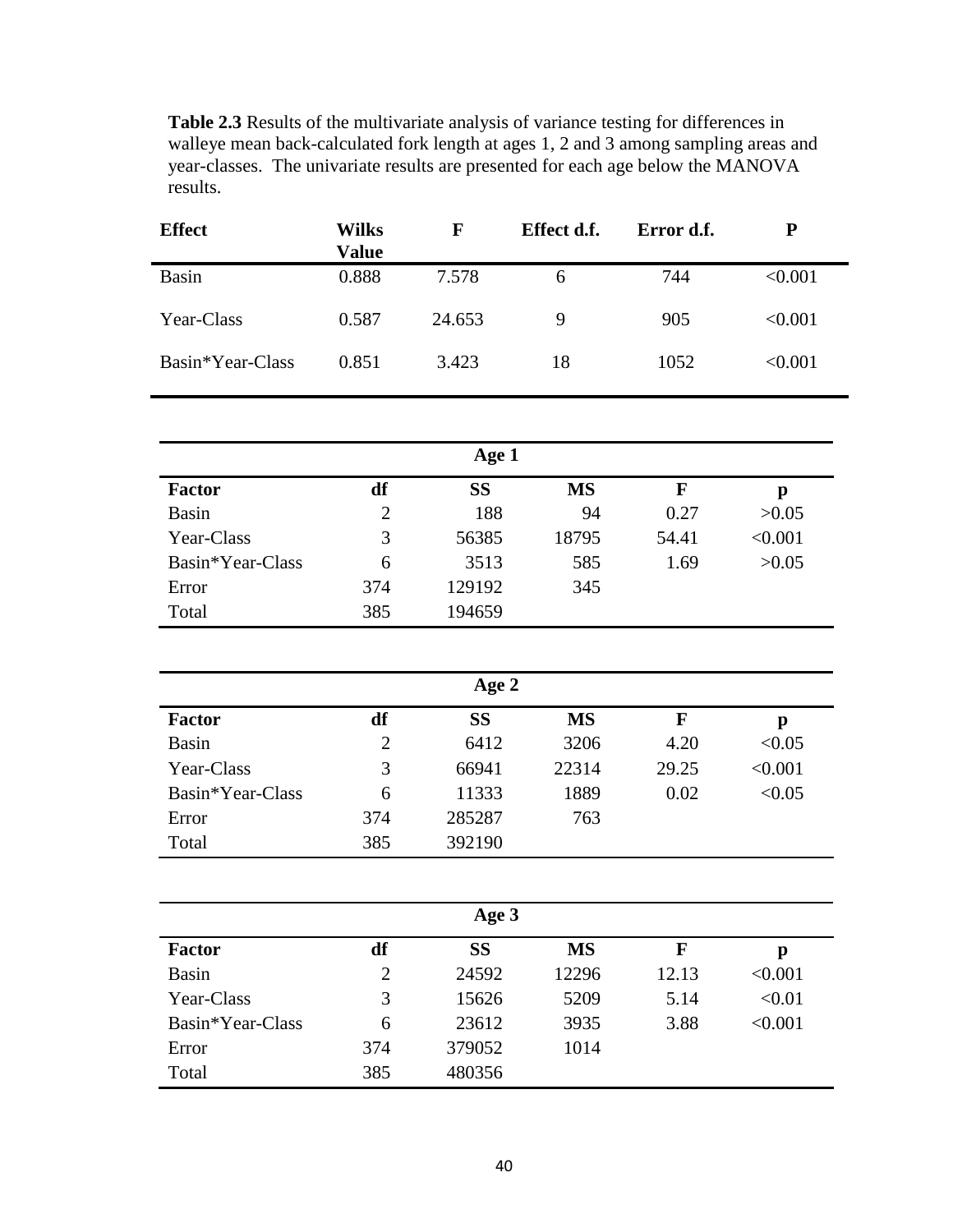|     | <b>YEAR-CLASS</b>      |                        |                          |                      |  |  |
|-----|------------------------|------------------------|--------------------------|----------------------|--|--|
| Age | $\frac{2000}{196.3^a}$ | $\frac{2001}{197.6^a}$ | $\frac{2002}{178.5^{b}}$ | $\frac{2003}{170.9}$ |  |  |
| ∍   | $332.5^{\circ}$        | $331.1^a$              | $298.2^{b}$              | $302.8^{b}$          |  |  |
|     | $428.0^a$              | $422.6^{\rm ac}$       | $379.6^{b}$              | $416.1^{ac}$         |  |  |

**Table 2.4** Mean fork length of walleye of ages 1, 2 and 3 in years 2000 – 2004 from all basins. Means within rows having different superscripts are significantly different from one another (Tukey post-hoc pairwise comparison,  $p < 0.05$ ).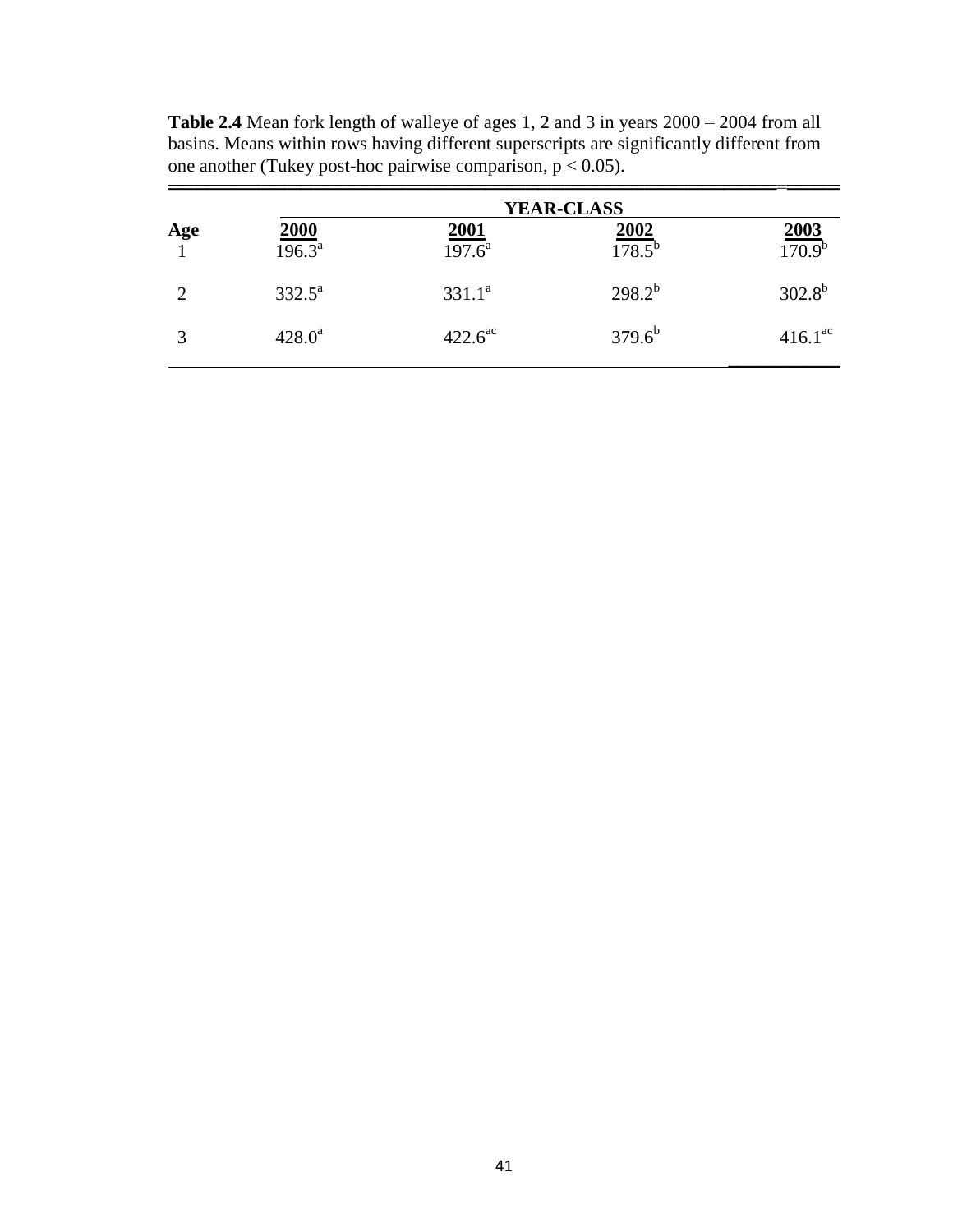# **CHAPTER 3: ESTIMATION OF SIZE-SELECTIVE MORTALITY OF WESTERN BASIN LAKE ERIE WALLEYE USING GROWTH INFORMATION**

#### **Introduction**

Size-selective mortality occurs when mortality rates differ among fish of the same year-class because of differences in their body size (Ricker 1969). The degree of sizeselective mortality observed within a particular year-class of fish is determined by the size distribution of that year-class. For example, if no individual size variation existed in an exploited fish population, there would be no size-selective mortality (due to exploitation) because all fish would have an equal chance of capture. However, size variation does exist within age classes of all fish populations. Therefore, all exploited fish populations are potentially susceptible to size-selective mortality because faster growing fish are likely harvested more intensely than slower growing fish since they reach a catchable size sooner than slower-growing individuals (Ricker 1981).

Recruitment in fishery science is variously defined as the number of individuals in a year class that live to reach a reproductive size, harvestable size, specific age or size, or when they become vulnerable to certain sampling gear (Willis and Murphy 1996). In this study, recruitment refers to the process whereby fish of a year-class become vulnerable to fishing gears due achieving a particular body size (Ricker 1969). Fishing gears are inherently size-selective (Sinclair et al. 2002). For example, gillnets are designed to capture the larger fish while allowing the smaller fish to pass through the net without being caught. Since fish do not become vulnerable to fishing gears at a specific age, but instead become vulnerable over a range of sizes and since size-at-age varies greatly among individuals, fishing during the recruitment phase can result in size-selective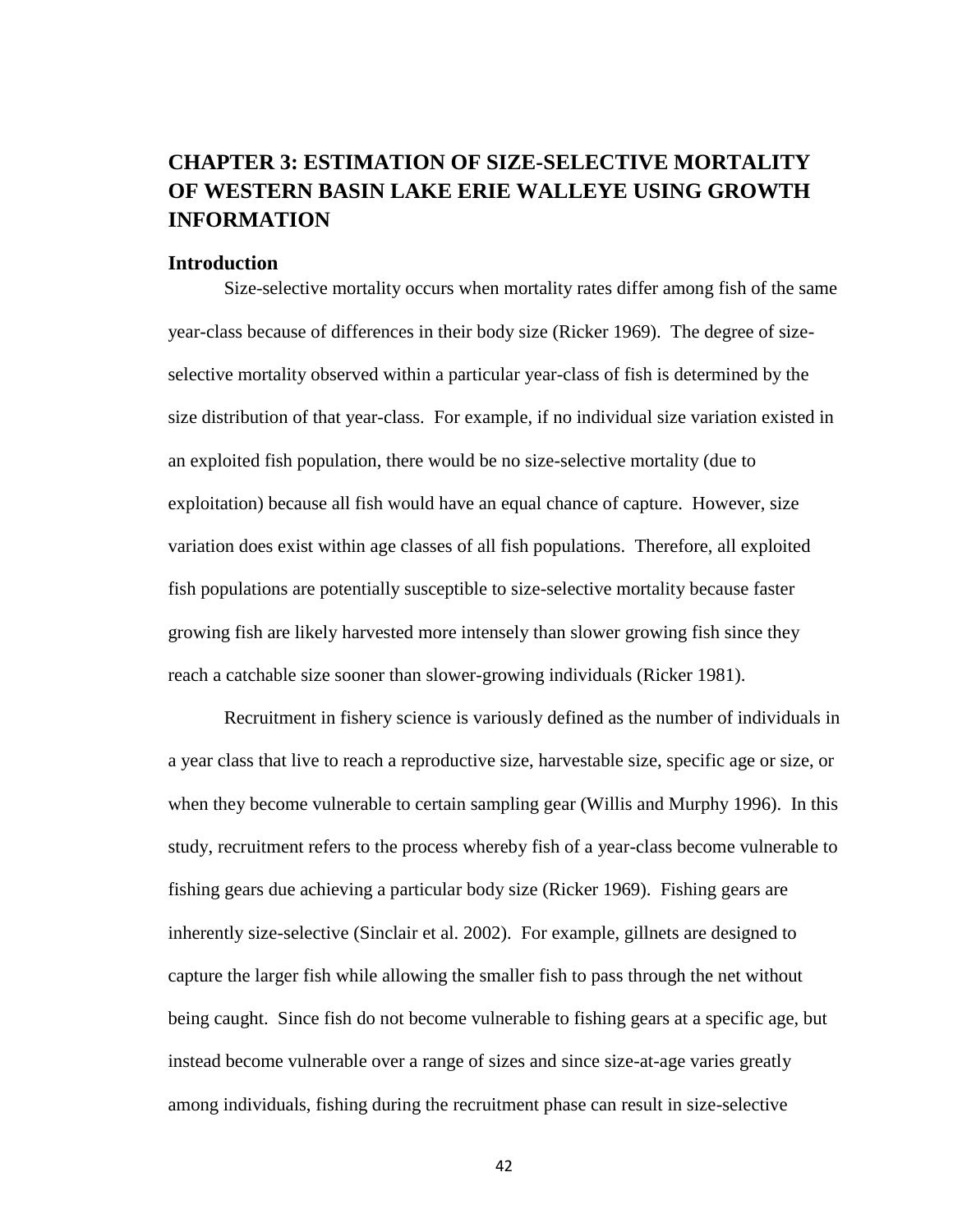mortality within a given age-group (Ricker 1969; Sinclair et al. 2002). In a fish population, size-selective mortality can occur from natural mortality or it can be a result of fishing mortality, where fish of different size-classes have different catchabilities (Ricker 1969). In the case of fishing, the large and fast growing fish will be removed more quickly than the smaller, slower growing fish because they become vulnerable to fishing gear earlier (Ricker 1969). Moreover, fisheries greatly influence stock abundance. Therefore, fisheries can influence a population's mean length-at-age through size-selective mortality (Sinclair et al. 2002). By heavily harvesting the larger and faster growing fish, smaller and slower growing fish remain, thus making up a larger portion of the overall fish stock, as was observed in 5 species of Pacific salmon (Ricker 1981).

Generally, larger and faster growing fish are believed to have a survival advantage over smaller, slower growing fish during early life stages because they are more competitive for resources and can develop stronger tolerances of environmental extremes (Sogard 1997). Additionally, as fish grow, mortality decreases because the number of their predators gradually changes and eventually decreases once the fish has reached a certain size (Anderson 1988). If fishing activities select larger and faster growing fish within a year-class, the mean back-calculated length at the age under consideration for the year-class will decrease in successive years (Sinclair et al. 2002). The mean back-calculated length of a year-class at an earlier age represents the length of individuals that survived to the age when they were sampled; therefore this mean backcalculated length may be different from the mean lengths of the fish directly measured at the age (Ricker 1969). This difference, considered in the context of the growth history,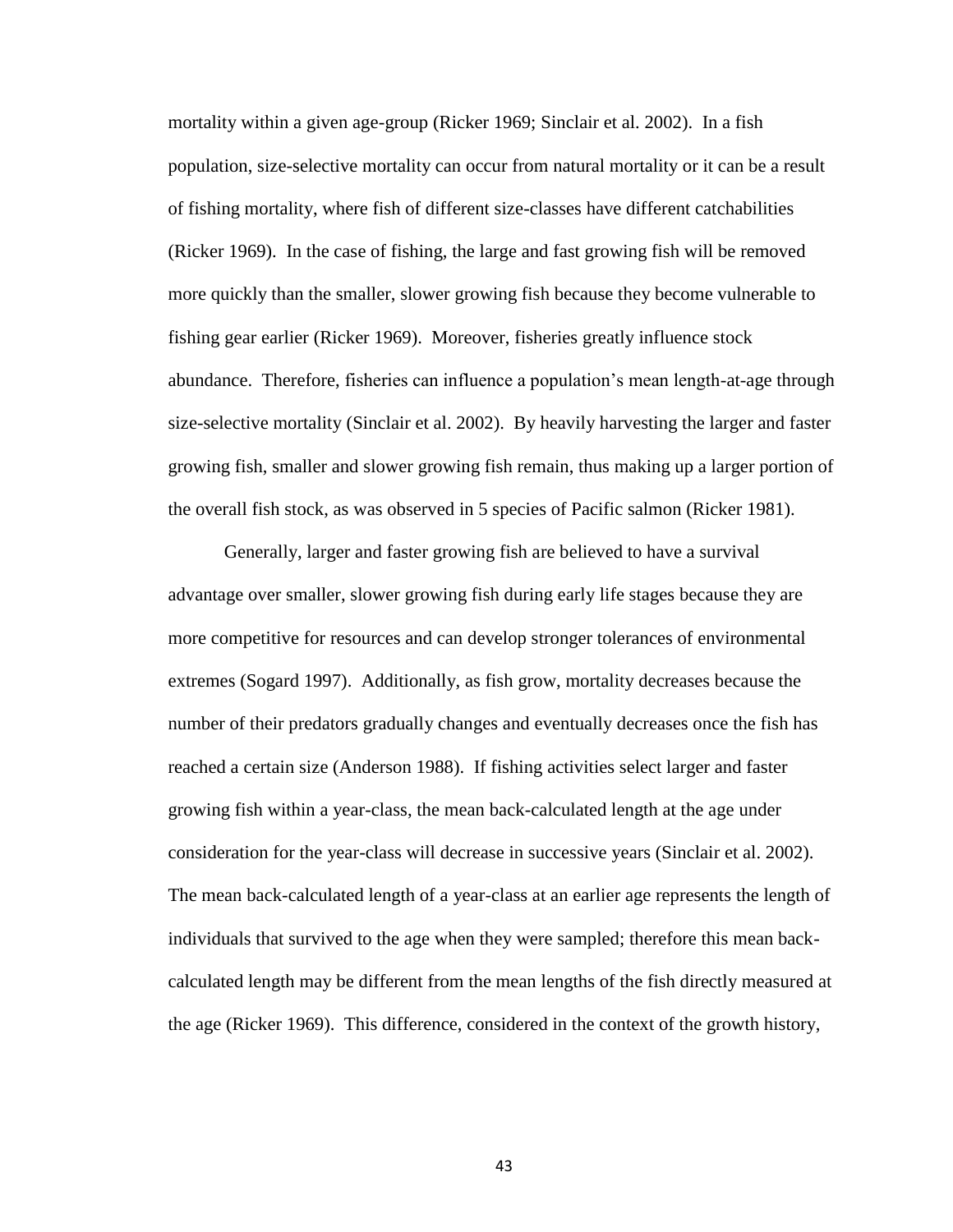can be used to quantify the size-selective mortality rates experienced by the year-class (Ricker 1969).

Ricker (1969) and Jones (1958) demonstrated size-selective mortality using a hypothetical fish population that did not grow. In their example, a year-class of fish had a normal length-frequency distribution and the instantaneous mortality rate increased by 0.1 for each 5 mm of increase in length starting with a mortality rate of zero for fish 60- 65 mm in length. The cohort was simulated for several years. For each year, the mean length of survivors was calculated. Both the simulation (Ricker 1969) and the analytical study (Jones 1958) showed that the mean size of the year-class decreases, but the general shape of the distribution and variation are conserved.

Previous studies have found changes in life history traits due to size-selective fishing in multiple species (Ricker 1981; Chen and Mello 1999; Conover and Munch 2002; Fenberg and Roy 2008). Five species of Pacific salmon were found to have decreased in body size over time. This was speculated to be due to size-selective fishing of larger fish (Ricker 1981). Size-at-age of cod from the Northwest Atlantic was found to decrease over a period of about two decades (1970s to 1990) resulting from intense selective fishing of larger (assumed to be faster growing) fish (Chen and Mello 1999). Year-classes of cod with smaller size-at-age were generally found to mature faster (Chen and Mello 1999). Conover and Munch (2002) used a laboratory experiment to demonstrate that size-selective mortality of Atlantic silversides (*Menidia menidia*) targeting either large or small fish resulted in differences in production. Lower yields were produced by the populations where large silversides were harvested and higher yields were produced by the populations where small silversides were harvested,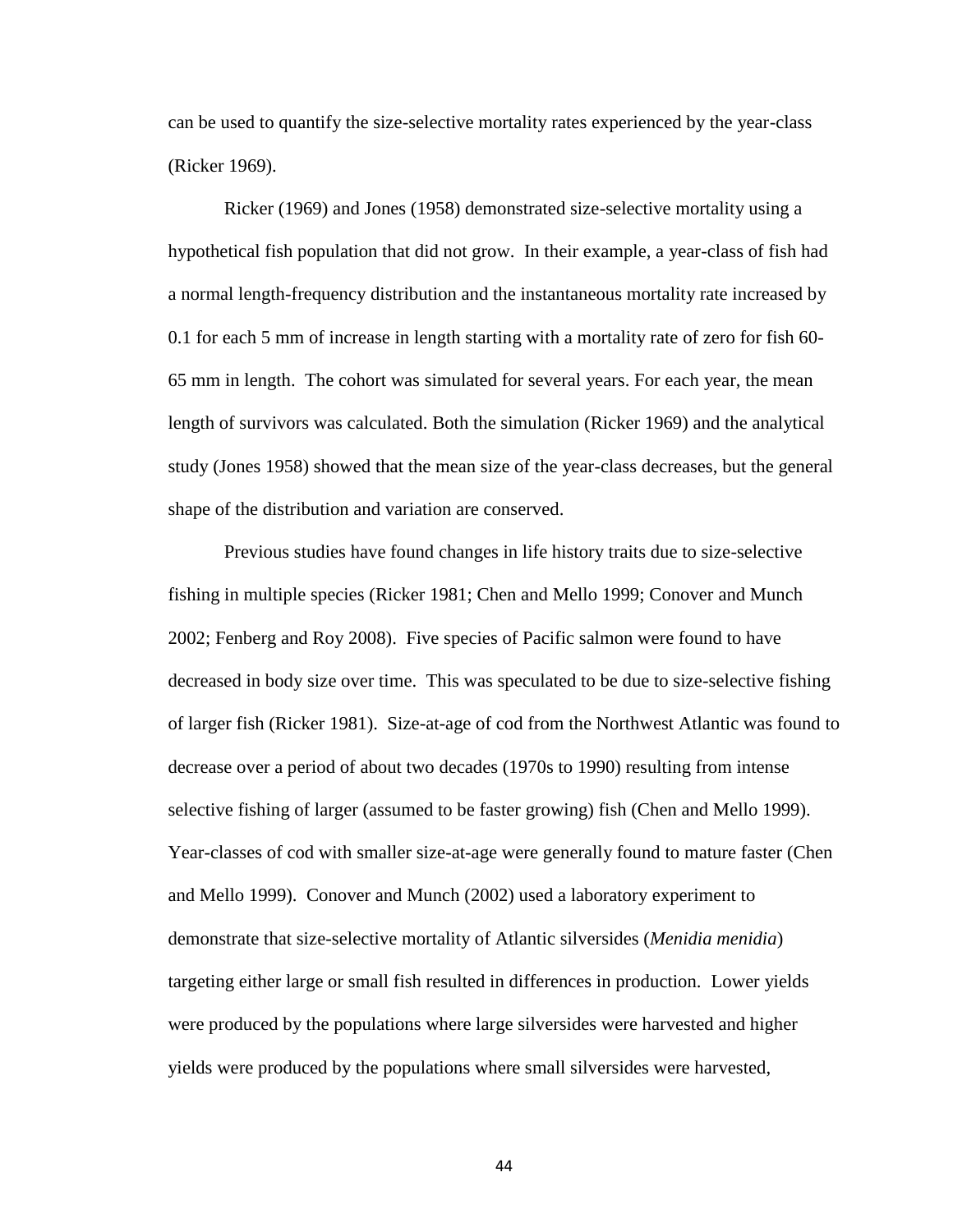compared to populations that were randomly harvested (Conover and Munch 2002). The changes in yields were attributed to selection for faster growth rates (in populations where smaller fish were size-selectively harvested) or slower growth rates (in populations where larger fish were size-selectively harvested) (Conover and Munch 2002).

In this study, I used the scales collected from a fishery-independent survey program to back-calculate the fork lengths of walleyes from three year-classes, 2000, 2001 and 2003, in the western basin of Lake Erie. The 2002 year-class was excluded from this study because of small sample sizes, especially of older-age fish. For each year-class, the calculated growth information was used to estimate (1) the age at which size-selective mortality rate may have started, (2) the size-selectivity mortality rate, and (3) differences in the selectivity intensity between large and small fish. I expected to find size-selective mortality of walleye within a year-class to occur at either age 1, 2 or 3 due to the variability in individual size among fish and size at recruitment to Lake Erie's commercial and sport fisheries. After age 3, walleye are thought to be fully recruited to the fishery (WTG 2010); therefore I did not expect to find size-selective mortality in fish older than age 3 because all such walleye would be equally vulnerable to fishing gears.

# **Materials and Methods**

# **Study Area**

The walleye samples used in this study were collected from the Canadian waters of Lake Erie through a partnership survey program (Great Lakes Fishery Commission, Lake Erie Committee Partnership Index Gillnetting Program unpubl; Ontario Ministry of Natural Resources Lake Erie Management Unit and the Ontario Commercial Fisheries Association 2006). Lake Erie, which is the shallowest and warmest Great Lakes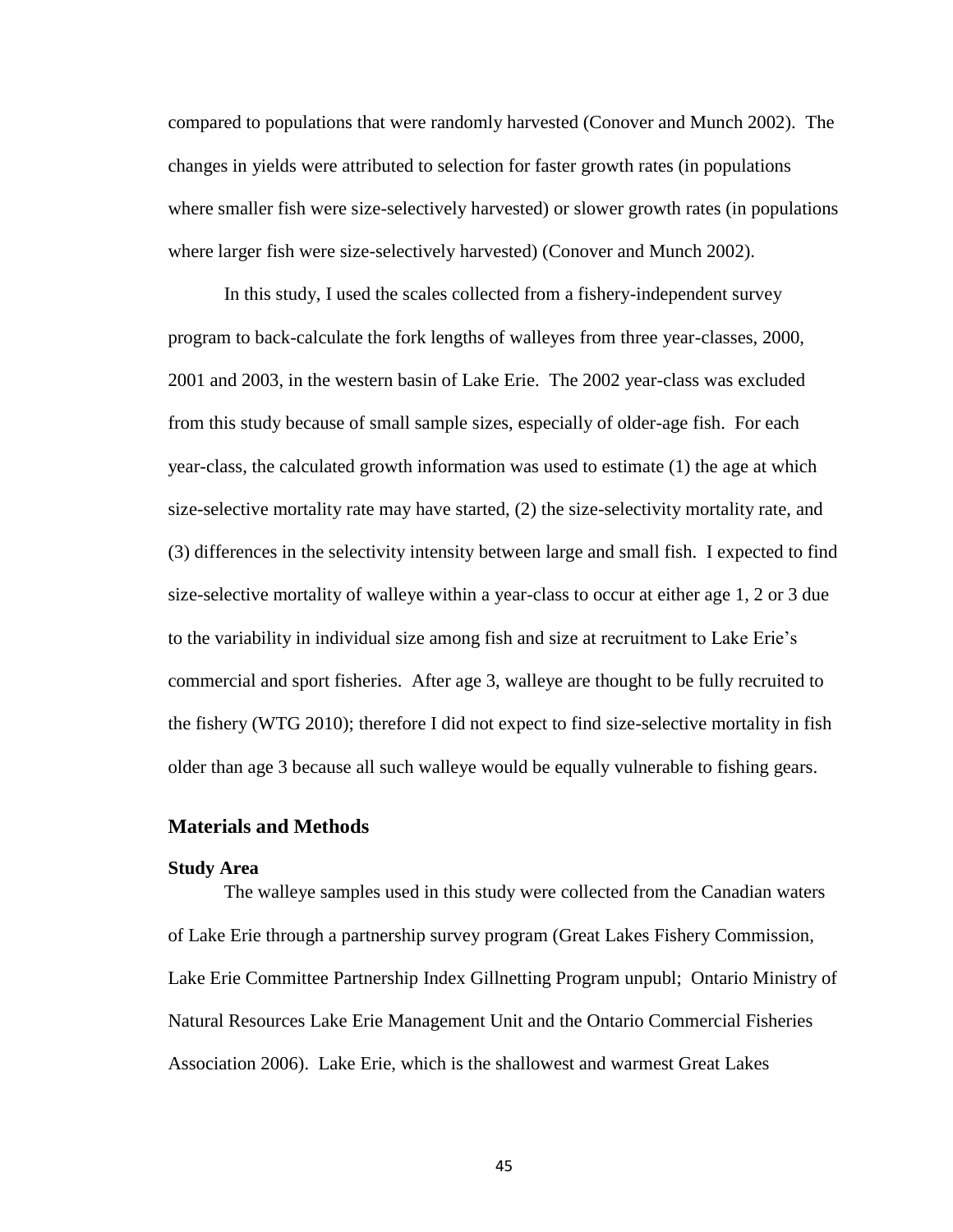(Schertzer 1999; Rasul et al. 1999), has three distinct basins: western, central and eastern, which have temperature and limnological differences.

To reduce the influence of the eastern basin walleye stock, only samples collected from the western and central basins were used for this study. The central basin was further divided into the west-central sub-basin and the east-central sub-basin, which resulted in three sampling areas for this study: the western basin, west-central sub-basin and east-central sub-basin. Fish were sampled annually within these 3 areas for at least nine consecutive years. Scales collected from fish captured between 2000 and 2008 were used in this study, representing cohorts that were spawned in four calendar years: 2000- 2003. Chapter 2 provides a more detailed description of the study area.

#### **Age estimation and measurement of walleye scales**

The Ontario Ministry of Natural Resources staff performed preliminary aging of all walleye scale samples. After the initial aging, up to 30 fish from each age-group (age 0 to 5) for each year-class (2000, 2001, and 2003) of each area (western basin, westcentral sub-basin, and east-central sub-basin) were randomly selected for use in this study. I examined the scale impressions under a microfiche projector at 40X magnification, and thus aged them a second time. Ages were estimated by enumerating the annuli on each scale along the anterior-posterior axis. If the original and my confirmatory age estimations disagreed, the sample was discarded from the study. For each sample, the scale focus (center of the scale), each annulus and the scale margin (edge of the scale) were recorded on a strip of plastic transparency approximately 2.5 cm wide using a permanent marker. These marks were digitized using a SummaSketch II professional digitizer to measure the distance from the scale focus to each annulus. These distances were used to estimate each individual walleye's previous fork lengths at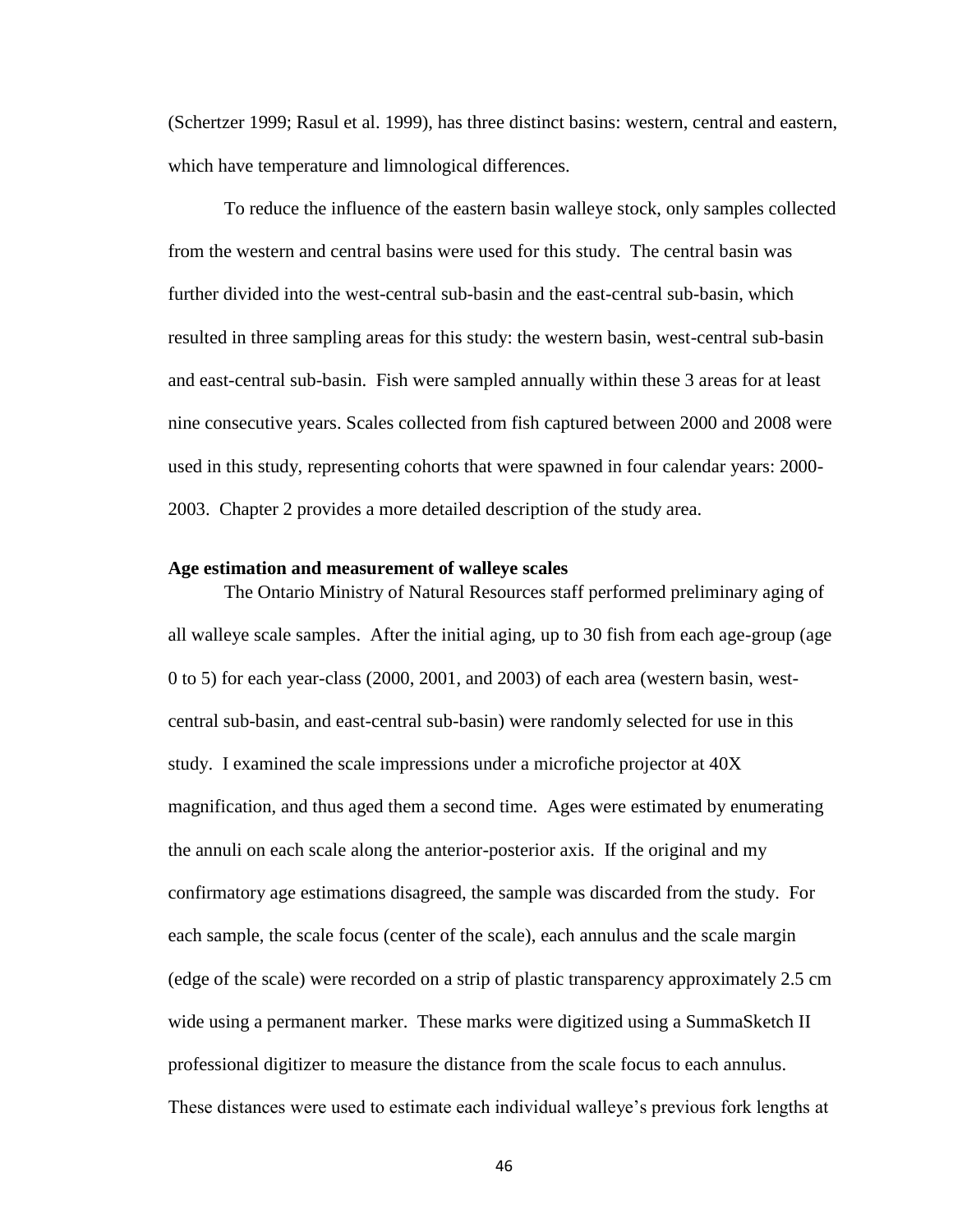age. A more complete description of the age estimation and measurement of scales is provided in Chapter 2.

### **Walleye body-scale relationship**

The pooled body-scale relationship equation as per Chapter 2 was used.

## **Back-calculation of fork length-at-age**

Earlier length-at-age for each individual walleye was estimated using the backcalculation procedure provided in Chapter 2.

#### **Estimation of size-selective mortality**

Simple linear regression was used to test for a relationship between backcalculated fork length at a given age (age 1, 2, or 3) and back-calculated fork lengths at the given age at successive years of capture, ages 1 through 5, for year-classes 2000, 2001, and 2003. Samples from the three sampling areas were combined and considered to belong to the western basin Lake Erie stock. A total of 776 walleye samples were included in the size-selective study: 107 samples from the 2000 year-class, 368 from the 2001 year-class and 301 from the 2003 year-class. The statistical significance level was set at  $\alpha$  = 0.05. A slope different from zero indicates size-selective mortality; a negative slope indicates a decrease in mean fork length as age at capture increases, suggesting selection for smaller fish, while a positive slope shows that mean fork length increases as age at capture increases, indicating selection for larger walleye (Sinclair et al. 2002). Because I postulated that size-selective mortality should produce a negative slope, I employed a one-tailed test. Since the slope of the regression line is equal to the change in mean fork length of walleye from one year to the next, it was used to estimate instantaneous size-selective mortality, a, occurring within a year-class using the following equation: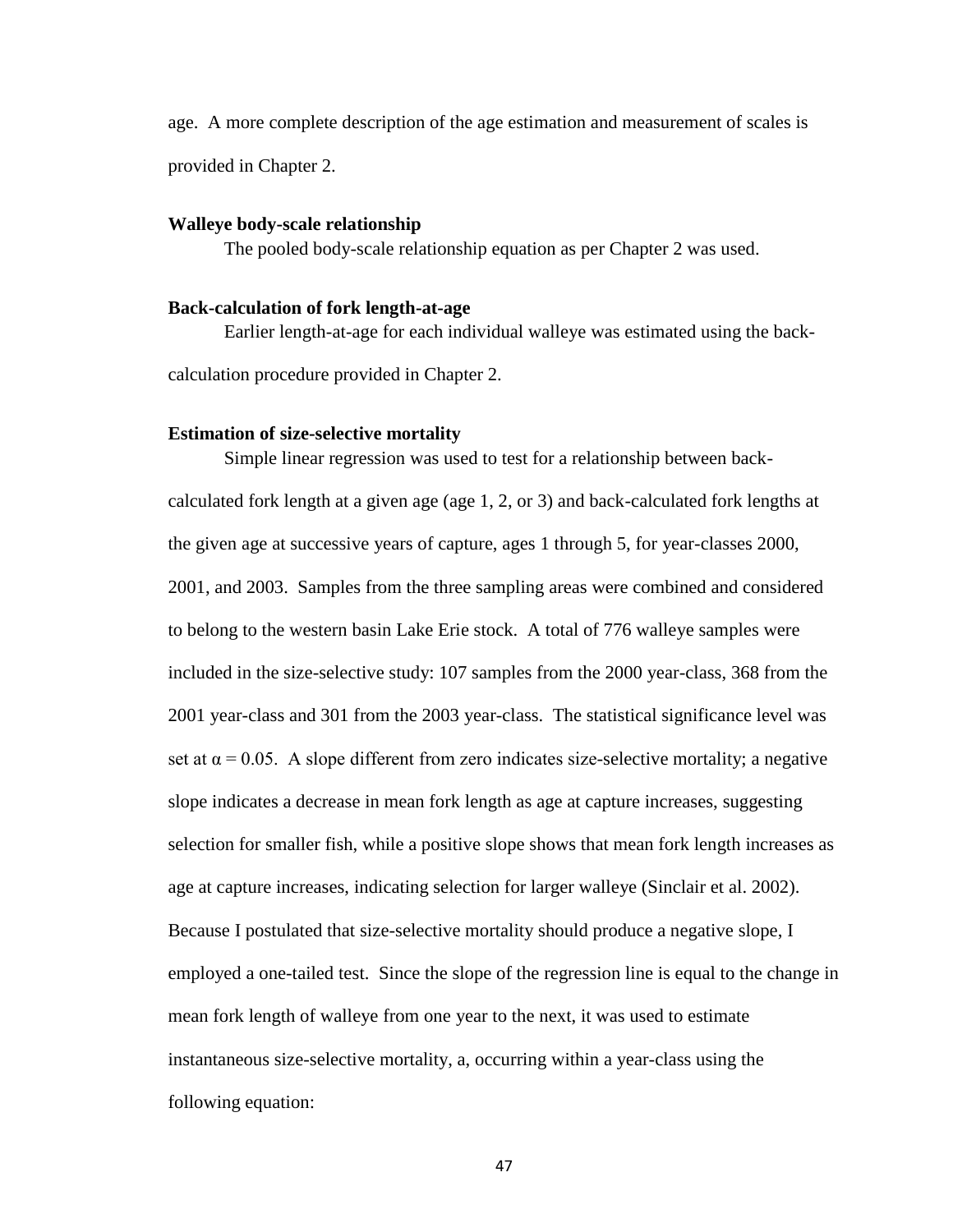$$
a = d / s^2
$$

where a is the difference in instantaneous mortality rate, during the given year, between fish that differ in size by 1 unit of length, d is the decrease in mean length of fish in one year within an age-group, and s is the standard deviation of the length distribution and estimated from the pooled back-calculated length at each age (Ricker 1969). The delta method was used to calculate the standard deviations of the size-selective mortality estimates (a). The covariance between the standard deviation of the length distribution (s) and the decrease in mean length of fish in one year within an age-group (d) was assumed to be zero.

### **Index of intensity of selection**

The intensity of the size-selection was estimated using the selectivity index (r) described by Ricker (1969) for walleye back-calculated fork length at ages 1, 2 and 3 for all year-classes (2000, 2001, and 2003). The values were calculated using the following equation:

$$
r=1.349^*a^*s
$$

where r equals the difference in mean instantaneous mortality rate between fish in the smaller and larger halves of an age-group (Ricker 1969). The selection index value measures how selection is greater for the larger fish than the smaller fish of an age-group. The standard deviations of the selection index (r) were obtained using the delta method. The covariance between the standard deviation of the length distribution (s) and the decrease in mean length of fish in one year within an age-group (d) was assumed to be zero.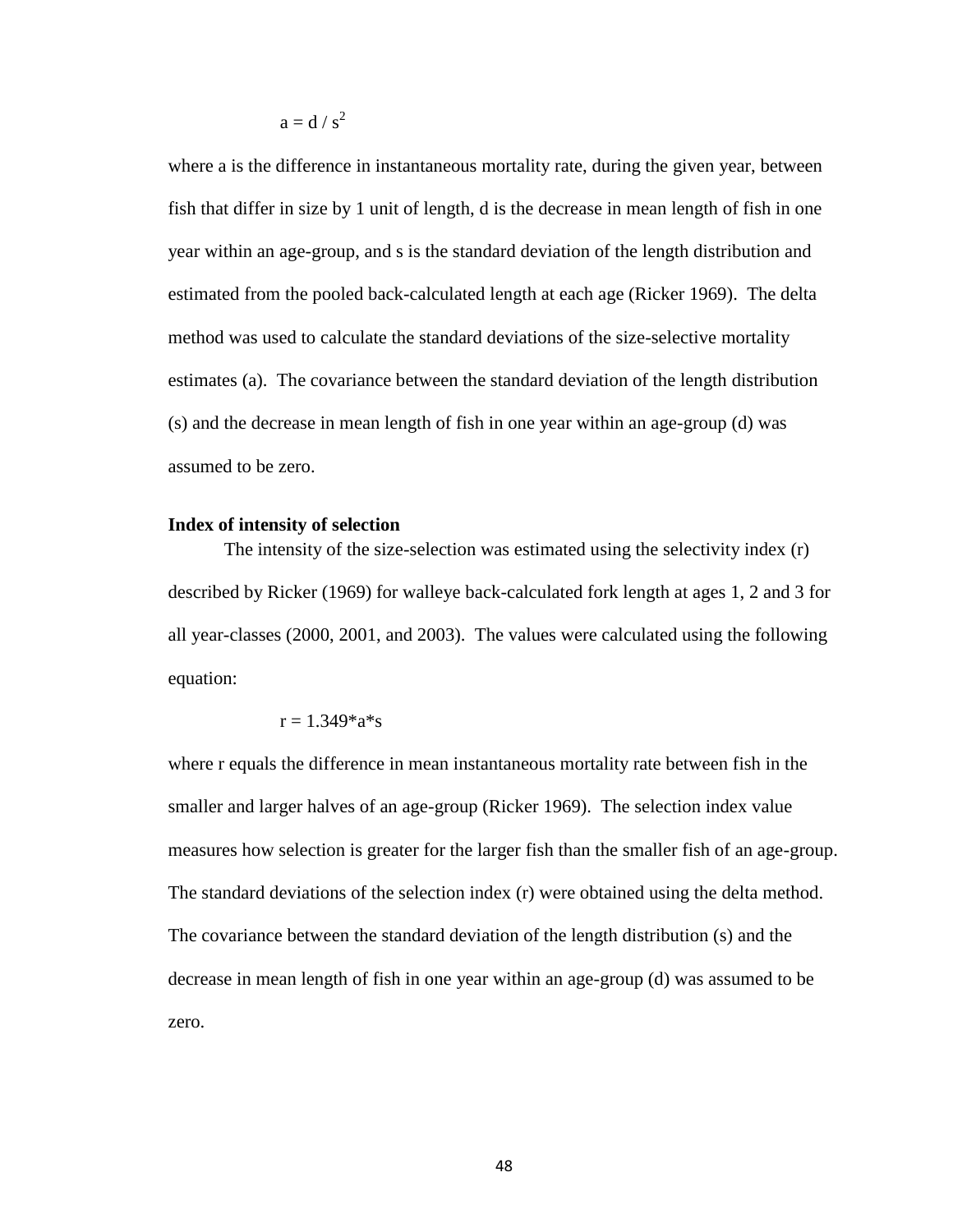# **Results**

# **Changes in mean back-calculated fork lengths in successive years of capture**

Two strong cohorts, 2001 and 2003, and one weaker cohort, 2000, are included in this study (WTG 2010). There were 107, 368, and 310 walleye samples in the 2000, 2001, and 2003 year-classes, respectively. Few age 5 fish had been captured for the 2000 year-class, and the 2003 year-class had no age 5 samples.

Regression analyses revealed that mean back-calculated fork length of the western basin stock of Lake Erie walleye at ages 1, 2 or 3 each significantly decreased with an increase in the age when they were sampled for all year-classes (2000, 2001, and 2003) with the exception of the age 3 walleye from the 2000 year-class (Figures 3.1-3.3; Table 3.1). Overall, the back-calculated fork lengths-at-age from older fish were smaller than those from younger fish, indicating selection for fish with smaller size-at-age. The mean back-calculated fork length at ages 1, 2 and 3 decreased by no more than 10 mm per year for all cohorts except for the 2003 year-class back-calculated fork length at age 3, which was greater than a 10 mm decrease per year (Table 3.2).

#### **Estimation of size-selective mortality**

For this study, size-selective mortality was considered to be the difference in instantaneous mortality rate during a given year, between fish of the same year-class that differ in size by 1 mm of length (Ricker 1969). Size-selective mortality was estimated for the age-groups (i.e., 1, 2, and 3) of all year-classes (2000, 2001 and 2003) that showed a significant decrease in mean fork length at age as age at capture increased. Thus, sizeselective mortality was estimated for age 1 and 2 walleye of all year-classes and age 3 walleye of the 2001 and 2003 year-classes.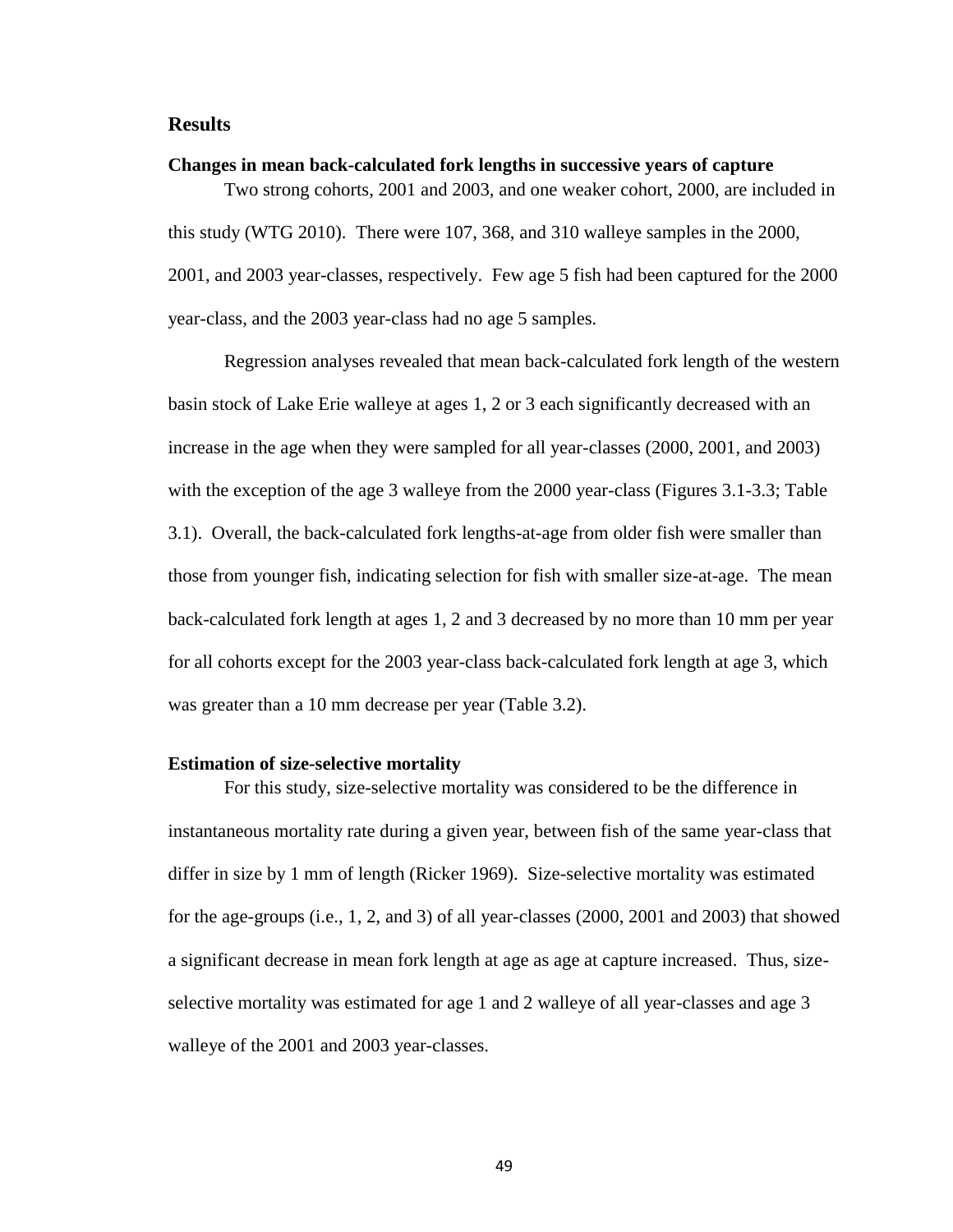Age 1 and age 2 walleye of all year-classes show evidence of size-selective mortality. However, only the 2001 and 2003 year-class age 3 walleye displayed evidence of size-selective mortality. For all cohorts, size-selective mortality was strongest for the fish at age 1, followed by the fish at age 2, and then by age 3 fish for the cohorts of 2000 and 2001 (Table 3.2). The 2003 cohort exhibited stronger size-selective mortality at age 3 than at age 2 (Table 3.2). These results indicated differential survival of smaller individuals; therefore, relatively smaller fish are surviving to older ages and produced a trend of decreasing mean length at a young age progressively back-calculated from fish at old ages (Figures 3.1-3.3). Size-selective mortality of western basin Lake Erie walleye never exceeded -0.027 per mm of length and was as small as -0.008 per mm of length (Table 3.2).

# **Index of intensity of selection**

The index of intensity of selection was calculated for the age-groups of the yearclasses that exhibited evidence of size-selective mortality (age 1 and 2 for all year-classes and age 3 for the 2001 and 2003 year-classes) to provide a standardized unit of selectivity not based on mean size or variability (Ricker 1969). The index of intensity of selection tells the difference in mean instantaneous mortality rate between the smaller and larger portions of an age-group (Ricker 1969). At age 1, walleye of the 2000 year-class experienced the greatest selection intensity (*r*), followed next by the 2003 year-class and then the 2001 year-class (Table 3.2). At age 2, the 2000 year-class walleyes experienced the highest selection intensity (*r*), then the 2003 year-class walleyes, and then the 2001 year-class walleyes (Table 3.2). At age 3, walleye of the 2003 year-class experienced the greatest selection intensity (*r*), followed by the 2001 walleyes, and then the 2000 walleyes (Table 3.2). Within the 2000 year-class, the selection intensity decreased from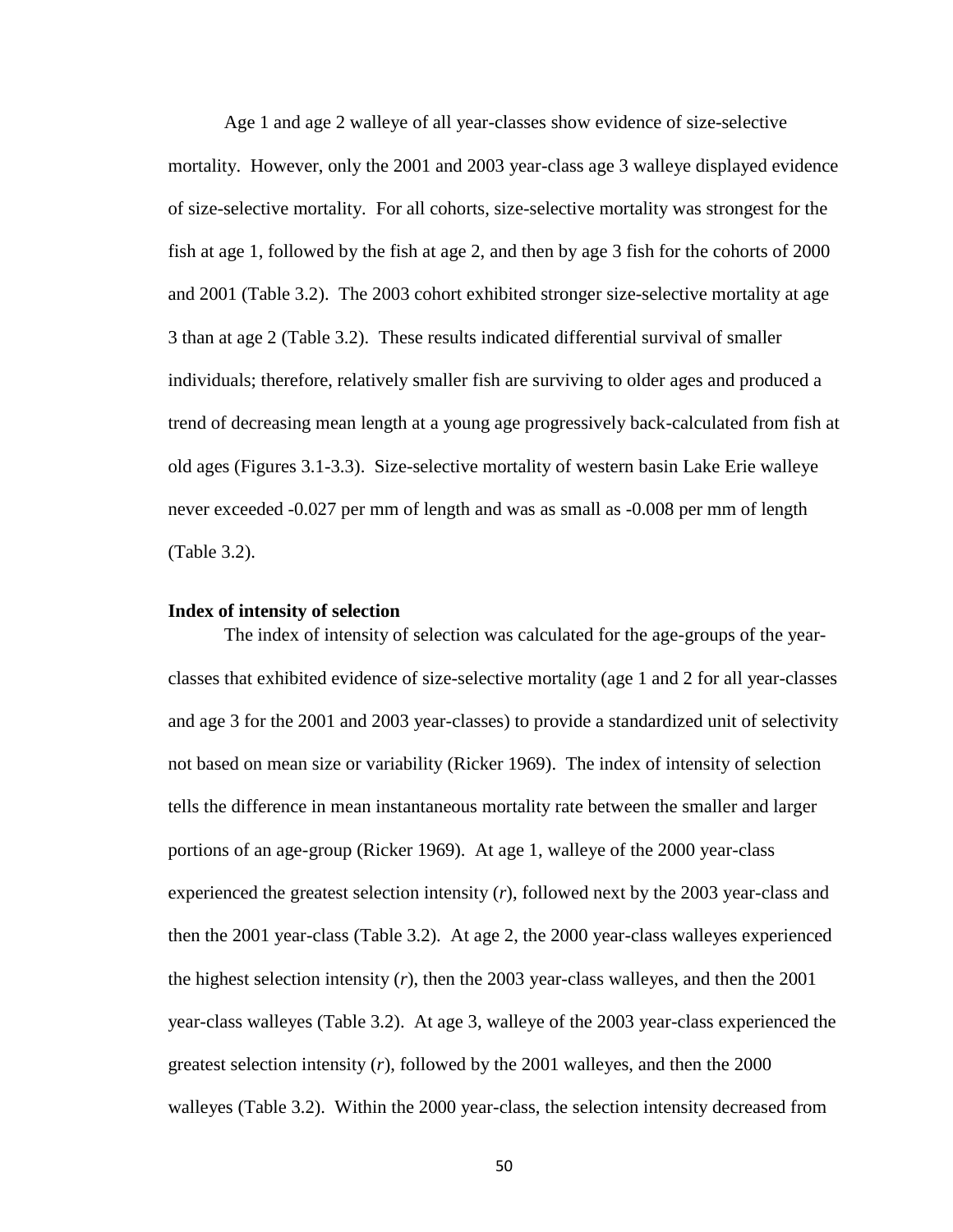age 1 to age 3, but this pattern was not seen in either the 2001 or 2003 year-classes (Table 3.2). The 2001 year-class of walleye had the greatest selection intensity at age 2, followed by age 3, and then age 1 (Table 3.2). Walleye of the 2003 year-class had the highest selection intensity at age 3, followed by age 1, and then age 2 (Table 3.2).

# **Discussion**

Since the Lake Erie walleye population is subject to heavy fishing pressure, the population likely meets the three requirements necessary for size-selective mortality to occur within a population as described by Sogard (1997): (1) individual size variation, (2) high mortality, and (3) non-random mortality. The Walleye Task Group (2010) estimated that Lake Erie walleye are fully recruited to fishing gears by age 3. Therefore, I expected that the back-calculated size differences resulting from size-selective mortality could be detected in fish of age 1 to age 3 in this population. It was unexpected that Lake Erie walleye older than age 3 would experience size-selective mortality.

Regression analyses generally showed that the mean fork-lengths at ages 1, 2 and 3 back-calculated from scales decreased with increasing age at capture, which suggested that walleye caught at older ages (i.e., ages 4 or 5) were proportionately smaller than those caught at younger ages (i.e., ages 1, 2 or 3) for the year-classes under investigation (with the exception of age 3 walleye from the 2000 year-class). This decrease in mean fork-length indicates differential survival, and hence selection for smaller individuals (Sinclair et al. 2002). Although the average annual decreases in mean fork length of all year-classes at ages 1, 2 and 3 were small in absolute magnitude, there is still an implication that larger faster growing walleye within each age-group were more heavily harvested than the smaller individuals of the same age-group. Therefore, the smaller,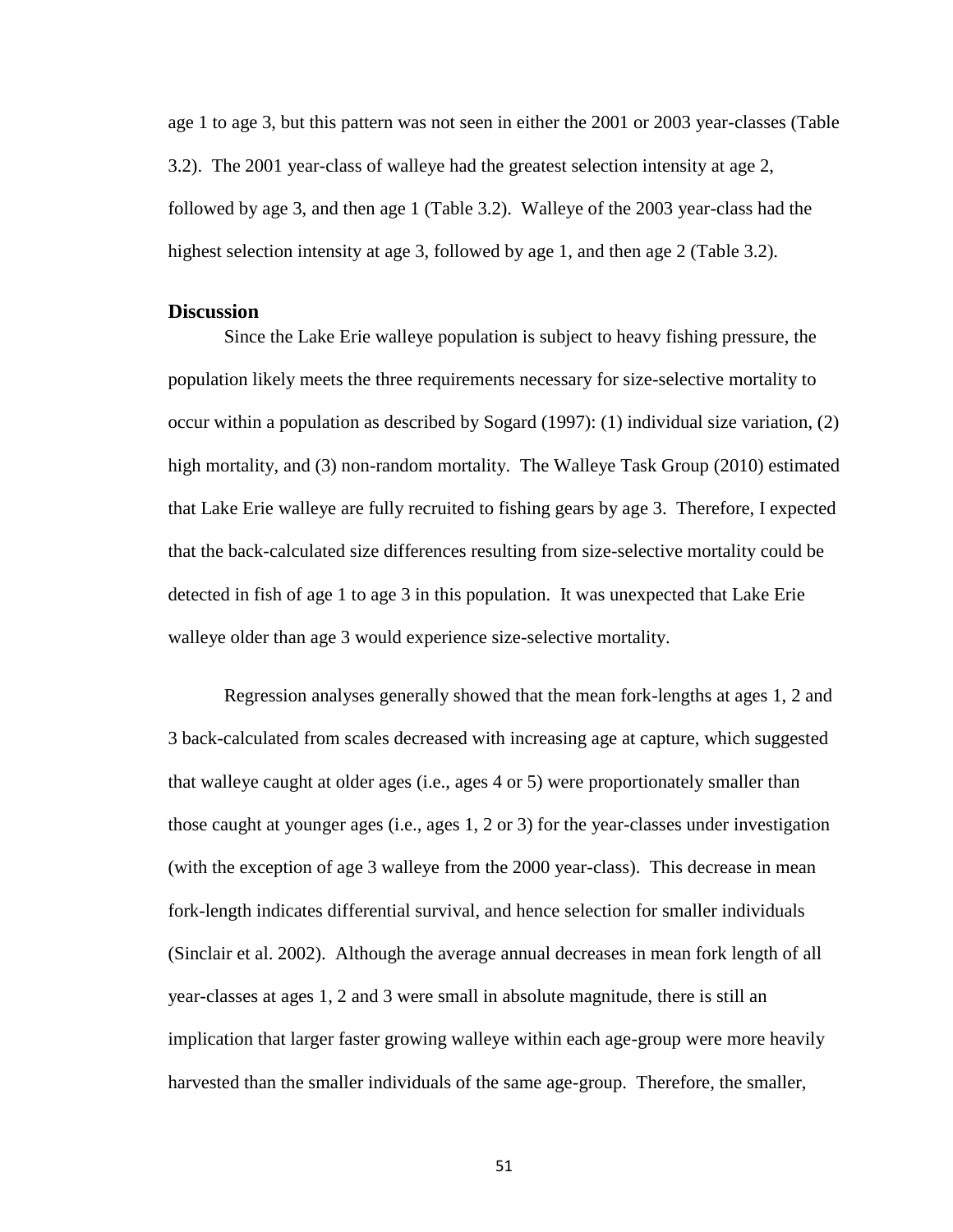slower growing walleye tended to better survive to older ages than their larger and faster growing counterparts.

The specific cause of size-selective mortality of age 1, 2 and 3 western basin Lake Erie walleye of the 2000, 2001 and 2003 year-classes is uncertain. The most likely cause is the pressure of the recreational and commercial walleye fisheries. In 1982, the Ontario Ministry of Natural Resources required that gillnets with mesh no smaller than 89 mm stretched be used in the walleye commercial fishery; this net size targets walleye with total lengths between 406 and 533 mm, which are the most profitable size (Vandergoot et al. 2010). Additionally, in 2004, the Ohio Department of Natural Resources established a minimum size limit for the recreational walleye fishery of 381 mm. The State of Michigan also increased their minimum size limit from 330 mm to 381 mm to prevent the harvesting of age 1 walleyes (Vandergoot et al. 2010). However, this increase in the minimum size limit did not prevent the recreational harvesting of age 1 walleyes of the year-classes included in this study because it went into effect when these walleye were older than age 1. Therefore, any age-group of walleye whose total lengths fall both in and outside of the 330 to 533 mm size range, could possibly experience size-selective mortality. This fishable size range potentially explains why size-selective mortality was observed at ages 1, 2 and 3.

Further support of the possibility that the commercial and recreational walleye fisheries are causing size-selective mortality of the western basin Lake Erie walleye is evident in the large numbers of walleye aged 1, 2 and 3 harvested from the 2001 and 2003 year-classes. The Walleye Task Group reported that in 2003 age 2 walleye (of the 2001 year-class) contributed largely to the total harvests of the commercial fishery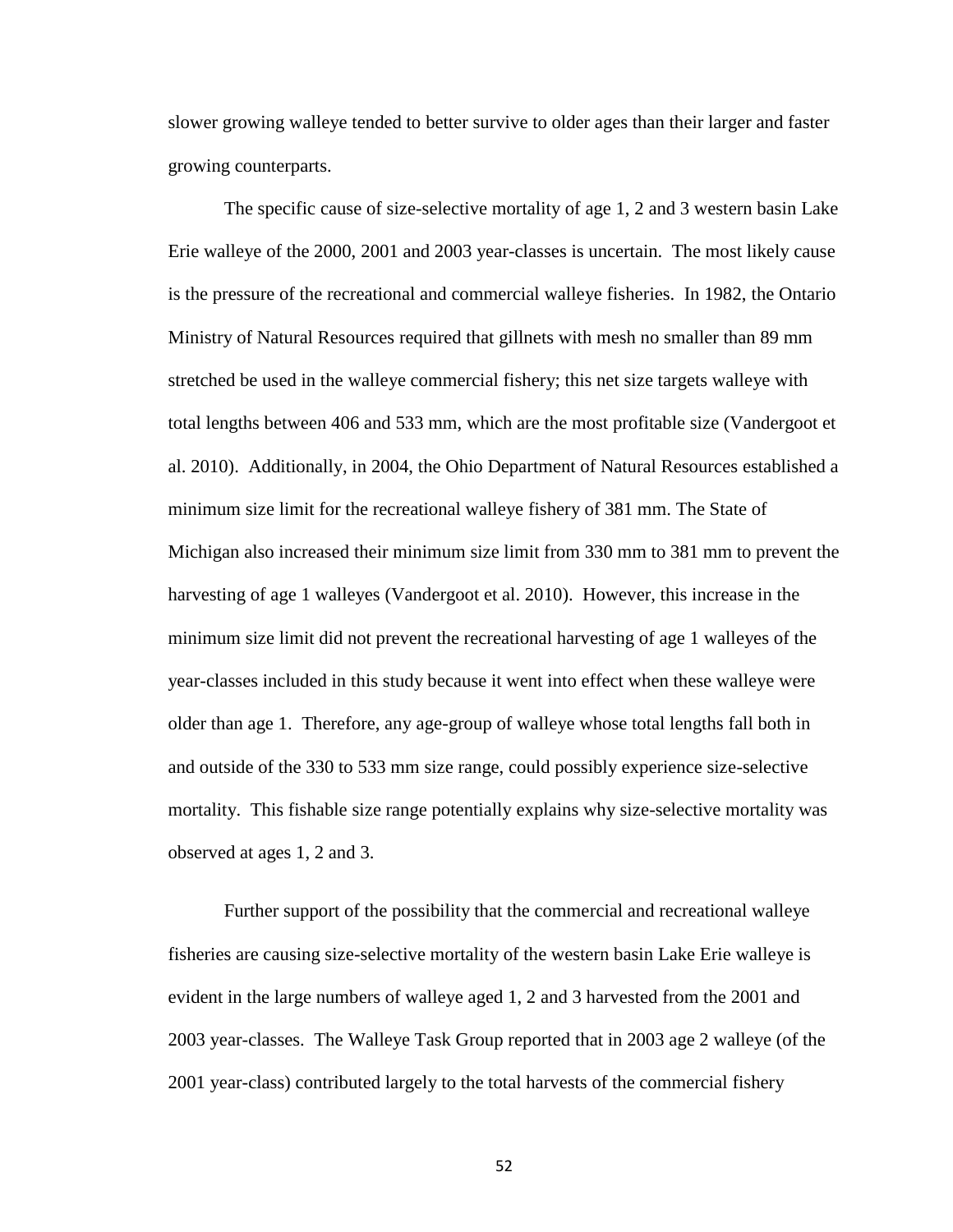(26.4%) and sport fishery (18.1%) (WTG 2004). During 2004, age 3 walleye of the 2001 year-class comprised 49% and 46% of the total commercial and recreational fisheries, respectively; and age 1 walleye of the 2003 year-class made up 27% of the total commercial harvest (WTG 2005). Additionally, the 2003 year-class at age 2 and age 3 largely contributed to the commercial fishery harvests; in 2005, 47% of the total commercial catch was age 2 walleye, while in 2006, 89% of the commercial harvest and 76% of the total sport fishery harvest were age 3 walleye (WTG 2006, 2007). These large contributions of age 1, 2 and 3 walleye from the 2001 and 2003 year classes to commercial and recreational fisheries are a possible explanation of the occurrences of size-selective mortality that were observed in this study. However, the cause of sizeselective mortality of the 2000 year-class walleye is especially uncertain. Since the 2000 year-class was a weaker year-class it likely did not make up a large portion of the commercial or recreational harvests but most likely experienced the same selective fishing pressures.

An alternative/additional cause of size-selective mortality of age 1 walleye is the Ontario yellow perch commercial fishery. In Lake Erie, Age 1 walleye are caught as bycatch in gillnets set by the Ontario yellow perch commercial fishery (WTG 2005). However, the frequency of walleye bycatch by this fishery has not been determined.

Size-selective mortality was not expected to be found in fish older than age 3 because they are thought to be fully recruited to the fishery (WTG 2010). It is possible that not all age 3 walleye have reached recruitment size by the end of their third year of life, which would result in differential mortality based on body size. Age 3 walleye of the 2000 year-class did not exhibit a significant decrease in mean fork length as age at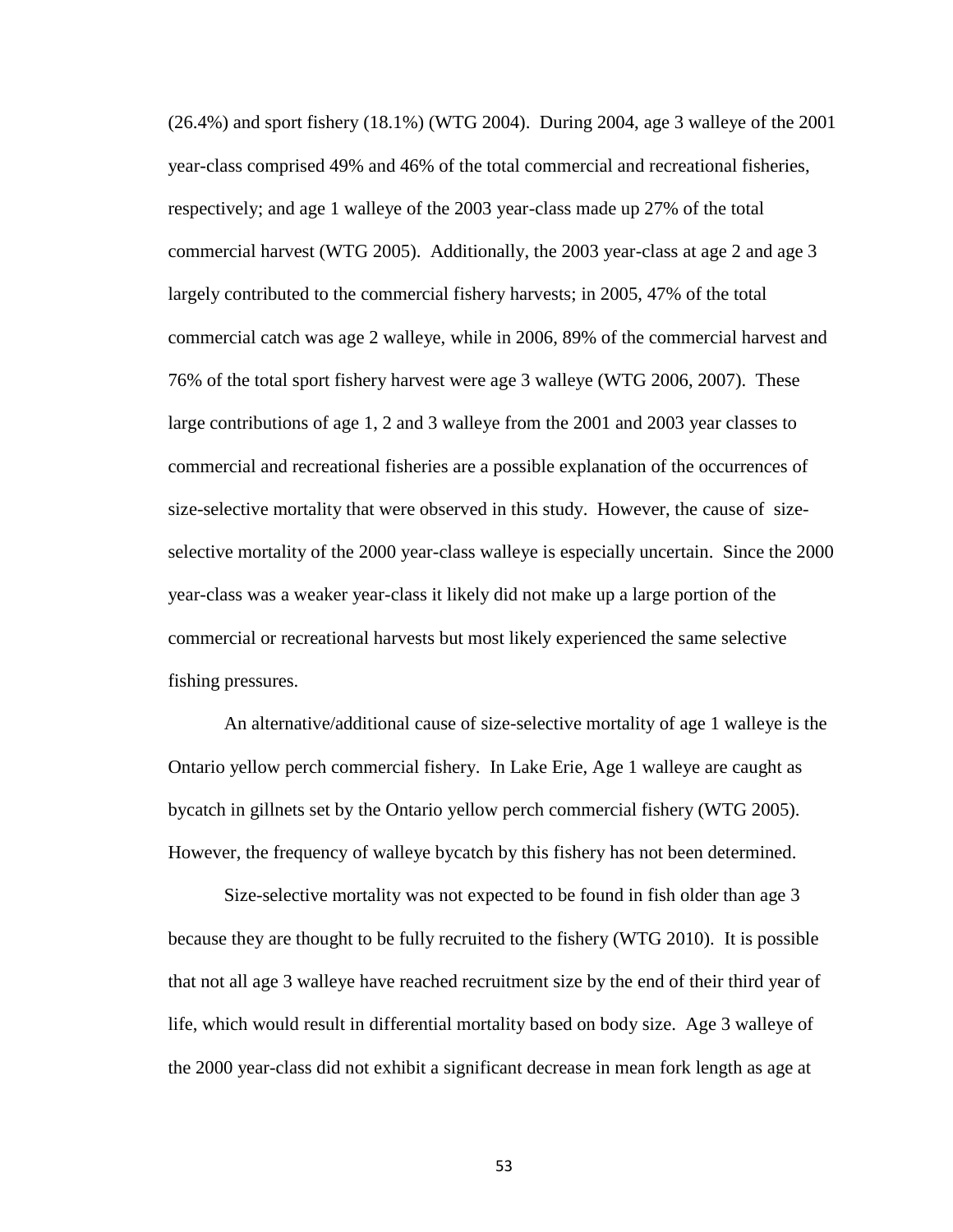sampling increased. However, lower size-selective mortality was observed compared to the other year-classes at this age. Muth and Wolfert (1986) found that at high abundances, walleye growth decreased and maturity was delayed, perhaps due to strong competition for food resources. The greater walleye abundances in the 2001 and 2003 year-classes paired with potentially low resource availability may explain why these two cohorts exhibited greater size-selective mortality at age 3 than the 2000 weaker yearclass. It is also possible that the 2000 year-class experienced a lesser degree of sizeselective mortality because when abundance is low, the fishing quota is reduced, possibly resulting in less fishing pressure.

The effects of size-selective mortality on the western basin Lake Erie walleye population are of concern because the selective removal of larger and faster growing individuals has can cause rapid evolution of certain traits such as growth rates and sizeat-age (Law 2000; Stokes and Law 2000; Sinclair et al. 2002; Swain et al. 2007). The long term effects of size-selective mortality of this population are unknown. However, previous studies of commercially and recreationally fished populations have shown changes in growth rate, body size and/or size or age at maturation due to size-selective mortality. For example, decreases in mean sizes observed in bluegill, yellow perch, pumpkinseeds, largemouth bass, and northern pike were attributed to recreational fishing (Goedde and Coble 1981; Coble 1988). Swain et al. (2007) predicted that slower growth (and thus smaller size-at-age) of the commercially harvested southern Gulf cod population is an evolutionary result of size-selective fishing mortality where larger and faster-growing fish were more heavily harvested. Thus, this walleye population is probably currently undergoing evolution of certain traits (such as reduced growth rates,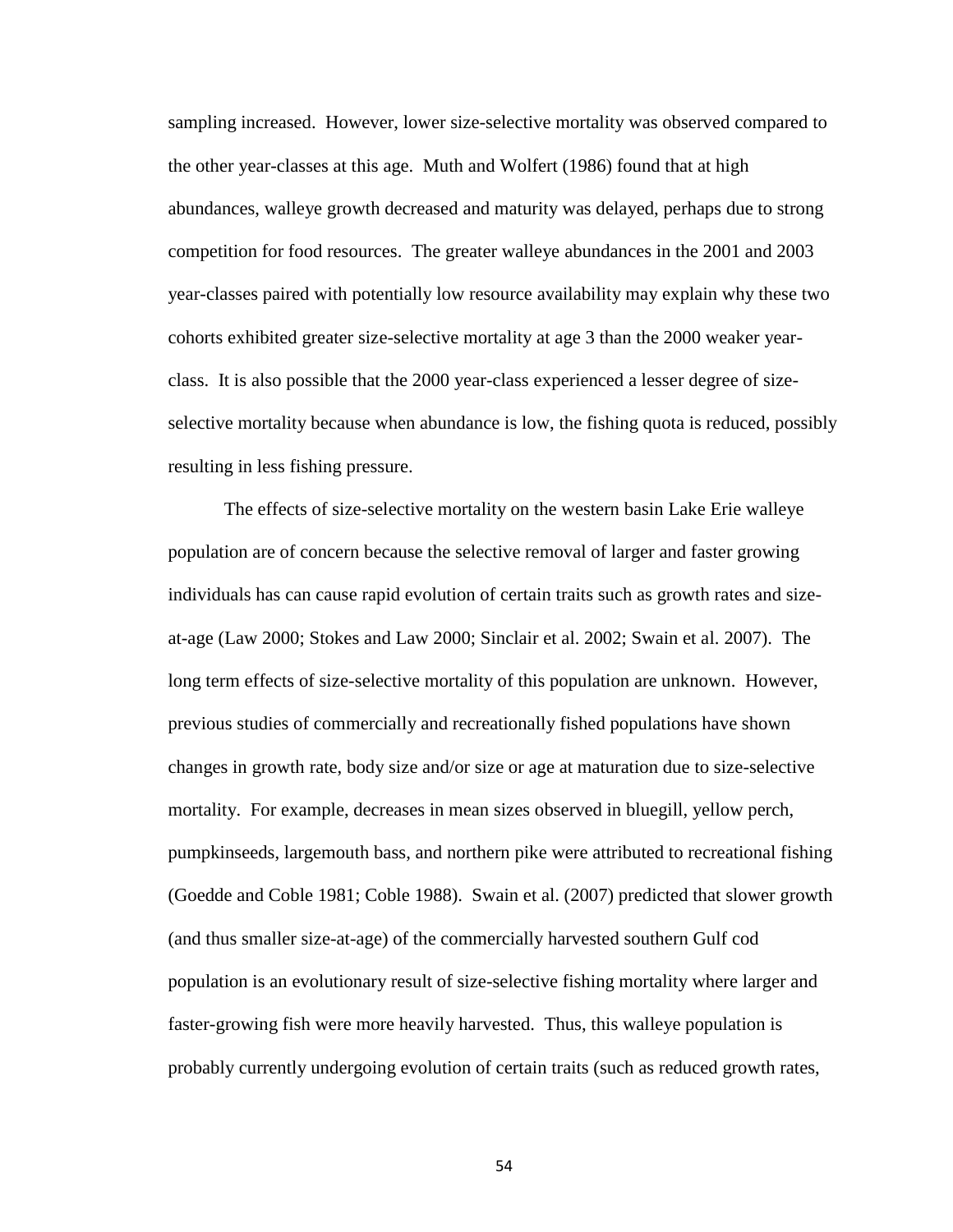size-at-age and age- and length-at-maturity) and may have been for quite some time since regular commercial fishing of the species has taken place for almost 200 years (Regier et al. 1969).

Future studies should focus on the long term effects (phenotypic and/or genetic) that size-selective mortality may have on this population and should be considered in future management decisions. In the future, I would expect to see a phenotypic decrease in mean size-at-age (because of slower growth rates) in response to heavy size-selective mortality of larger individuals. The time needed for size-selection to cause evolution of these traits in wild populations may vary due to variability in environmental conditions and overlapping generations (Conover and Munch 2002), but the time needed could be as short as what is necessary for a few generations to experience the selection pressure (Conover et al. 2009). Adjustments to fishing regulations could be used to accommodate current walleye growth trends and may alleviate some of the size-selective fishing pressure, since altering recreational fishing regulations and commercial net sizes can change the "window of vulnerability to the fishery" (Sinclair et al. 2002). Currently, the commercial and recreational walleye fisheries rely on minimum size limits in order to protect smaller fish, likely causing the size-selective harvesting of larger (faster-growing) fish. Conover and Munch (2002) suggest the idea of a maximum size limit to protect fish over a certain length so that larger faster growing fish spend less time vulnerable to the selective fishing gears. Thus, faster-growing fish would be favored. Consequently, I think that this form of size regulation would leave smaller, young and likely premature fish more vulnerable to selective fishing pressures for a longer period of time and cause size-selective mortality in the opposite direction of what was observed in this study. This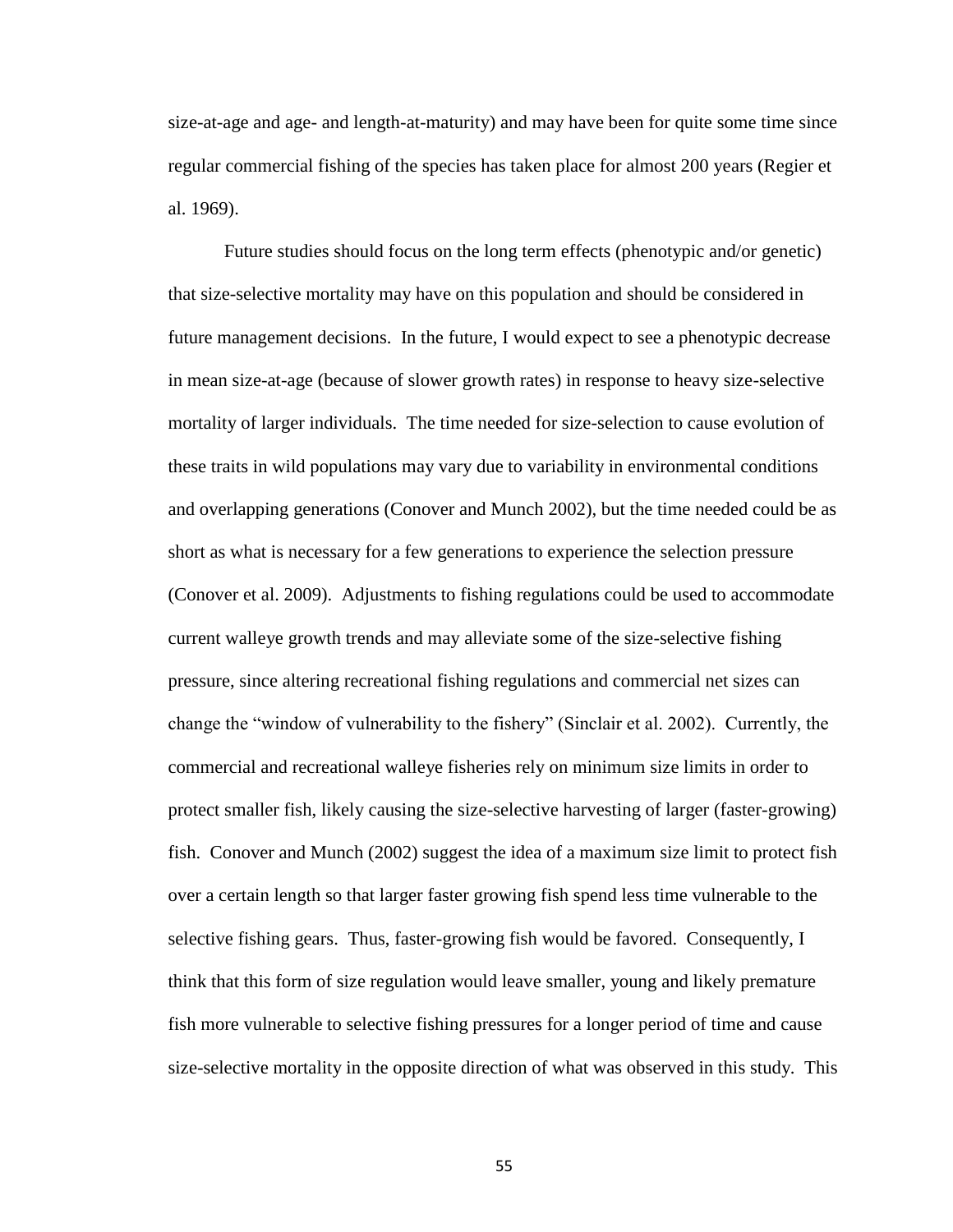is likely inadvisable as well because natural genetic variation within the population may not be preserved. Therefore, future studies could implement some type of slot limit whereby intermediate size ranges are targeted to assess whether size-selection of either the faster or slower growing fish is prevented. This type of size regulation may better protect the smallest (slow growing) and largest (fast growing) portions of the population and if so, potentially conserve genetic variation.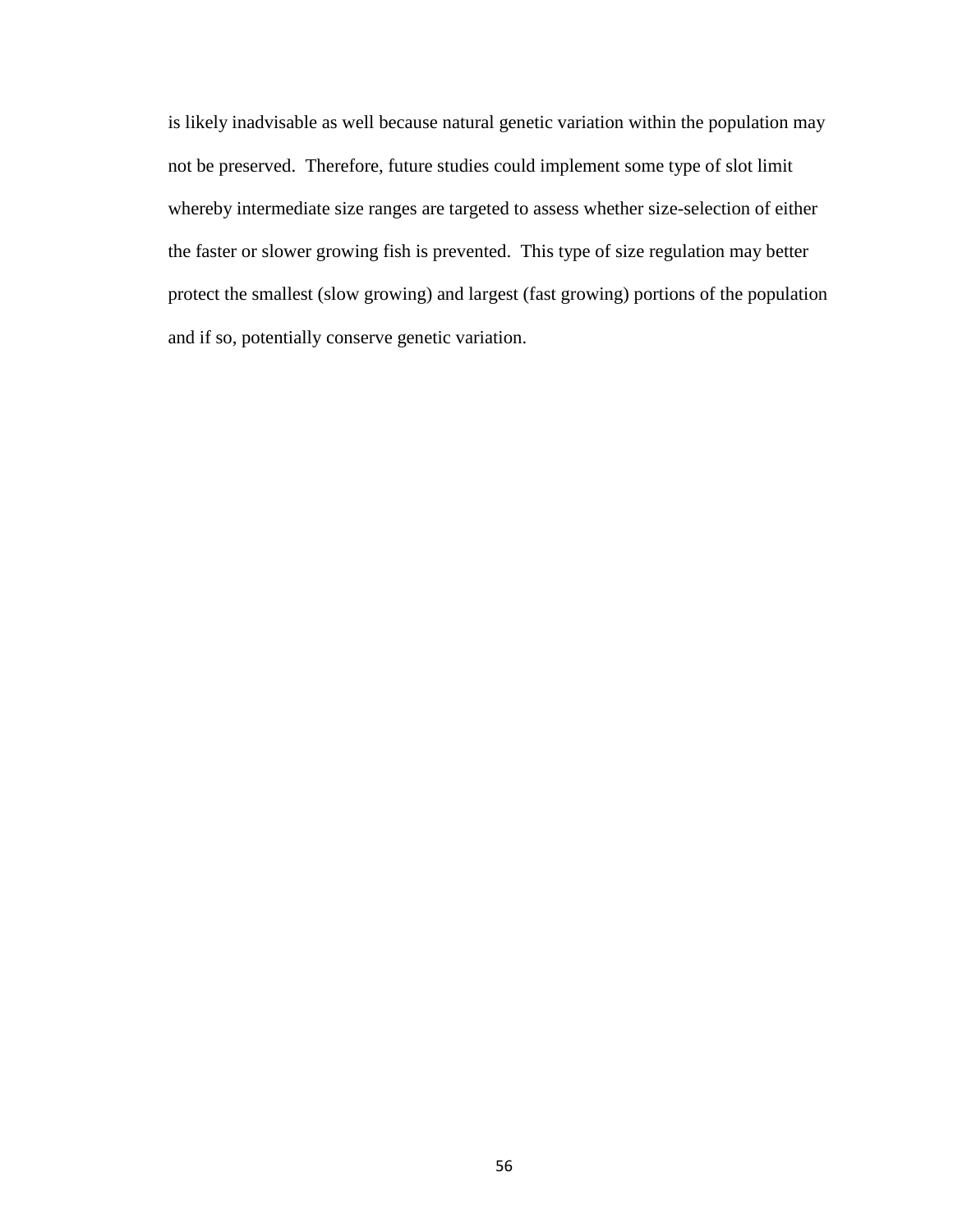# **References**

- Anderson, J.T. 1988. A review of size dependent survival during pre-recruit stages of fishes in relation to recruitment. Journal of Northwest Atlantic Fishery Science. 8: 55-66.
- Chen, Y. and L.G.S. Mello. 1999. Growth and maturation of cod (*Gadus morhua*) of different year classes in the Northwest Atlantic, NAFO subdivision 3Ps. Fisheries Research. 42: 87-101.
- Coble, D.W. 1988. Effects of angling on bluegill populations: management implications. North American Journal of Fisheries Management. 8(3): 277-283.
- Conover, D.O. and S.B. Munch. 2002. Sustaining fisheries yields over evolutionary time scales. Science. 297(5578): 94-97.
- Conover, D.O., S.B. Munch, and S.A. Arnott. 2009. Reversal of evolutionary downsizing caused by selective harvest of large fish. Proceedings of the Royal Society Biological Sciences 276: 2015-2020.
- Fenberg, P.B. and K. Roy. 2008. Ecological and evolutionary consequences of sizeselective harvesting: how much do we know? Molecular Ecology 17: 209-220.
- Goedde, L.E. and D.W. Coble. 1981. Effects of angling on a previously fished and an unfished warmwater fish community in two Wisconsin lakes. Transactions of the American Fisheries Society 110(5): 594-603.
- Great Lakes Fishery Commission, Undated. Lake Erie Committee Partnership Index Gillnetting Program. Unpublished document prepared for Ontario Ministry of Natural Resources.
- Jones, R. 1958. Lee's phenomenon of "apparent change in growth-rate" with particular reference to haddock and plaice. *In:* Some Problems for Biological Fishery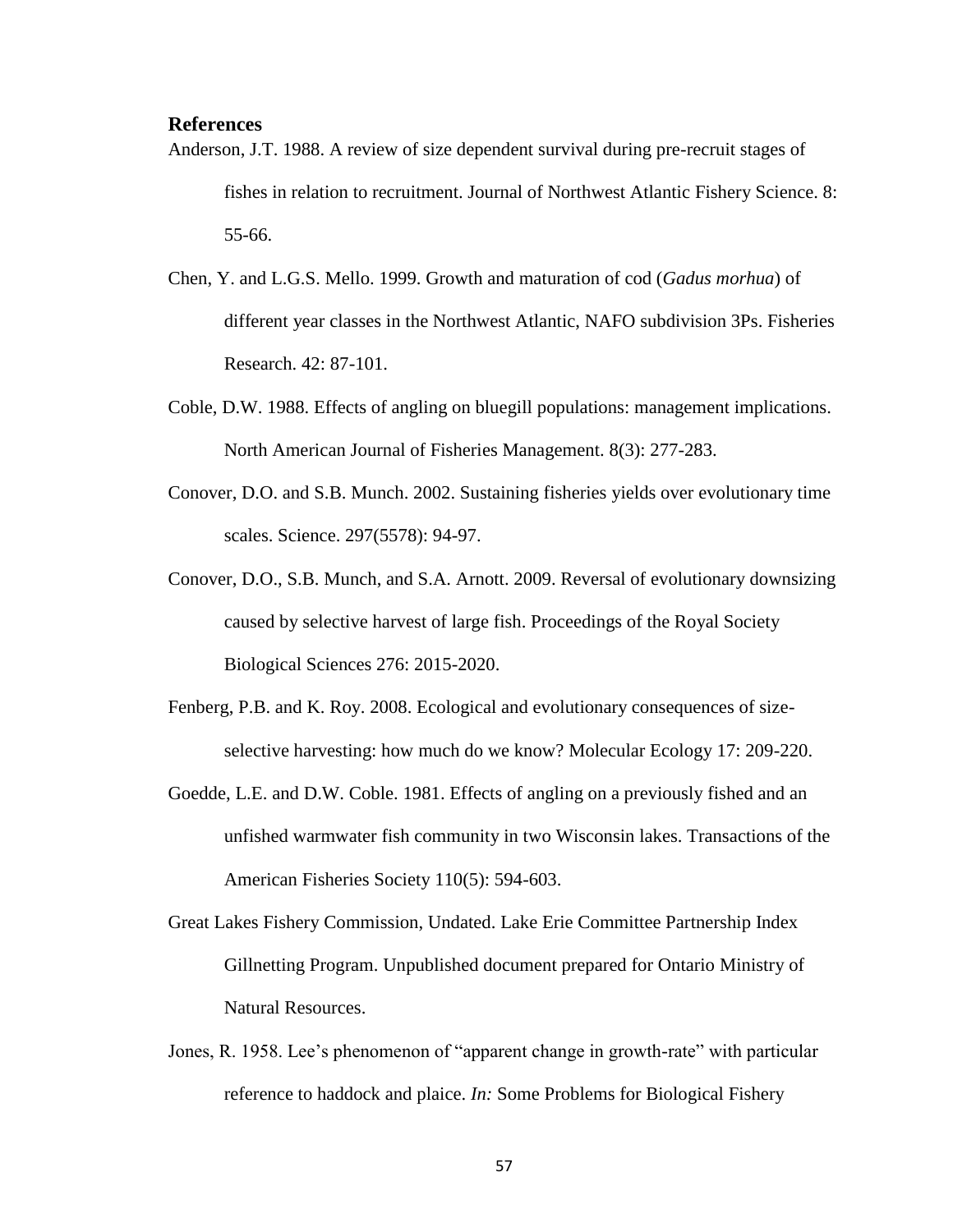Survey and Techniques for Their Solution. Pp. 229-242. International Commission for the Northwest Atlantic Fisheries, Special Publication No. 1. Halifax, NS.

- Law, R. 2000. Fishing, selection, and phenotypic evolution. ICES Journal of Marine Science 57: 659–668.
- Lake Erie Management Unit, Ontario Ministry of Natural Resources and the Ontario Commercial Fisheries' Association. 2006. 2006 Lake Erie partnership index fishing, project description and sampling protocol. 31 p.
- Muth, K.M. and D.R. Wolfert. 1986. Changes in growth and maturity of walleyes associated with stock rehabilitation in western Lake Erie, 1964-1983. American Journal of Fisheries Management. 6: 168-175.
- Rasul, N., J.P. Coakley and R. Pippert. 1999. Sedimentary environment of western Lake Erie: geologic setting, sediment distribution and anthropogenic effects. *In* State of Lake Erie: Past, Present and Future (Munawar, M., T. Edsall and I.F. Munawar, eds.): pp 57-74. Backhuys Publishers, Leiden, The Netherlands. 550 p.
- Regier, H.A., Applegate, V.C., and Ryder, R.A. 1969. The ecology and management of the walleye in Western Lake Erie. Great Lakes Fishery Commission Technical Report No. 15. 101 p.
- Ricker, W.E. 1969. Effects of size-selective mortality and sampling bias on estimates of growth, mortality, production and yield. Journal of the Fisheries Research Board of Canada 26: 479-541.
- Ricker, W.E. 1981. Changes in the average size and average age of Pacific salmon. Canadian Journal of Fisheries and Aquatic Sciences 38(12): 1636-1656.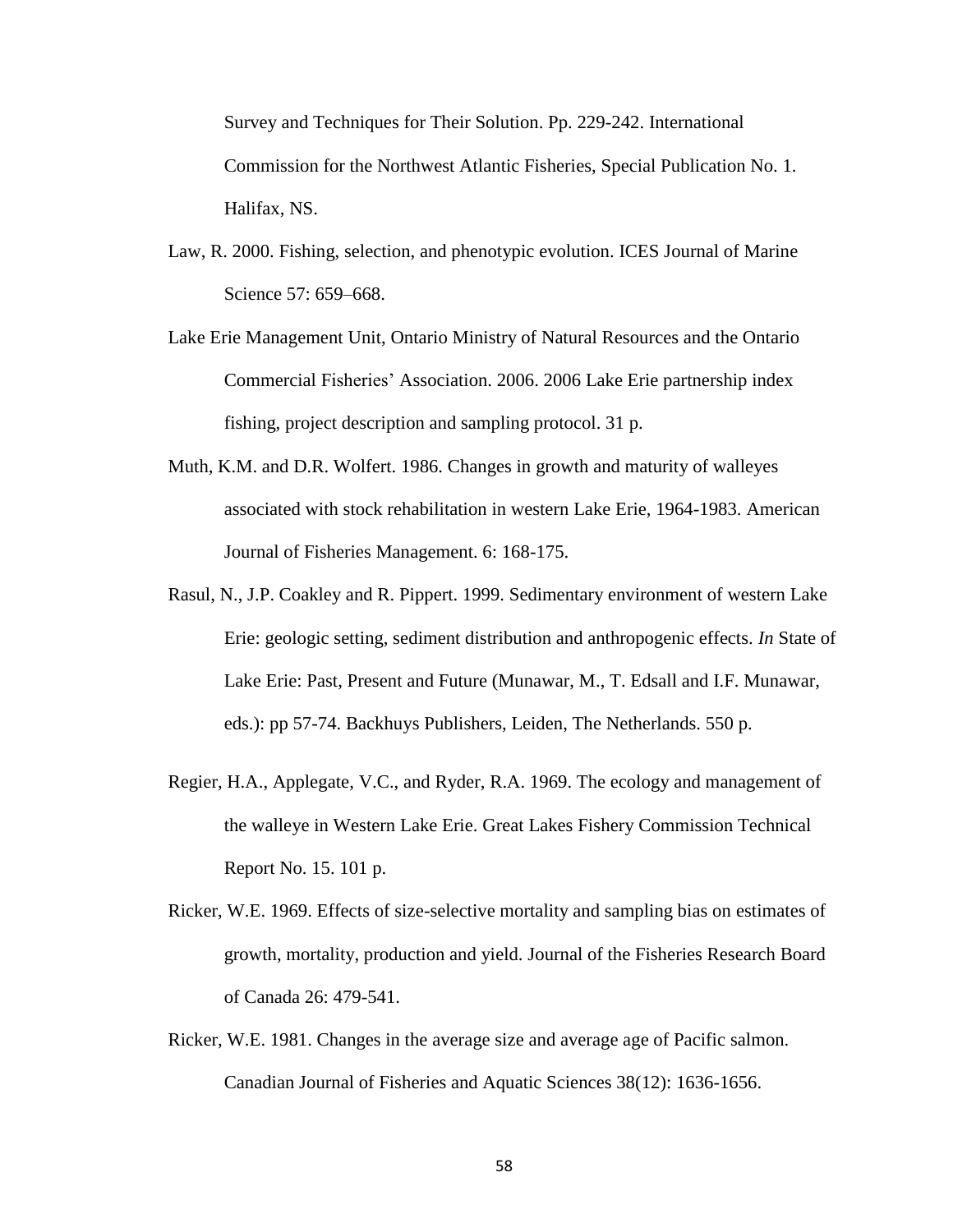- Schertzer, W.M., 1999. Physical limnological characteristics of Lake Erie and implications of climate changes. *In* State of Lake Erie: Past, Present and Future (M. Munawar, T. Edsall, and I.F. Munawar, eds): pp 31-56, Backhuys Publishers, Leiden, the Netherlands. 550 p.
- Sinclair, A.F., D.P. Swain, and J.M. Hanson. 2002. Measuring changes in the direction and magnitude of size-selective mortality in a commercial fish population. Canadian Journal of Fisheries and Aquatic Sciences 59: 361-371.
- Sogard, S.M. 1997. Size-selective mortality in the juvenile stage of teleost fishes: A review. Bulletin of Marine Science 60:1129-1157.
- Stokes, K. and R. Law. 2000. Fishing as an evolutionary force. Marine Ecology Progress Series 208: 307-309.
- Swain, D. P., A. F. Sinclair, and J. M. Hanson. 2007. Evolutionary response to sizeselective mortality in an exploited fish population. Proceedings of the Royal Society 274: 1015-1022.
- Vandergoot, C.S., H.A. Cook, M.V. Thomas, D.W. Einhouse, and C. Murray. 2010. Status of walleye in western Lake Erie, 1985-2006. In: Status of the Walleye Fishery in the Great Lakes: Proceedings from the 2006 Symposium. 123-150. Great Lakes Fishery Commission. Technical Report 69. 224 p.
- Walleye Task Group (WTG). 2004. Report of the Lake Erie walleye task group. Great Lakes Fishery Commission, March 2004, 22 p.
- Walleye Task Group (WTG). 2005. Report of the Lake Erie walleye task group. Great Lakes Fishery Commission. March 2005. 26 p.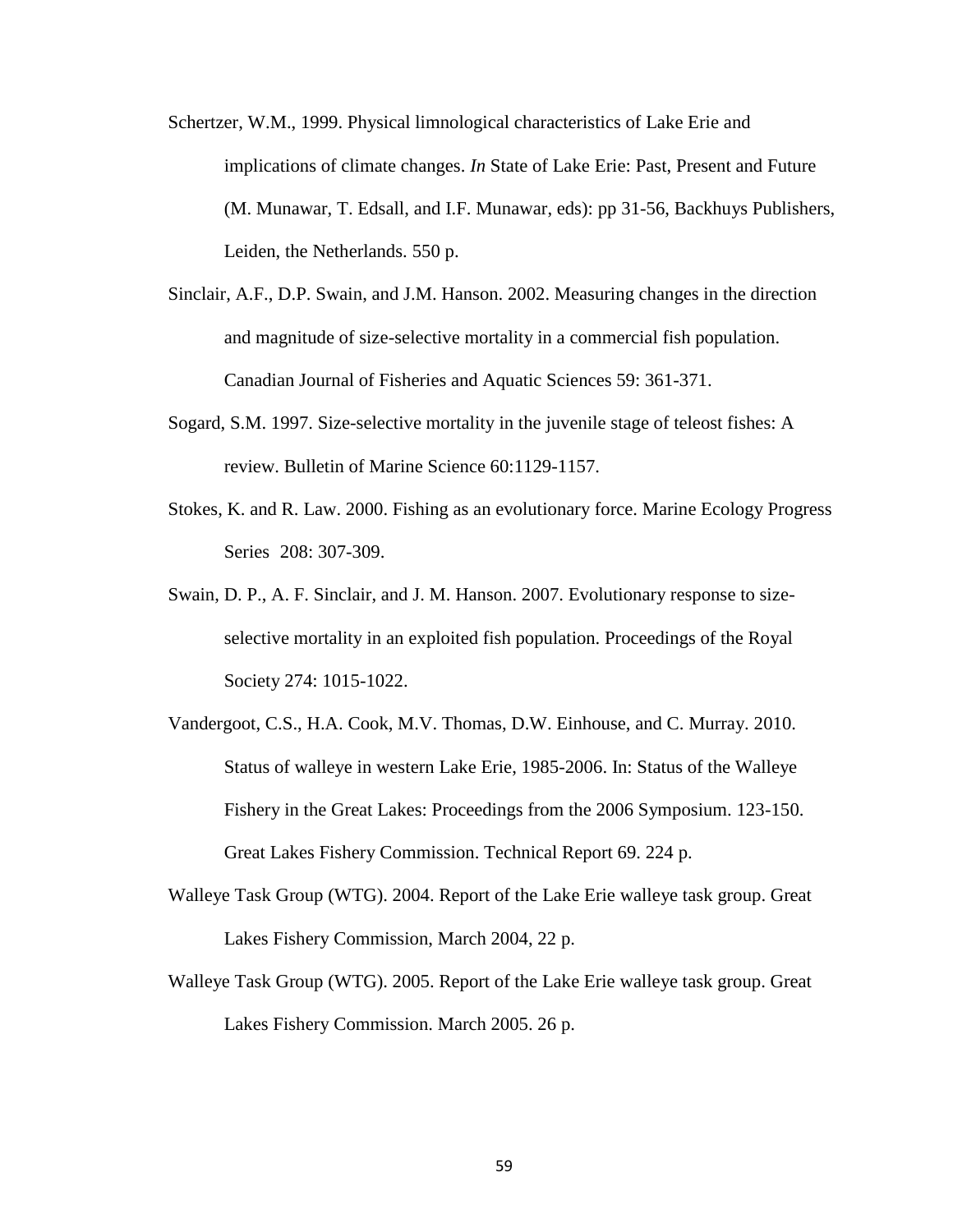- Walleye Task Group (WTG). 2006. Report of the Lake Erie walleye task group. Great Lakes Fishery Commission. March 2006. 24 p.
- Walleye Task Group (WTG). 2007. Report of the Lake Erie walleye task group. Great Lakes Fishery Commission. March 2007. 25 p.
- Walleye Task Group (WTG). 2010. Report of the Lake Erie walleye task group. Great Lakes Fishery Commission. March 2010. 32p.
- Willis, D.W. and B.R. Murphy. 1996. Fisheries Techniques, 2<sup>nd</sup> Edition. (eds. B.R. Murphy & D.W. Willis). American Fisheries Society: Bethesda, ND. 732p.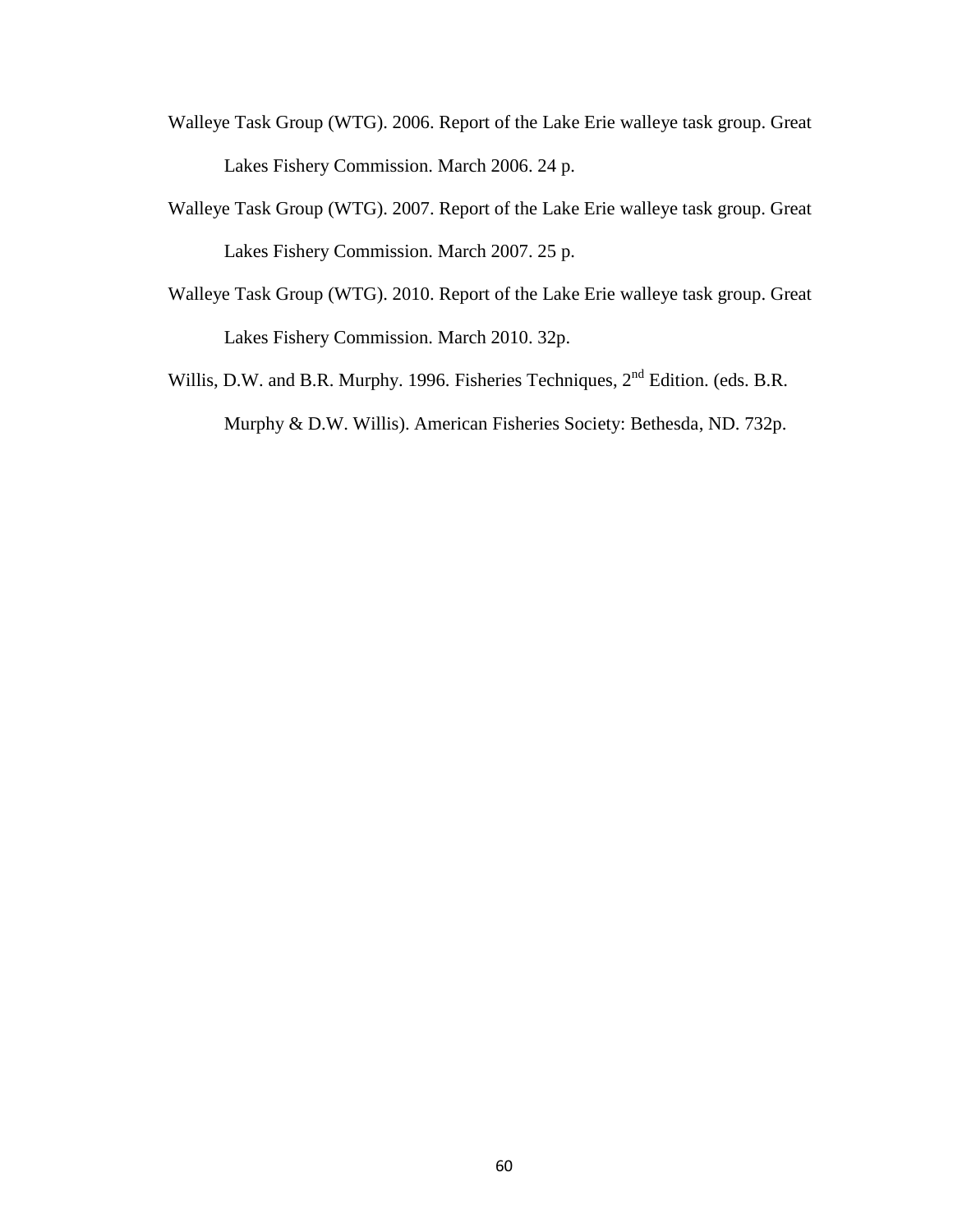

**Figure 3.1** Regressions of back-calculated fork length at age 1 vs. age at capture for the 2000, 2001, and 2003 year-classes. Mean back-calculated fork length at age 1 decreased significantly as age at capture increased for all year-classes.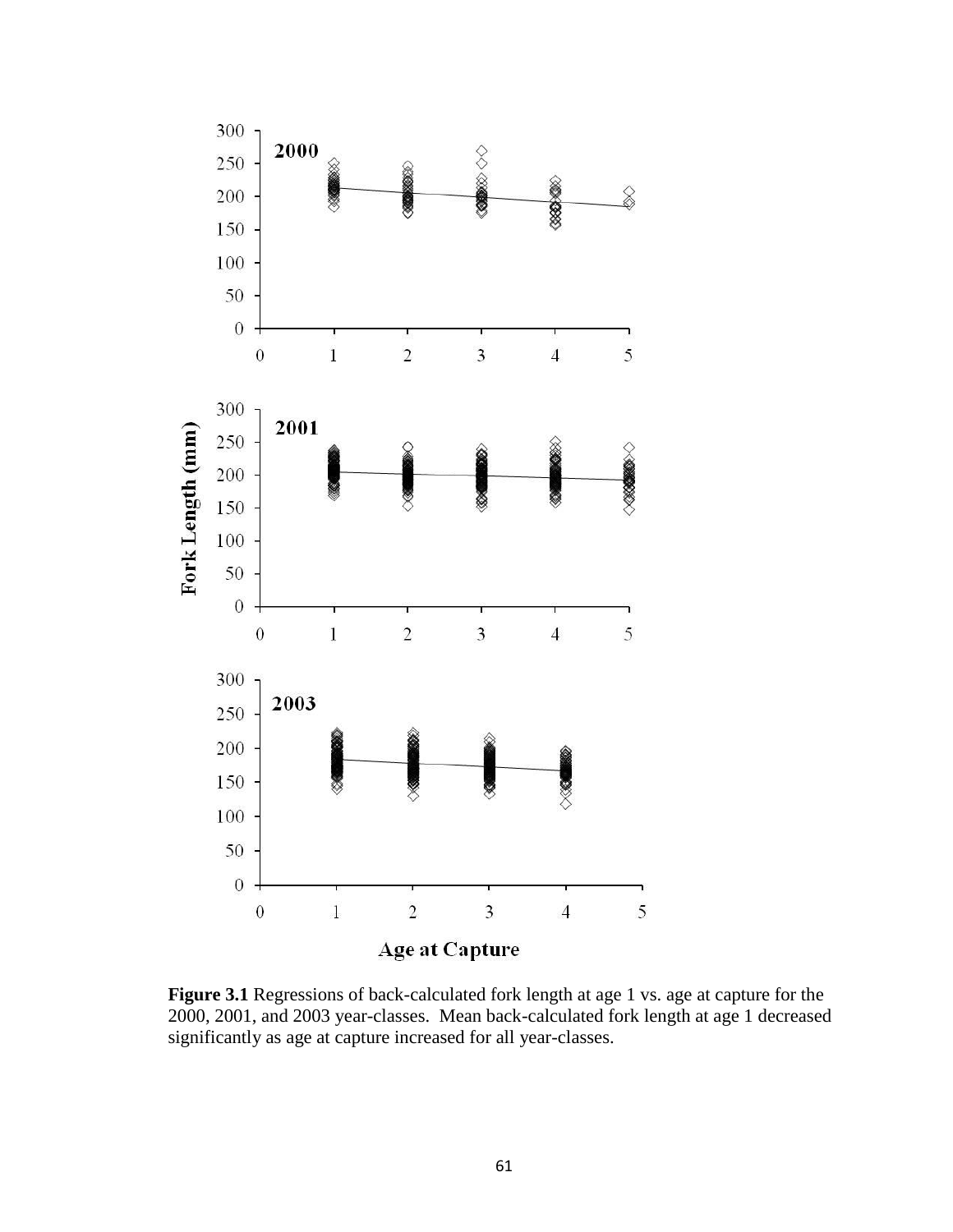

**Figure 3.2** Regressions of back-calculated fork length at age 2 vs, age at capture for the 2000, 2001, and 2003 year-classes. Mean back-calculated fork length at age 2 decreased significantly as age at capture increased for all year-classes.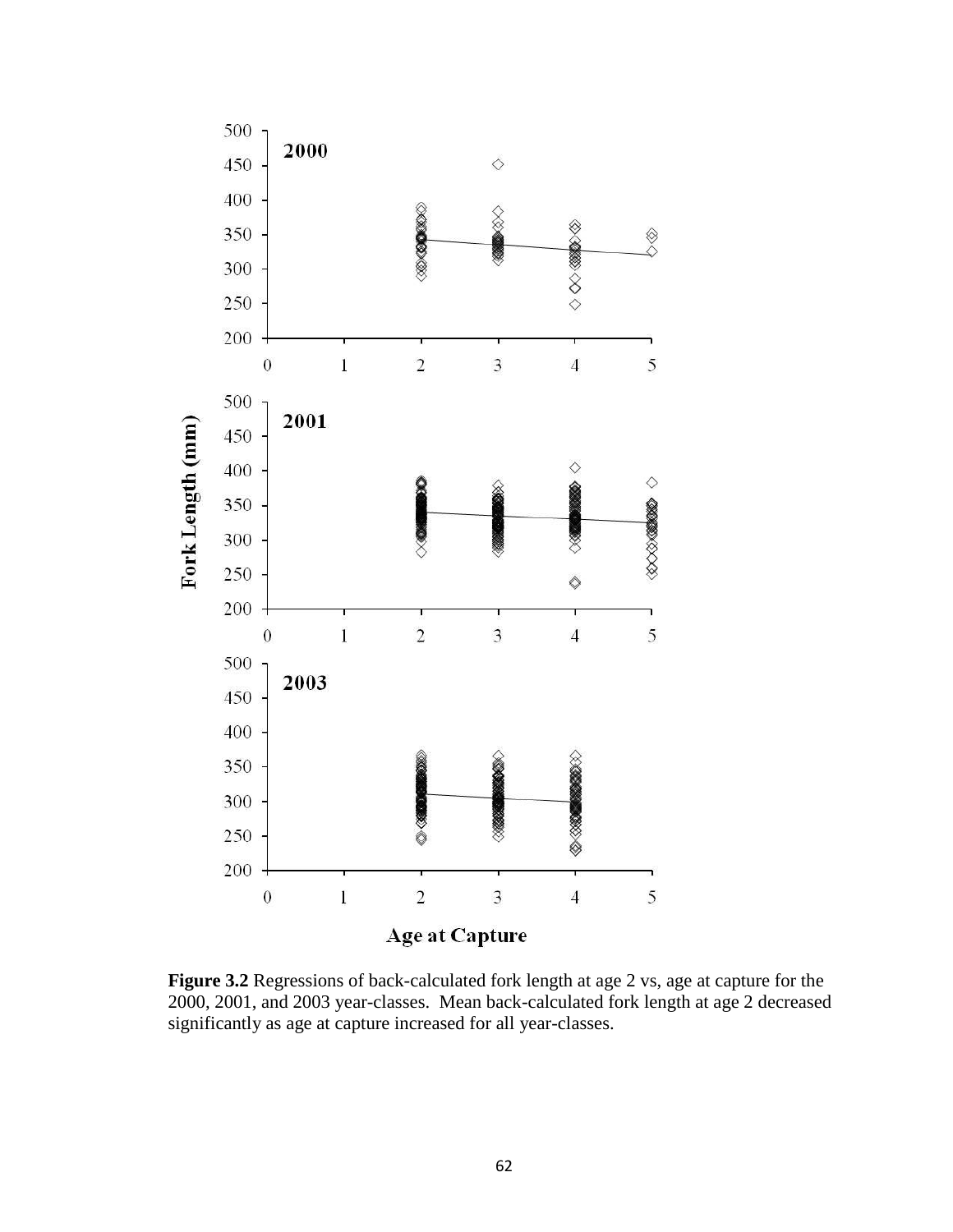

**Figure 3.3** Regressions of back-calculated fork length at age 3 vs. age at capture for the 2000, 2001, and 2003 year-classes. Mean back-calculated fork length at age 3 decreases significantly as age at capture increased for the 2001 and 2003 year-classes.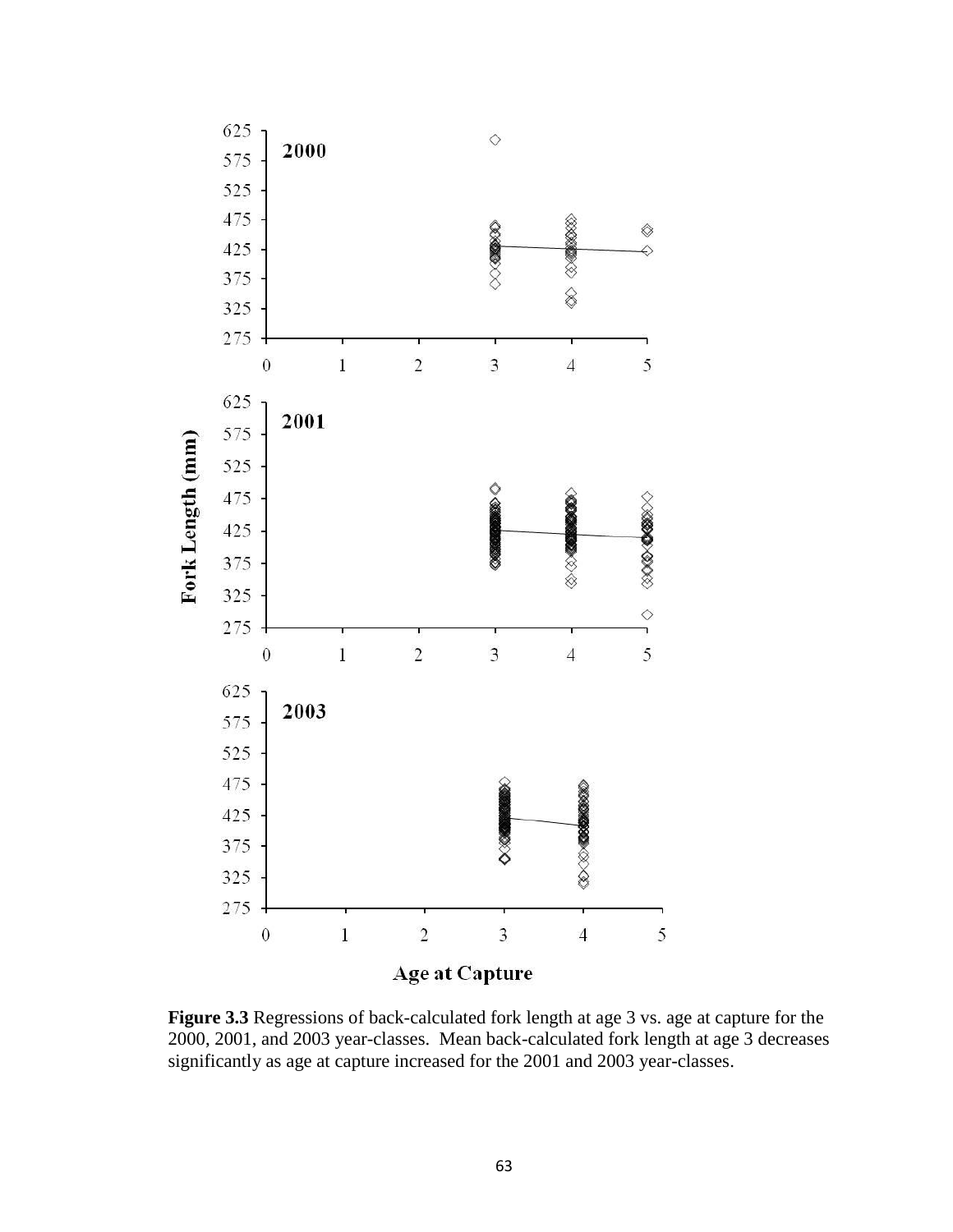| Year-<br><b>Class</b> | Age at<br><b>Back-</b><br><b>Calculation</b> | <b>Equation</b>         | ${\bf R}^2$ | <b>F-value</b> | p-value | <b>Sample</b><br><b>Size</b> |
|-----------------------|----------------------------------------------|-------------------------|-------------|----------------|---------|------------------------------|
| 2000                  | 1                                            | $y = -7.363x + 221.45$  | 0.182       | 23.40          | < 0.001 | 107                          |
|                       | $\overline{2}$                               | $y = -7.880x + 359.12$  | 0.062       | 4.92           | 0.02    | 77                           |
|                       | 3                                            | $y = -4.449x +443.73$   | 0.004       | 0.19           | 0.33    | 46                           |
| 2001                  | $\mathbf{1}$                                 | $y = -3.081x + 208.56$  | 0.049       | 19.00          | < 0.001 | 368                          |
|                       | $\overline{2}$                               | $y = -5.219x + 350.74$  | 0.044       | 12.75          | < 0.001 | 279                          |
|                       | 3                                            | $y = -5.919x +444.48$   | 0.023       | 4.32           | 0.02    | 189                          |
| 2003                  | $\mathbf{1}$                                 | $y = -5.446x + 188.97$  | 0.098       | 33.47          | < 0.001 | 310                          |
|                       | $\overline{2}$                               | $y=-6.179x +323.65$     | 0.030       | 6.84           | 0.005   | 221                          |
|                       | 3                                            | $y = -12.414x + 458.50$ | 0.035       | 4.61           | 0.02    | 131                          |

**Table 3.1** Results of regression analyses testing for relationships between walleye back-calculated fork length at ages 1, 2, and 3 and age at capture; x - age at capture; and y -estimated fork length at the given previous age. Significant p-values are bold-faced.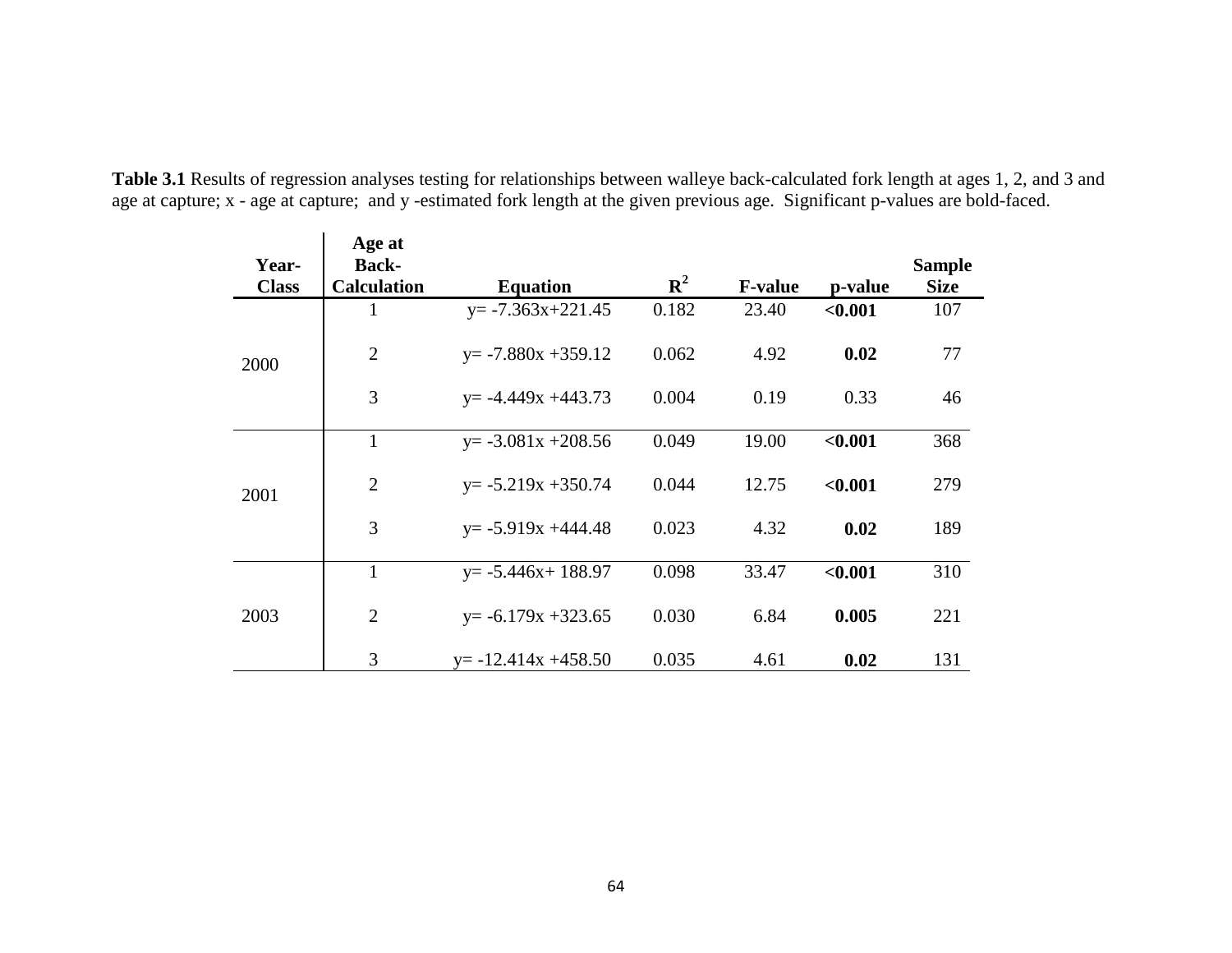| Year-<br><b>Class</b> | Age at back-<br>calculation | <b>Standard</b><br><b>Deviation</b> | d<br>$a \left( \pm SD \right)$ |                        | $\mathbf{r}$ ( $\pm$ SD) |
|-----------------------|-----------------------------|-------------------------------------|--------------------------------|------------------------|--------------------------|
| 2000                  | $\mathbf{1}$                | 16.646                              | $-7.363$                       | $-0.027 \ (\pm 0.015)$ | $-0.597 \ (\pm 0.165)$   |
|                       | $\overline{2}$              | 24.185                              | $-7.880$                       | $-0.013 \ (\pm 0.008)$ | $-0.440 (\pm 0.136)$     |
| 2001                  | $\mathbf{1}$                | 17.484                              | $-3.081$                       | $-0.010 \ (\pm 0.003)$ | $-0.238 \ (\pm 0.030)$   |
|                       | $\overline{2}$              | 25.456                              | $-5.219$                       | $-0.008 (\pm 0.004)$   | $-0.277 \ (\pm 0.062)$   |
|                       | 3                           | 30.518                              | $-5.919$                       | $-0.006 (\pm 0.003)$   | $-0.262 \ (\pm 0.056)$   |
| 2003                  | $\mathbf{1}$                | 17.383                              | $-5.446$                       | $-0.018 \ (\pm 0.004)$ | $-0.423 \ (\pm 0.042)$   |
|                       | $\overline{2}$              | 28.227                              | $-6.179$                       | $-0.008 (\pm 0.002)$   | $-0.295 \ (\pm 0.038)$   |
|                       | 3                           | 33.066                              | $-12.414$                      | $-0.011 \ (\pm 0.005)$ | $-0.506 \ (\pm 0.101)$   |

**Table 3.2** Estimated size-selective mortality (a) and selection intensity (r) for all yearclasses at ages 1, 2 and 3  $(\pm SD)$ ; d - change in mean length of fish, in one year, within an age-group.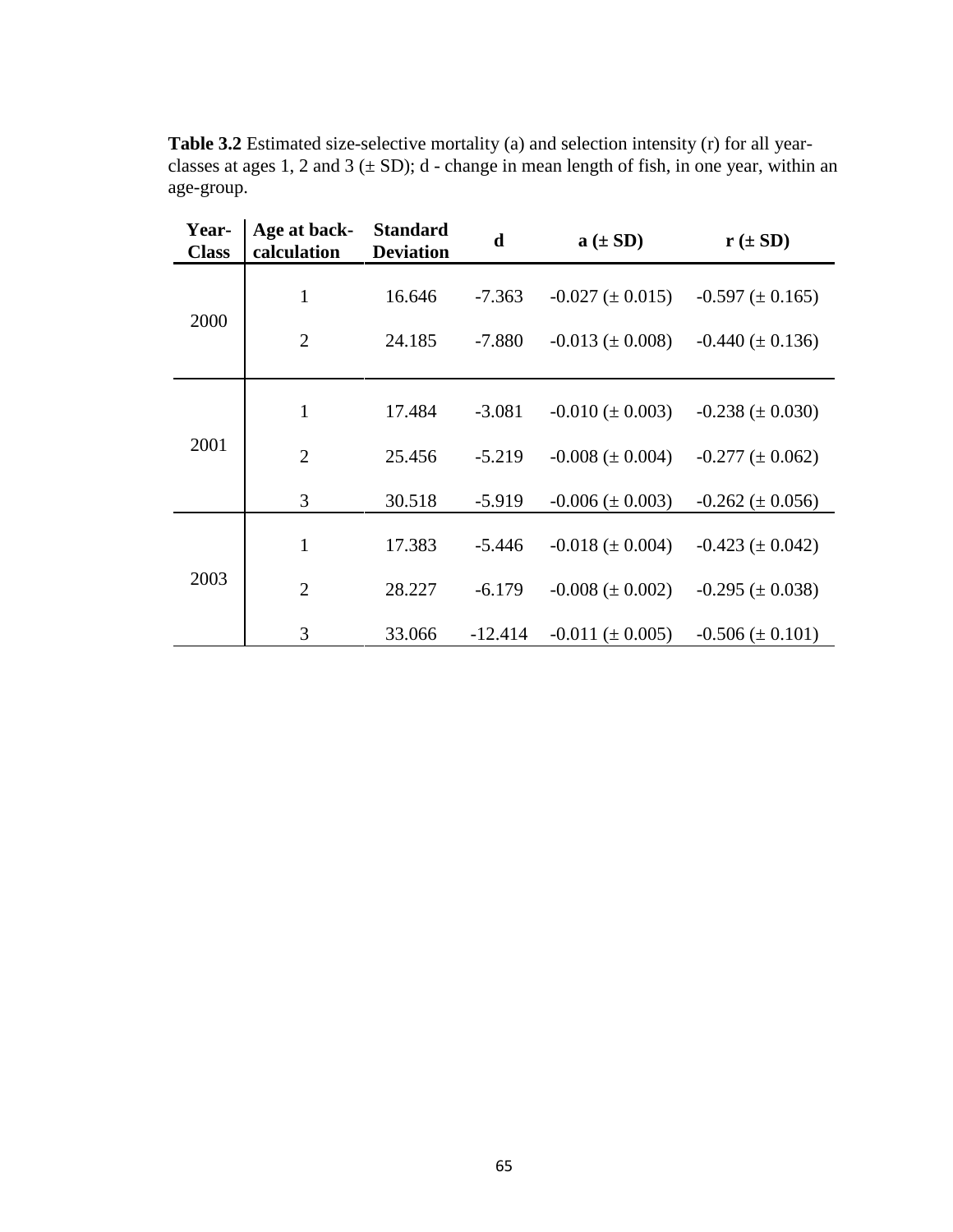## **CHAPTER 4: GENERAL DISCUSSION**

The goals of this research were to: identify patterns of the length-at-age and growth differences of western basin Lake Erie walleye among three sub-basins of capture and four year-classes, investigate the age at the first and full recruitment to the walleye fishery, and to estimate size-selectivity mortality rate and selection intensity.

Overall, my findings suggest that:

- 1) Estimated fork length at age 1 of western basin Lake Erie walleye was similar among the western, west-central or east-central sub-basins of capture, suggesting same basin of origin (western basin);
- 2) Estimated fork length at ages 2 and 3 generally increased from west to east within the sampling areas of Lake Erie;
- 3) Walleye are likely first recruited to the recreational and commercial fisheries as early as age 1, but likely had not been fully recruited to the fishery by age 3;
- 4) Evidence of size-selective mortality was detected in ages 1, 2, and 3 walleye of the western basin Lake Erie population. Larger and faster growing fish were apparently targeted by the walleye fishery, resulting in the differential persistence of smaller and slower growing fish.

Size-selective mortality is not unique to this population. It has been found in both aquatic and terrestrial species, including Atlantic cod (Hanson and Chouinard1992; Chen and Mello 1999; Swain et al. 2007), Pacific salmon (Ricker 1981), bluegill, pumpkinseed and yellow perch (Goedde and Coble 1981; Coble 1988), walleye (Spencer 2010),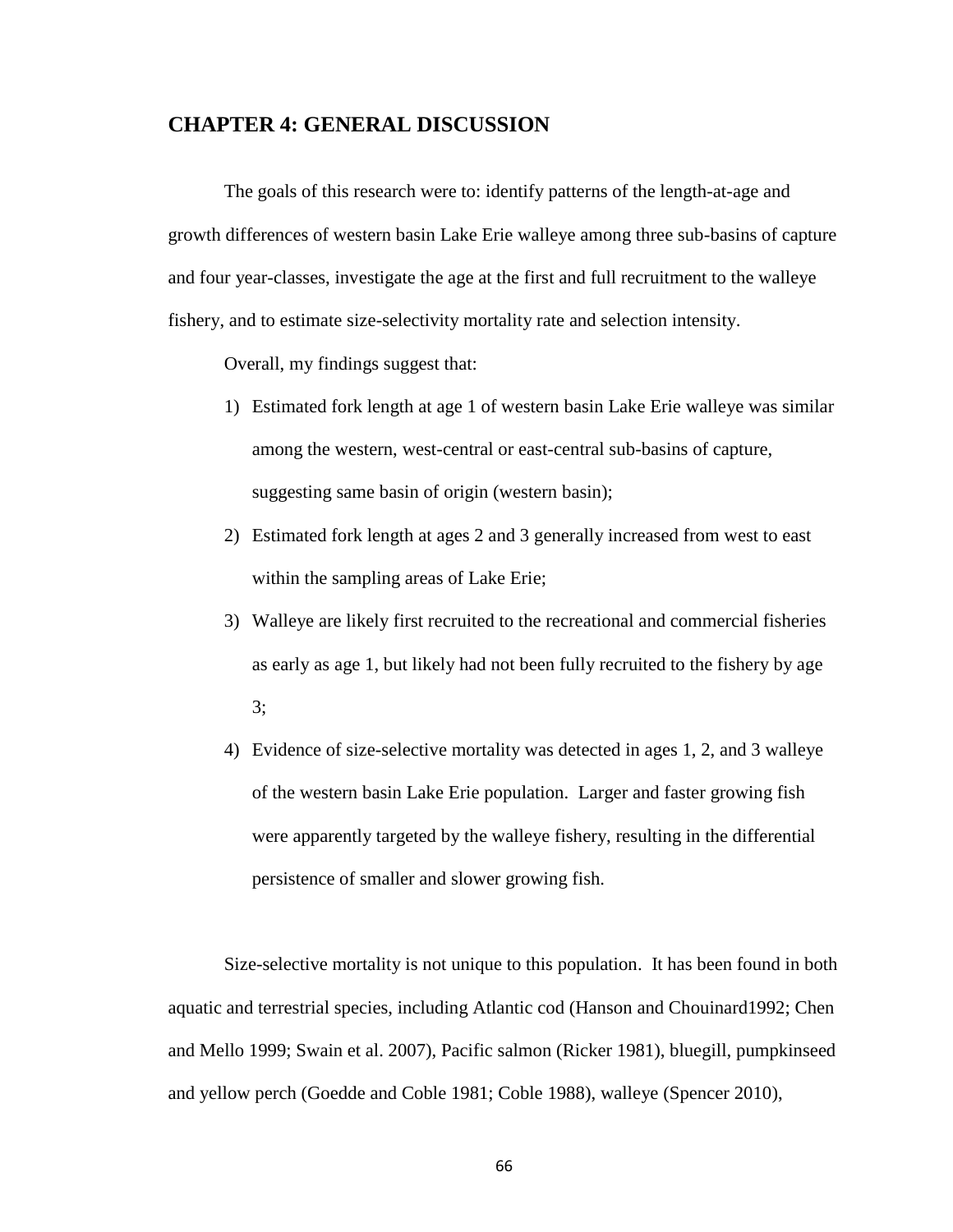bighorn sheep (Coltman et al. 2003), and the Himalayan snow lotus (Law and Salick 2005). Selection pressure applied by humans has been found to result in evolutionary change of morphologic traits (i.e., body size/horn size) (Ricker 1981; Coltman et al. 2003; Swain et al. 2007) and life history traits (i.e., age and/or size at maturation) (Chen and Mello 1999; Olsen et al. 2006) in many species (Jorgensen et al. 2007; Darimont et al. 2009). Further, previous studies indicate that size-selective fishing, where larger fish are targeted by fishing gear, can result in smaller size-at-age, slower growth rate, smaller size and earlier age at maturation, lower abundance and biomass (Beard  $&$  Kampa 1999; Conover and Munch 2002; Swain et al. 2007; Fenberg and Roy 2008; Conover et al. 2009). The ability for size-selective fishing to cause changes in these traits has implications for the western basin Lake Erie walleye population. Since the targeted removal of larger fish by gillnets increases the relative abundance of slow-growing fish in a population and their genes (Ricker 1981), the walleye commercial fishery is likely selecting for slower growth genotypes within the population. Additionally, size-selective pressure by recreational anglers has been found to reduce the body size of fish (i.e., bluegill, yellow perch, largemouth bass, northern pike, walleye) over a short period of time (Goedde and Coble 1981; Coble 1988; Spencer 2010). In a recent adaptive management study, minimum recreational size-limits of walleye in northern Alberta lakes were adjusted to pinpoint the cause of small, old walleye within the populations (Spencer 2010). In this study, two hypotheses were considered: a) a compensatory growth response to low harvest causing "stunting". or b) size-selective mortality of larger walleye due to overharvesting by anglers. This study concluded that large minimum-size limits and heavy fishing pressure from anglers caused size-selective mortality of large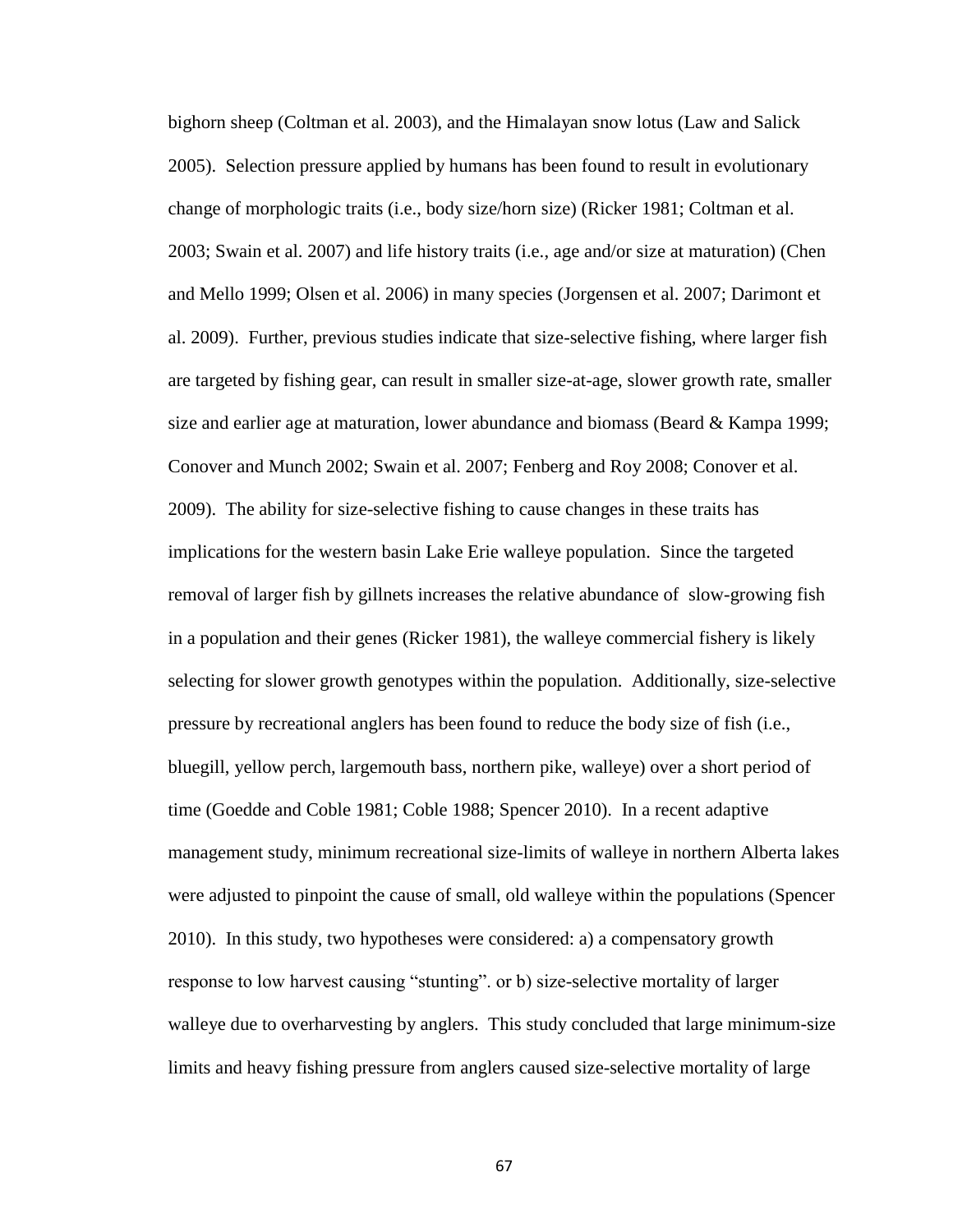walleye and left a disproportionate number of smaller fish in the populations (Spencer 2010). Recreational fishing of walleye in Lake Erie may similarly contribute to selection for slower growth rate and smaller body size. The findings of Chapter 3, where smaller and slower growing fish were found to survive to older ages, are consistent with this idea. Smaller fish are relatively undesirable to both commercial fishermen and recreational anglers, and small females have lower fecundity than large individuals, which could ultimately affect the sustainability and yields in the future (Hutchings 2005). The findings from Chapter 3 and their implications highlight the importance of considering evolutionary consequences when making management plans.

Size-selective mortality can clearly cause changes to the targeted species, but this selective harvesting can affect other species as well. Shackell et al. (2009) found that a decrease in top predator (groundfish) body size from the western Scotian Shelf of the Northwest Atlantic due to size-selective harvesting likely contributed to an increase in prey biomass and may also have affected lower trophic levels. Since western basin Lake Erie walleye are a top predator and size-selectively harvested, a reduction in their body size (if one exists) will possibly alter their prey biomass and/or abundance and also influence other lower trophic levels. Our understanding of the implications of sizeselective mortality of this population is limited by the short time series of this study. Thus, the consequences of size-selective harvesting of this population can only be postulated until more research has been conducted. Historical data of walleye size-at-age could be used to examine changes in body size that may have occurred prior to the present time.

68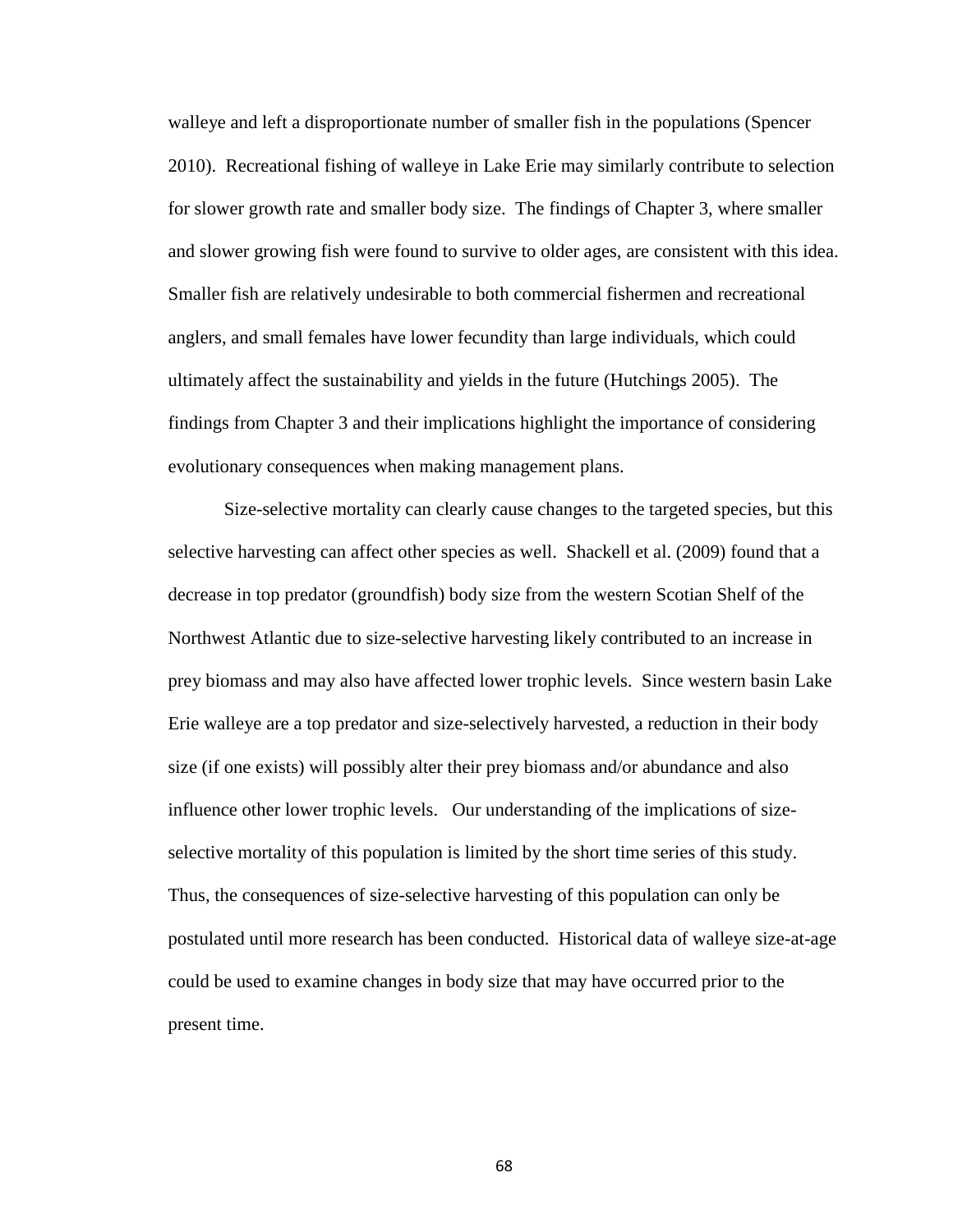The findings of this study can be used to improve the information used to estimate/model growth rates for the management of the western basin Lake Erie walleye. Currently, growth information is obtained by going to the field and collecting walleye at ages 1, 2, etc. in successive years so that in essence the same cohort is followed throughout life. However, this method only takes into account the fish that survive to following year to be sampled. The information from my study suggests that this approach may not provide an accurate growth rate because, as shown here, the larger and faster growing fish are being removed from the population, leaving smaller, slower growing fish in the population. Therefore, the method currently used to base growth rates solely on observed catches likely underestimates the true mean growth rate of Lake Eries western basin walleye population. These inaccuracies could ultimately affect recruitment estimates. This study can be used to derive the true growth rate and more accurately model growth within this population.

There are several possibilities to continue this research. This study found a negative relationship between estimated fork length at ages 1, 2 or 3 and age at capture, indicating that smaller and slower growing walleye are differentially surviving to older ages. However, changes in mean size-at-age were not examined. Future research should expand upon this finding and evaluate a longer time series to test if size-at-age is declining over time and if other consequences of size-selective mortality are occurring. To better understand the impact of commercial and recreational fisheries on the western basin walleye population, future studies should attempt to relate fishing mortality to estimated size-selective mortality to see if a clear pattern emerges. Will a specific amount of fishing mortality consistently produce the same size-selective mortality

69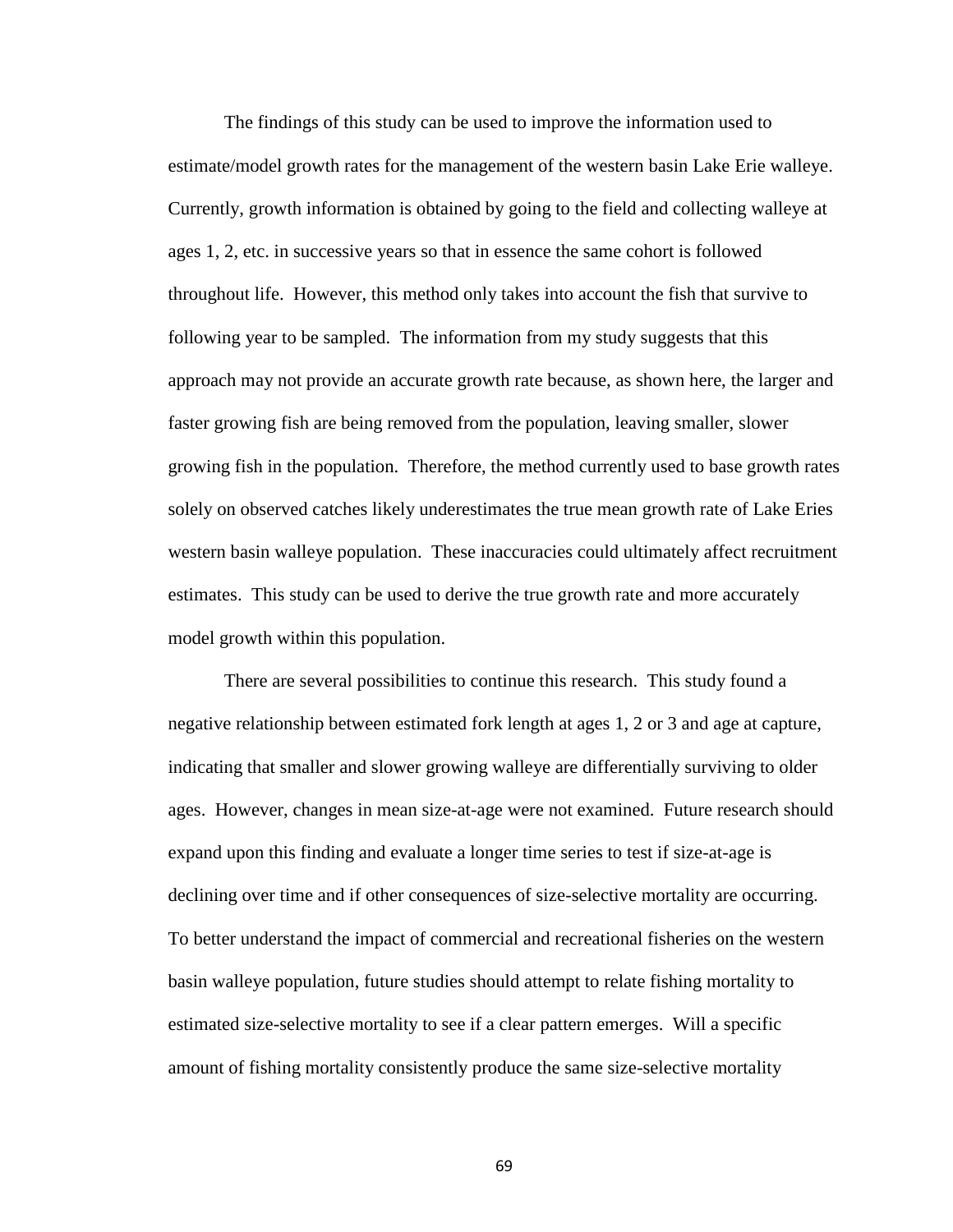estimate? If such a pattern was found and an acceptable level (if one exists) of sizeselective mortality was set for a population, managers could use this information to help set fishing harvest quotas and control the estimated fishing mortality associated with these quotas to ensure that fishing activities will not alter mean size-at-age of the population. If this management approach is successful, it could be expanded to other fisheries worldwide. Spencer (2010) showed that tag limits could be effectively used to produce the desired growth rates and sizes within a population. However, the effectiveness of this approach was limited by angler compliance; if the regulations were ignored, the plan will no longer produce the desired outcome.

Additionally, my study did not differentiate between sexes. Future studies should consider looking at differences in size-selective mortality between male and female fish. After age 3, western basin walleye growth rate differs between genders; female walleyes grow faster than males (Zhao 2005). If females grow faster than males from birth, they likely become vulnerable to fishing gears sooner than male walleyes; are females experiencing more size-selective pressure than males? Over time, how will this affect the fecundity, abundance and mean size-at-age of the population (if it hasn't already)? Sizeselective mortality of the population should receive continued study to monitor long term effects because genetic based effects of size-selective mortality may not be easily reversible (Law 2000).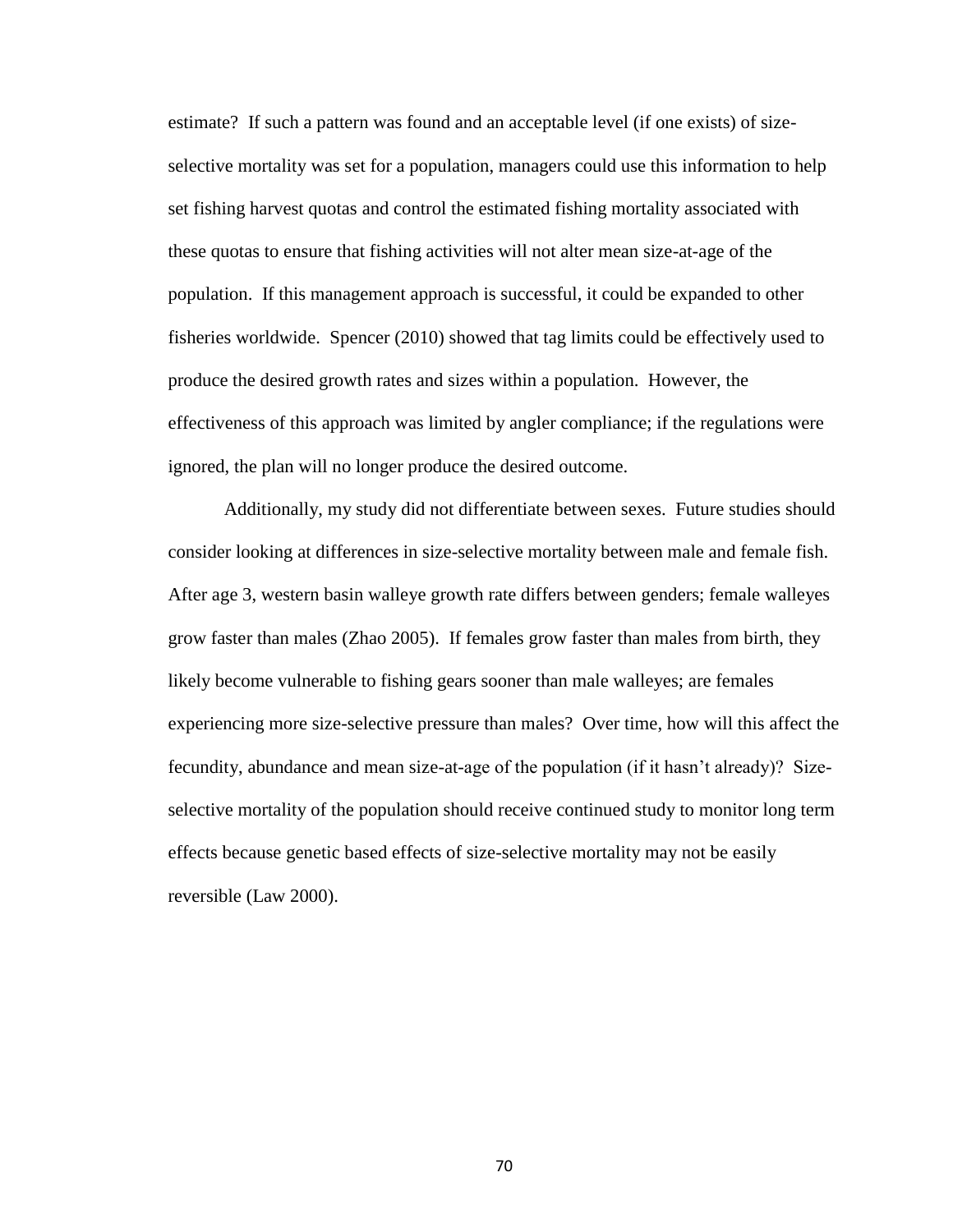## **References**

- Beard, T.D. and J.M. Kampa. 1999. Changes in bluegill, black crappie, and yellow perch populations in Wisconsin during 1967–1991. North American Journal of Fisheries Management 19(4): 1037-1043.
- Chen, Y. and L.G.S. Mello. 1999. Growth and maturation of cod (*Gadus morhua*) of different year classes in the Northwest Atlantic, NAFO subdivision 3Ps. Fisheries Research 42: 87-101.
- Coble, D.W. 1988. Effects of angling on bluegill populations: management implications. North American Journal of Fisheries Management 8(3): 277-283.
- Coltman, D.W., P. O'Donoghue, J.T. Jorgenson, J.T. Hogg, C. Strobeck, and M. Festa-Bianchet. 2003. Undesirable evolutionary consequences of trophy hunting. Nature 426: 655-658.
- Conover, D.O. and S.B. Munch. 2002. Sustaining fisheries yields over evolutionary time scales. Science 297(5578): 94-97.
- Conover, D.O., S.B. Munch, and S.A. Arnott. 2009. Reversal of evolutionary downsizing caused by selective harvest of large fish. Proceedings of the Royal Society Biological Sciences 276: 2015-2020.
- Darimont, C.T., S.M. Carlson, M.T. Kinnison, P.C. Paquet, T.E. Reimchen, and C.C. Wilmers. 2009. Human predators outpace other agents of trait change in the wild. Proceedings of the National Academy of Sciences. 106(3): 952–954.
- Fenberg, P.B. and K. Roy. 2008. Ecological and evolutionary consequences of sizeselective harvesting: how much do we know? Molecular Ecology 17: 209-220.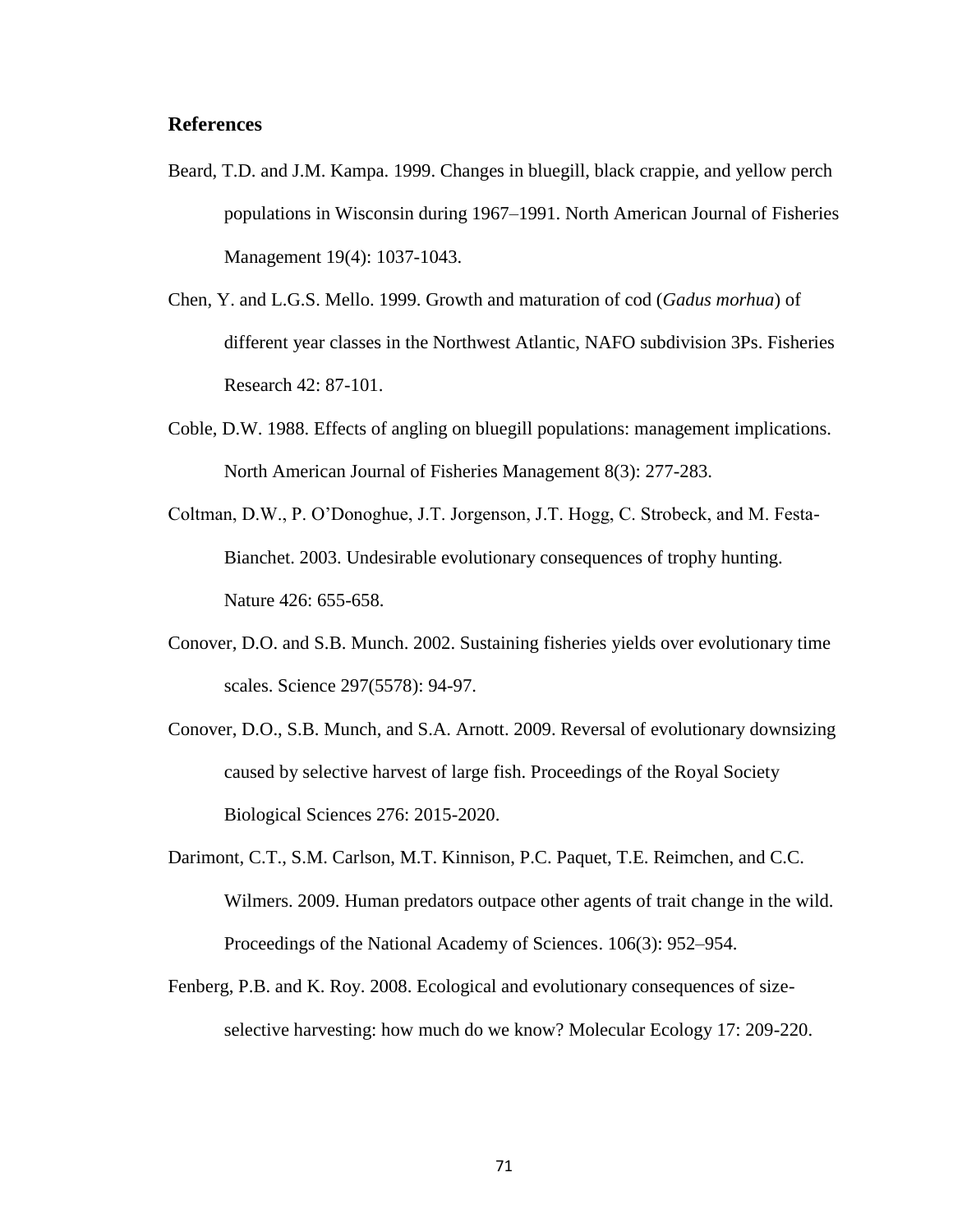- Goedde, L.E. and D.W. Coble. 1981. Effects of angling on a previously fished and an unfished warmwater fish community in two Wisconsin lakes. Transactions of the American Fisheries Society 110(5): 594-603.
- Hanson, J.M. and G.A. Chouinard. 1992. Evidence that size-selective mortality affects growth of Atlantic cod (*Gadus morhua L.*) in the southern Gulf of St Lawrence. Journal of Fish Biology 41: 31-41.
- Hutchings, J.A. 2005. Life history consequences of overexploitation to population recovery in northwest Atlantic cod (*Gadus morhua*). Canadian Journal of Fisheries and Aquatic Sciences 62(4): 824-832.
- Jørgensen, C., K. Enberg, E.S. Dunlop, R. Arlinghaus, D.S. Boukal, K. Brander, B. Ernande, A. Gårdmark, F. Johnston, S. Matsumura, H. Pardoe, K. Raab, A. Silva, A. Vainikka, U. Dieckmann, M. Heino, and A.D. Rijnsdorp. 2007. Managing evolving fish stocks. Science 318: 1247-1248.
- Law, R. 2000. Fishing, selection, and phenotypic evolution. ICES Journal of Marine Science 57: 659–668.
- Law, W. and J. Salick. 2005. Human-induced dwarfing of Himalayan snow lotus, *Saussurea laniceps* (Asteraceae). Proceedings of the National Academy of Sciences. 102(29): 10218–10220.
- Olsen, E.M., M. Heino, G.R. Lilly, M.J. Morgan, J. Brattey, B. Ernande, and U. Dieckmann. 2004. Maturation trends indicative of rapid evolution preceded the collapse of northern cod. Nature 428: 932-935.
- Ricker, W.E. 1981. Changes in the average size and average age of Pacific salmon. Canadian Journal of Fisheries and Aquatic Sciences 38(12): 1636-1656.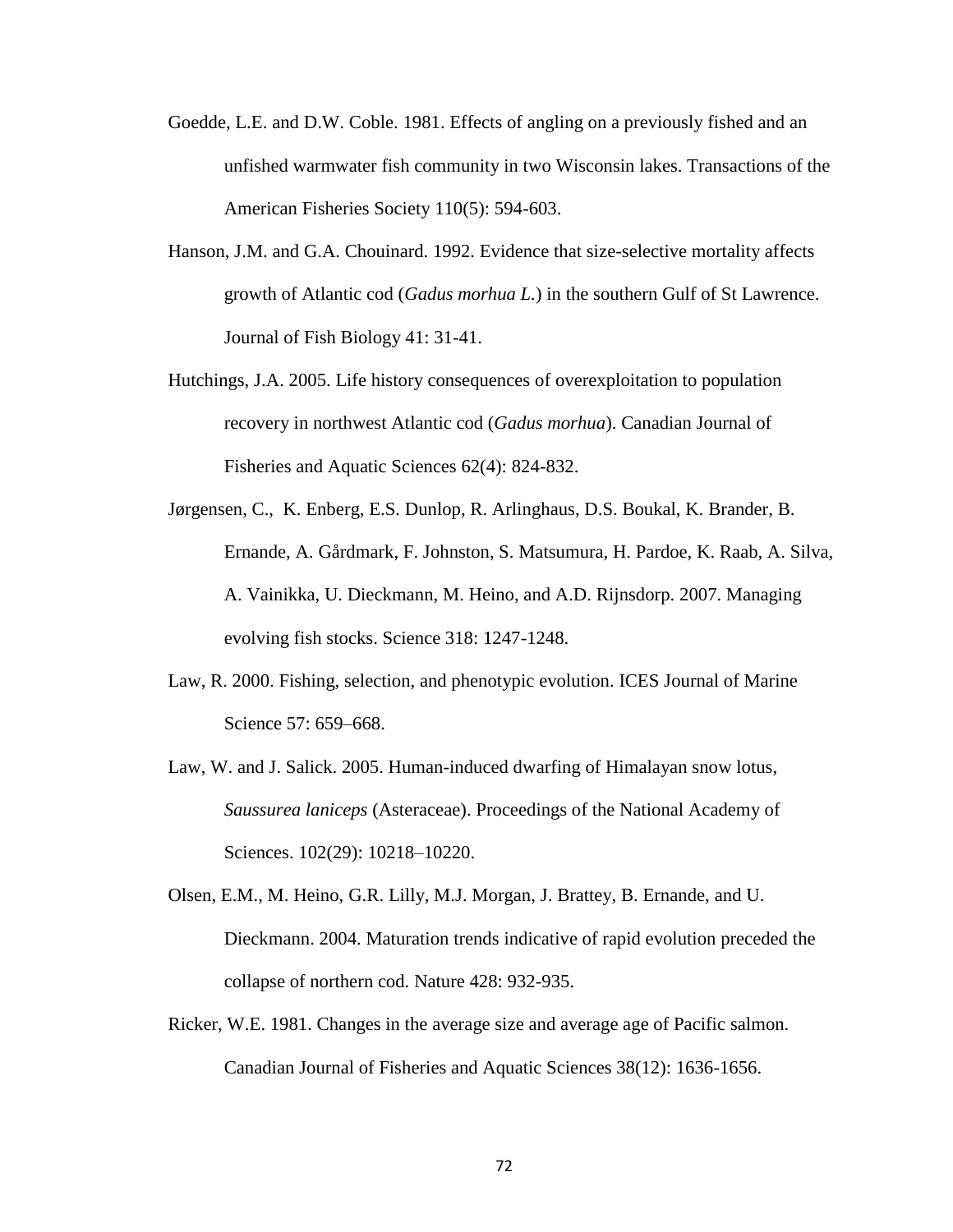- Shackell, N.L., Kenneth T. Frank, Jonathan A. D. Fisher, Brian Petrie and W.C. Leggett. 2009. Decline in top predator body size and changing climate alter trophic structure in an oceanic ecosystem. Proceedings of the Royal Society 277: 1353- 1360.
- Spencer, S.C. 2010. The increasing prevalence of smaller fish in highly exploited fisheries: concerns, diagnosis and management solutions. Ph.D. Thesis. University of Alberta, Edmonton, AB.
- Swain, D. P., A. F. Sinclair, and J. M. Hanson. 2007. Evolutionary response to sizeselective mortality in an exploited fish population. Proceedings of the Royal Society 274: 1015-1022.
- Zhao, Y. 2005. Climate and dynamics of walleye (*Sander vitreus*, formerly *Stizostedion vitreum vitreum*) populations in North America. Ph.D. Thesis, University of Toronto, Toronto, ON.